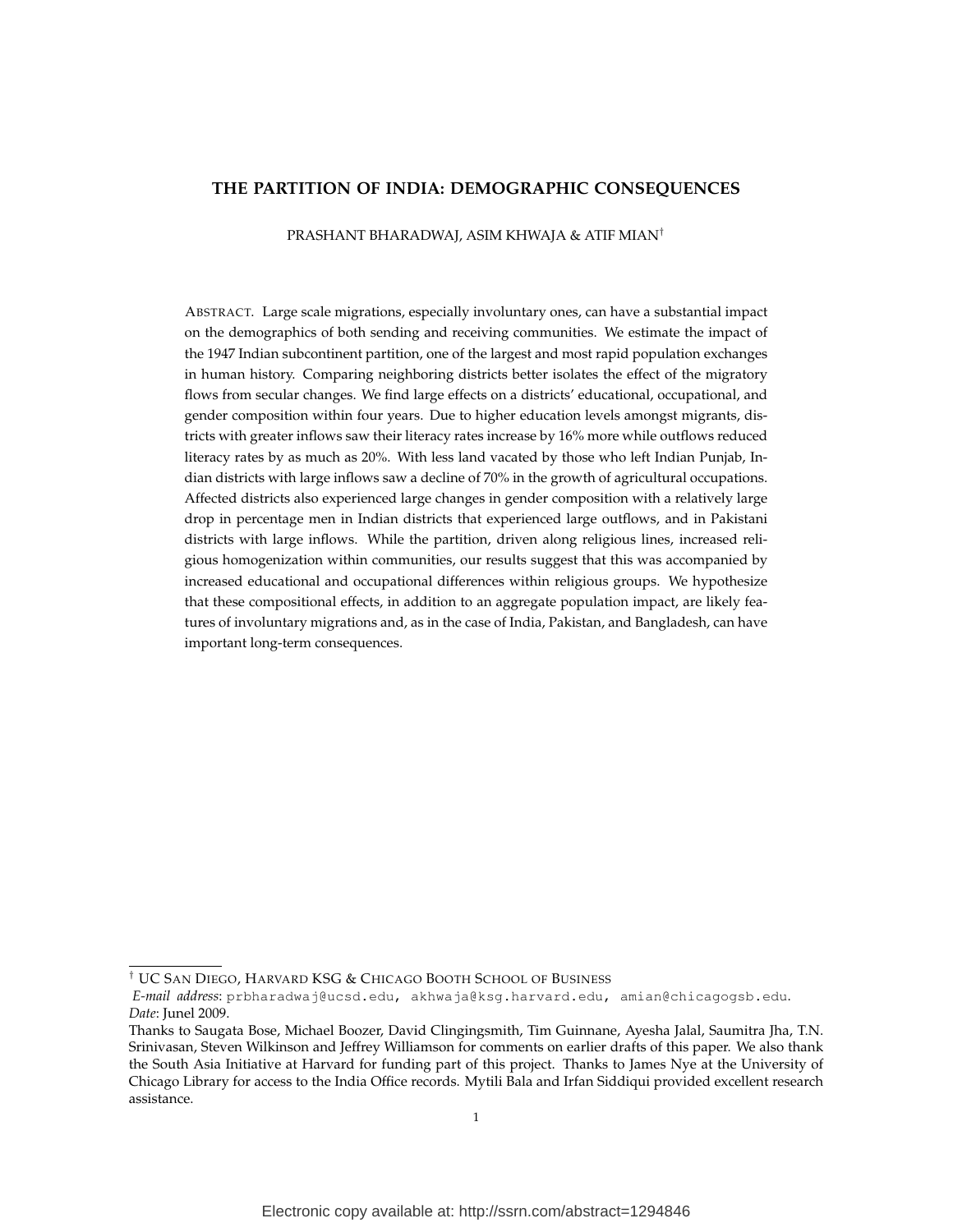#### 2 BHARADWAJ, KHWAJA & MIAN

#### 1. INTRODUCTION

Large-scale migrations have been a regular feature in world history and are an increasingly salient phenomenon globally. The United Nations reported in October 2002 that the number of migrants has more than doubled since 1975; currently there are around 175 million migrants worldwide. There is a rich literature in economics that examines the determinants of emigration as well as the long-lasting demographic and socioeconomic effects of large scale migrations.<sup>1</sup> A well studied case is the mass migration out of Ireland between 1840 and 1920. Hatton and Williamson (1998), for example, find that poverty levels, family size, and relative wage rates were factors that affected the decision to emigrate in the context of rural Ireland prior to World War I. Work by Boyer et al (1993) examines the impact of the Irish emigration on wages in Ireland, while Guinanne (1997) uses the migration to partially explain the large decline in the Irish population for the same period.

While the economic history literature has examined voluntary migrations extensively, the economic and demographic impacts of *involuntary* migrations and population exchanges remain relatively understudied, despite a number of salient examples such as the migrations during the partition of British India, and during the periods of strife in the Balkans, Rawanda, and the Middle East.<sup>2</sup> This is partly because of the challenges in obtaining reliable data during such events - these involuntary movements or exchanges typically occur under extraordinary circumstances such as wars, partition, and ethnic/religious strife, and often involve the movement of a large number of people in a very short amount of time. Yet these very circumstances that accompany such migrations suggest that their impact is likely to be quite severe and lasting. Moreover, in contrast to voluntary migrations that are typically characterized by their selective nature (i.e. not everyone decides to migrate), one may conjecture that since involuntary migrations often involve entire communities moving (regardless of wealth, relative wage rates, etc.) the selection effects are smaller and the primary effect is a transfer of population. However, to the extent that there are baseline differences in the characteristics of the migrant and the receiving communities, even involuntary migration can result in substantial compositional changes.

<sup>&</sup>lt;sup>1</sup>LaLonde and Topel [1996]; Hatton and Williamson [1994]; Borjas [1994]; and Borjas et al [1996] are prominent examples.

<sup>&</sup>lt;sup>2</sup>Van Hear (1995) and Jacobsen (1997) study the role of receiving communities during times of mass involuntary migrations. Van Hear (1995) examines the impact of the involuntary return of Palestinians to Jordan in the wake of the Gulf crisis in 1990-91. He hints at potential benefits to sudden movements, despite the fact that absorption of refugees into the mainstream was a painful task. Jacobsen (1997) tackles the environmental issues that result during involuntary mass migrations. She studies their impact in the context of Africa and stresses the role of the receiving community in alleviating the environmental burden. Social science research of involuntary resettlement has made great progress in the past two decades. Social knowledge of displacement is becoming more extensive, now including all continents and different sectors of the economy (examples include Cernea [1997]; Fernandes, Das, and Rao [1989]). Social research of involuntary resettlement has begun to shift from academic analysis of localized instances to research with general policy frameworks (Fernandes and Paranjpye [1997]; OECD [1992]). Additionally, sociologists and anthropologists have further developed their models and theories of resettlement to incorporate impoverishment risks and livelihood reconstruction (Cernea [1991], [1997]). Despite many advancements in social science research, *economic* theory and research of involuntary resettlement lag far behind.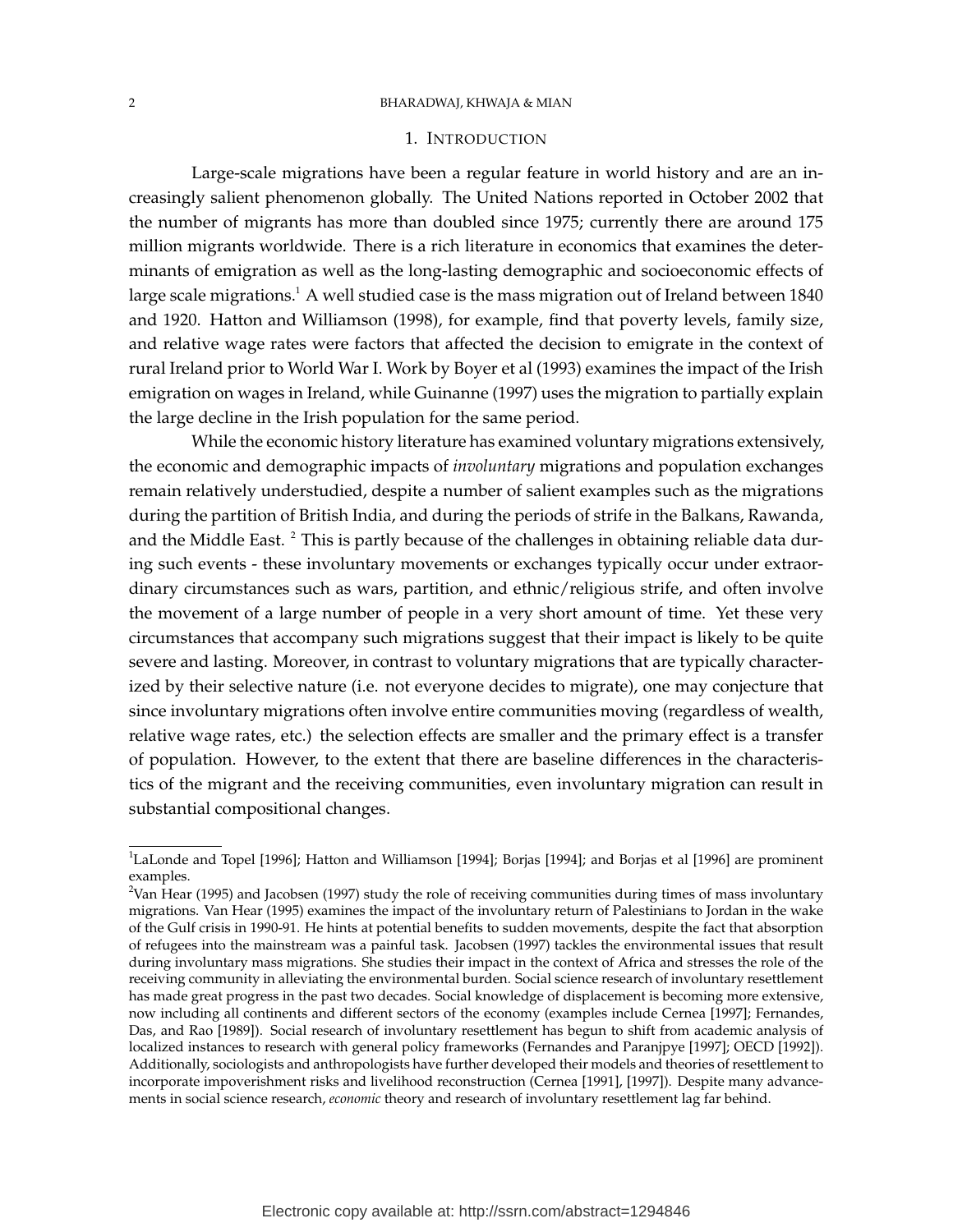This paper examines both the aggregate and compositional impact of a large involuntary migration in August 1947 due to the partition of India into the countries of India, Pakistan, and what became Bangladesh. This event offers a unique opportunity to examine the demographic consequences of involuntary migrations. It was one of the largest and most rapid population exchanges in human history - an estimated 16.7 million people were forced to leave during the first four years after the partition.<sup>3</sup> Moreover, detailed data can be compiled for the periods before and after partition, facilitating an empirical investigation. In addition, the migration was a two-way population transfer - a class of involuntary migration that has received little empirical examination. Two-way involuntary migrations are of particular interest since on the surface, their net population impact is muted (since an area faces both out and in migration) and, if there are little compositional differences, one may expect that such events have little consequence. However, as our results show, despite this muting effect, such two-sided exchanges can have large compositional impacts especially since (as is likely) the baseline characteristics of migrants may differ across regions.

In an initial article (Bharadwaj, Khwaja and Mian,  $2008$ )<sup>4</sup> we documented the size of the population flows during the partition of British India. The main findings were that the partition involved large outflows and inflows in a relatively short period of time (we estimate 16.7 million out-migrants and with 14.5 million documented as having arrived on either side, this suggests that 2.2 million people were "missing" or unaccounted for during the partition) with these flows relatively balanced in numbers (particularly along the western border between India and Pakistan). Moreover, we documented large variation in flows even across nearby districts suggesting a localized pattern to the movements and the presence of a "local replacement effect" - districts which saw greater out-migration (relative to say a neighboring district) also saw an almost one-for-one entry of in-migrants.

This paper focuses on the demographic impacts of the migratory flows on sending and receiving communities. We consider immediate demographic consequences - particularly along the education, occupation, and gender composition of the affected communities. While the impact of migratory flows is in general hard to separate from secular demographic changes over time, we are able to account for the latter by comparing two nearby districts that differed in the extent of migratory flows (this is feasible since nearby districts often did differ substantially in migratory flows). Under the assumption that other secular changes over time in these nearby districts are similar, we are able to better isolate the impact of the migratory flows. Moreover, we separately estimate the impact of in- and out- migration into a district, allowing us to examine both the one-way and net impact of these flows. The one-way flows are important to consider separately since the exchange was primarily along religious lines (with Hindus and Sikhs moving out of Pakistan/Bangladesh and Muslims out of India). Thus even if the in- and out-migrants had identical demographic characteristics, they belonged to

<sup>&</sup>lt;sup>3</sup>The second largest population exchange was the 1923 exchange between Turkey and Greece involving 2 million people.

<sup>4</sup> From now on BKM 2008.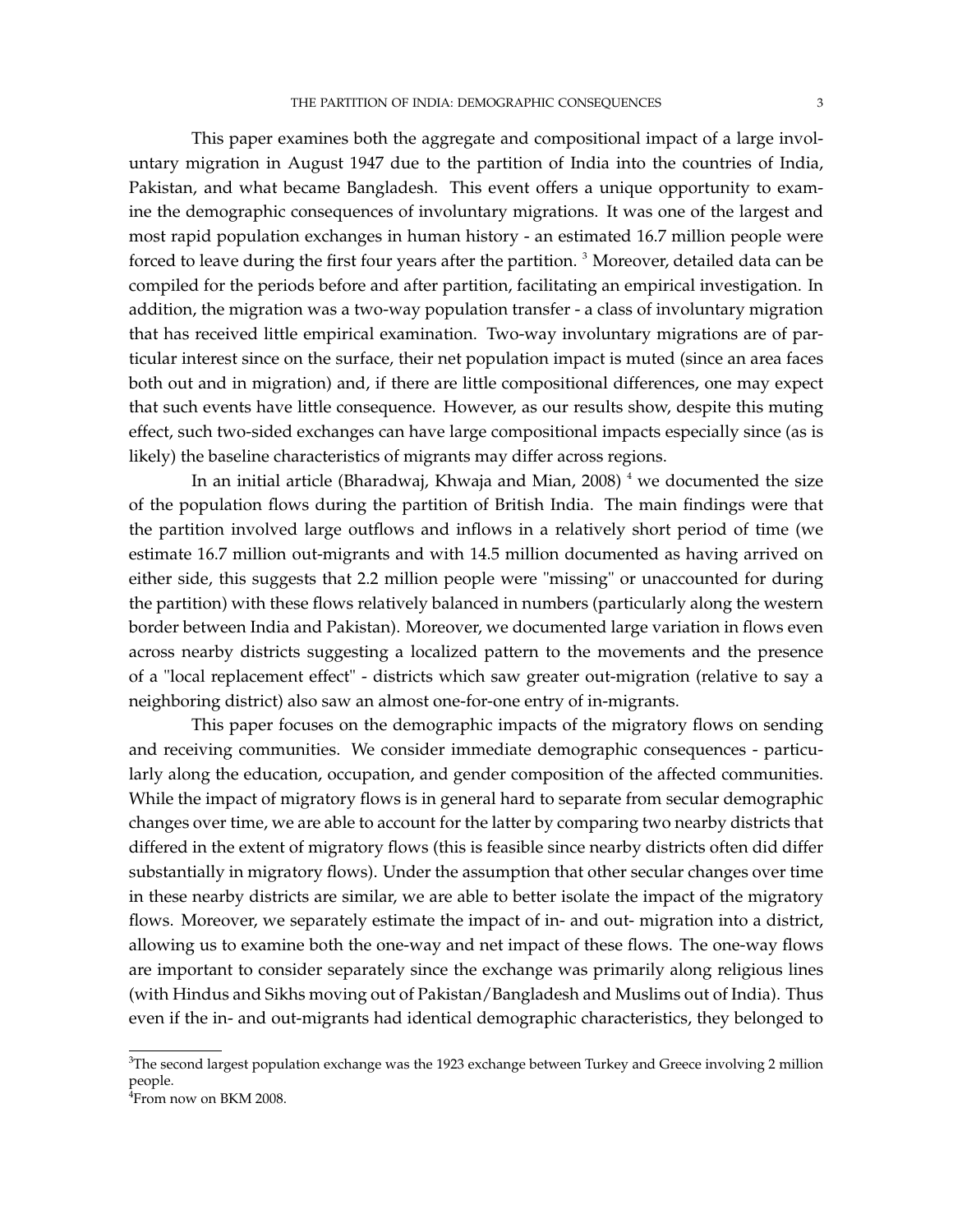a different religion and therefore even such a fully balanced (in numbers and composition) exchange would likely have a large impact (particularly since, as we document, the migrant characteristics were quite different from the resident communities').

We find that partition-related flows substantially impacted the composition of the literate populations in India and Pakistan. A one standard deviation increase in inflows increased literacy rates by 1 percentage point in India - this represents a 12% increase over the average change in literacy between 1931-1951 for the bottom quartile of districts in terms of inflows (for those districts, the change in literacy was around 7 percentage points). <sup>5</sup> In Pakistan, a one standard deviation increase in inflows resulted in an increase in literacy of 0.82 percentage points, and a one standard deviation increase in outflows resulted in a decrease in literacy of 1.02 percentage points. The increase due to inflows represents an increase of 16% over the average change for the bottom quartile of districts affected by partition in Pakistan, while the decrease due to outflows represents a decrease of 20% over the same baseline (the change in literacy for the bottom quartile was 5 percentage points). While combining the separate and often countervailing impact of outflows and inflows reduces the net impact, it still remains substantial for some of the more affected districts. The net effect of inflows and outflows on literacy for the top decile  $6$  of affected districts in India is 2.95 percentage points - a substantial 37% increase over the average increase for the bottom quartile. In Pakistan, the net effect is a 0.5 percentage point decrease in literacy (9% of the average change of the bottom quartile). In Bangladesh, we do not find statistically significant changes in literacy due to partition-related flows.

We should caution, though, that since inflows into a country and outflows from it were typically entirely different religious groups, it is not obvious that the (muted) "net impact" is appropriately captured by adding the two (as we did above) since these groups were quite different. In particular for Pakistan, the net impact is muted as the out-migrating Hindus and Sikhs were vastly more literate than the resident Muslims. However, in Pakistan, partition-related flows had large compositional effects within religious groups. This occurs due to in-migrating Muslims being vastly more literate than resident Muslims.

An example of a place that shows a seemingly small net effect but important compositional effects is the case of Karachi in Pakistan. The district of Karachi received a large influx of migrants - in 1951, nearly 28% of the population was migrant. We also compute an outflow of around 15% for the Karachi district.<sup>7</sup> Moreover, Hindus and Sikhs in Karachi in 1931

<sup>&</sup>lt;sup>5</sup>Throughout this paper, we refer to districts being "affected" by partition if they received migrants. Hence the bottom quartile refers to the districts in the 25th percentile in terms of inflows. The bottom quartile for India are districts where less than 0.04% of the population was composed of migrants (58 districts). For Pakistan and Bangladesh, the numbers are 1.86% (8 districts) and 0.4% (5 districts) respectively. These "bottom quartile" districts are considered to be relatively unaffected by the migratory flows and serve as our comparision group, i.e., they provide the counterfactual to what would have happened in districts had they not exprienced migratory flows.

<sup>6</sup>The top decile of affected districts in India were districts where more than 16% of the population was comprised of migrants. For Pakistan and Bangladesh, the numbers are 39% and 15% respectively.

<sup>&</sup>lt;sup>7</sup>Karachi city, in fact, had a rather high ratio of minorities in 1931 - nearly 50% of the population was composed of non-Muslims. Hence outflows from Karachi city were also possibly large.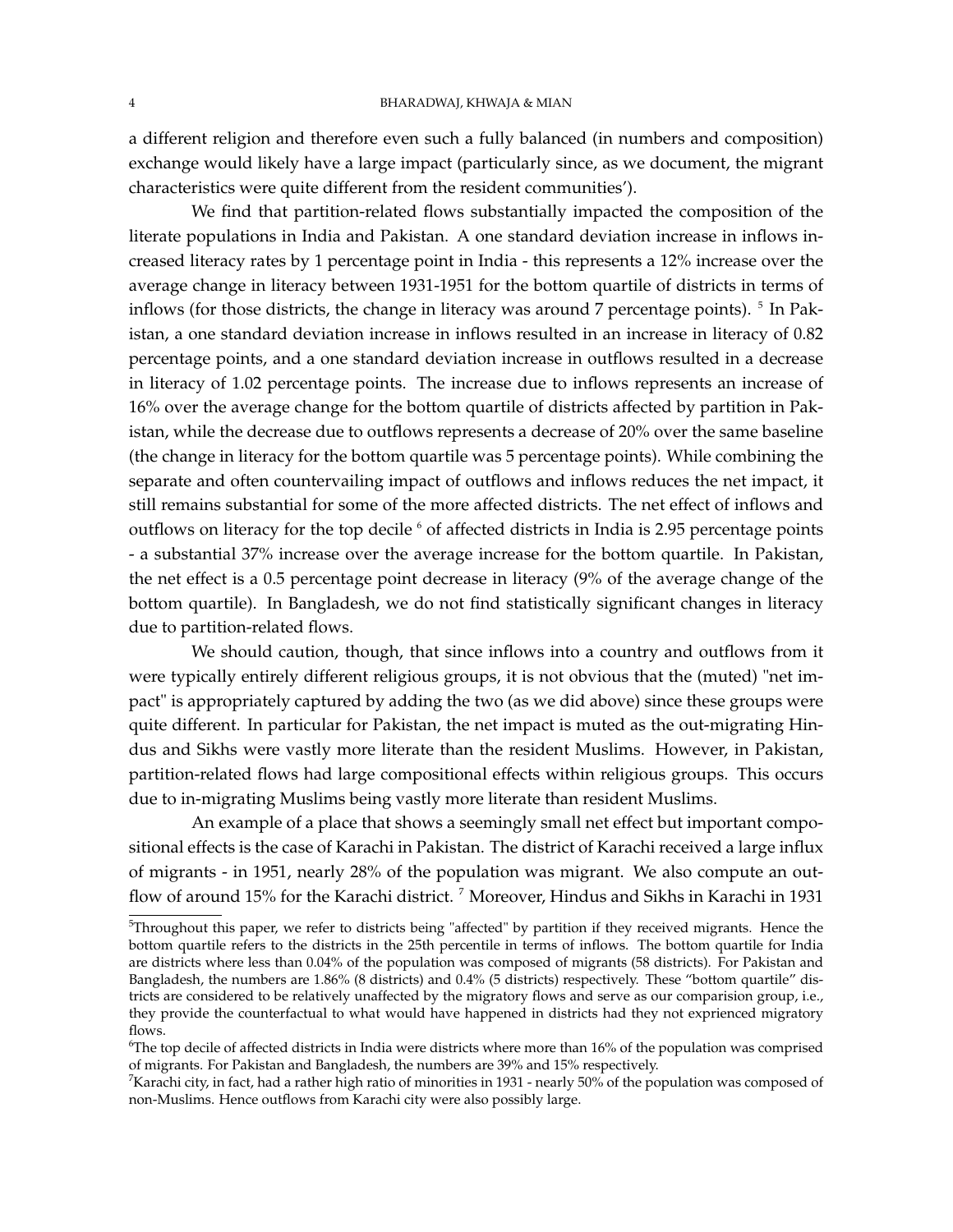were also much more literate than the resident Muslims - 21% as opposed to just 3.7%. After partition, nearly all Hindus and Sikhs left Karachi (only 1.5% of the population in 1951 was composed of minorities). Yet, the net effect on Karachi's literacy is very small - this was due to the highly literate migrants who moved into Karachi. In the city of Karachi, 91% of the literate population were migrants! What is important here is while overall literacy rates remained largely unchanged, the composition of the literate population certainly changed drastically. Partition thus replaced existing minority-majority literacy differences with within-majority literacy differences. Put in other terms, whereas before religious differences coincided with education differences, the greater religious homogenization after partition did *not* produce greater educational homogenization - in fact, the nature of educational differences now became within the religious group (rather than across it). This shift could, in turn, have had likely significant overall impacts quite apart from any net compositional changes in literacy.

Unlike literacy of migrants which takes time to change, occupation can be switched quite readily and is likely to be affected by the changing employment opprtunities after migration. We find that a standard deviation increase in inflows decreased the percentage of the population engaged in agriculture in India by nearly 6 percentage points, while the same increase in outflows resulted in a nearly 5 percentage point increase in the percent engaged in agriculture. The impact of inflows represents nearly 70% of the average change over the 1931- 1951 period for the bottom quartile of affected districts, while the impact of outflows is nearly 57% over the same baseline (the change for the bottom quartile was around 8.5 percentage points). Moreover, the top decile of affected districts in India experienced a net decrease in percent engaged in agriculture of 6.5 percentage points (76% of the average change for the bottom quartile). Consistent with migrants being less likely to engage in agricultural professions, the impact of outflows and inflows is the opposite - with inflows into a district lowering agricultural occupations and outflows from a district raising it. However, as Pakistan and Bangladesh show no significant net effects this suggests that the impact on India was not only in terms of migrants being less likely to initially belong to agricultural professions but that in-migrants, even agriculturists, were less likely to engage in agriculture once they entered India. This is supported by the fact that at least in Punjab, those leaving Indian Punjab were supposed to have vacated less land as compared to those who left Pakistani Punjab (Schechtman, 1951).

While migrants were more likely to be male, to the extent that outflows and inflows into a district were balanced in percentage of males and similar to resident male ratios, one would have expected that gender balance would remain unaffected by migratory flows. However, our results reveal that Indian districts saw relative declines in male ratios suggesting that the outflows from these districts had relatively more men than the inflows. A standard deviation increase in outflows resulted in a 0.2 percentage point decrease in percent male (the impact of inflows is statistically insignificant). This change is substantial over 143% larger - considering that districts in the bottom quartile experienced a decrease of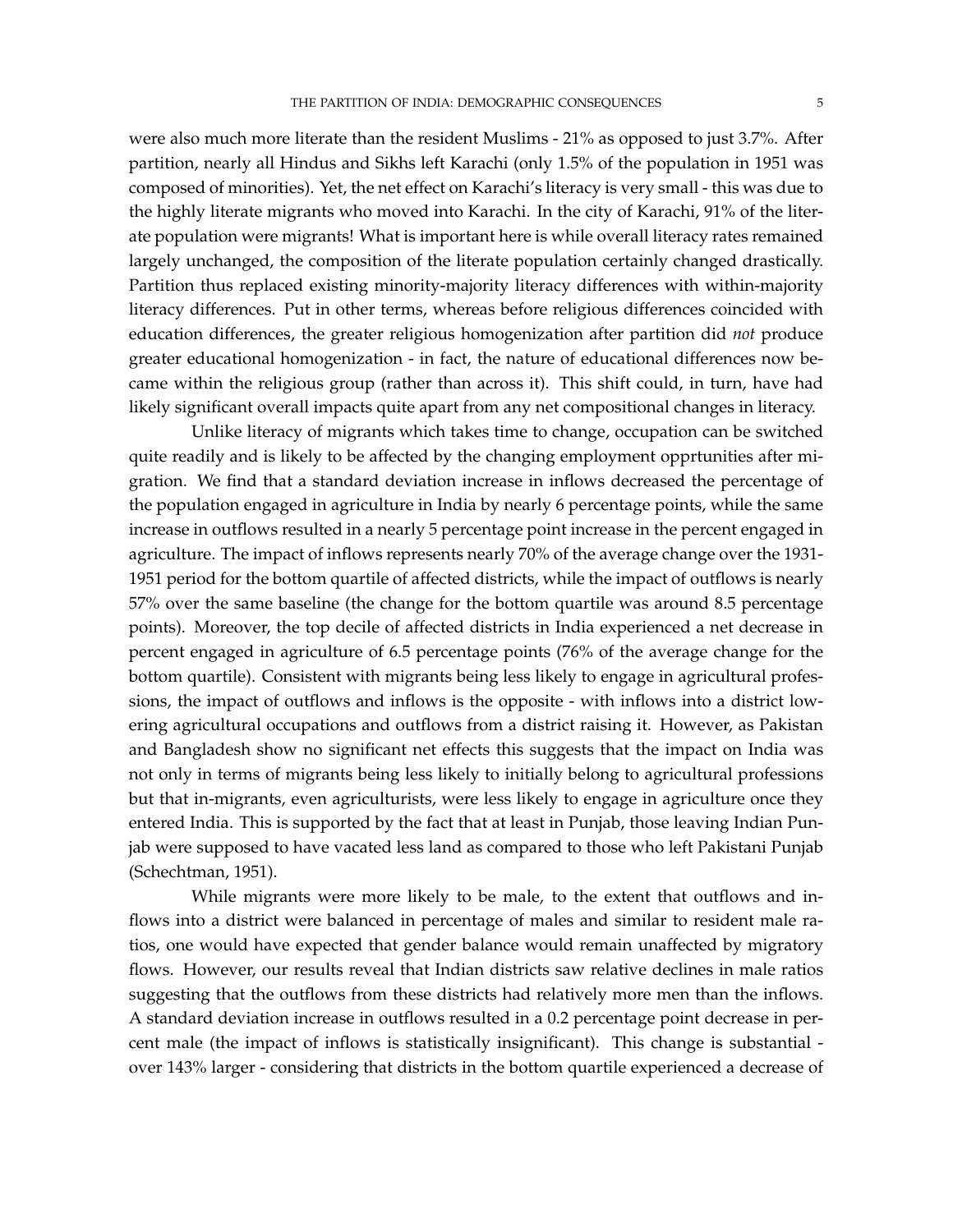0.14 percentage point in percentage of males. In the top decile of Indian districts affected by inflows, the percentage of males saw a decrease of 0.5 percentage point.

Interestingly, inflows in Pakistan (like outflows from India), also caused a decrease in percent male and led to more balanced gender ratios. A one standard deviation increase in inflows resulted in a 0.24 percentage point decrease in male ratios. The top decile of affected districts saw a net decrease in percent male of 0.75 percentage points - these changes are immense given that for the bottom quartile of affected districts, the change was around 3 percentage points.<sup>8</sup> These results are consistent with the fact that in 1931 Muslims in India had a smaller male ratio than Muslims in Pakistan - hence inflows into Pakistan might have caused a decrease in percent male. In addition, Muslims in India had a higher male ratio than Hindus and Sikhs in India - hence the departure of Muslims also decreased male ratios in India. In general, we do not find significant effects from partition-related flows in Bangladesh. This is possibly due to the small number of district level observations we have for Bangladesh (approximately 17), or could also be the result of the large consequences of the Bengal famine. The Bengal famine could make it harder for us to isolate the effects due to partition along the Eastern border.

While our findings highlight how even under involuntary migrations there may be large compositional changes due to baseline differences in characteristics between communities, further results also show that there may be some degree of choice and hence selection effects even under involuntary migrations - we find migrants were more likely to be men, educated, and choose non-agricultural professions. Thus our study adds to the literature on involuntary migrations by showing that such migrations can have large compositional changes in addition to direct population change effects, and therefore to an extent they share similar features to those of voluntary migrations. More broadly our results show that such migrations can have large and immediate demographic consequences, their impact may differ substantially across the different regions involved, and they potentially could have longer term consequences in how these regions (differentially) evolve.

Specifically, in the South Asian context, understanding these demographic impacts helps shed light on how India, Pakistan, and Bangladesh evolved after partition. In particular, while Pakistan received co-religionists (Muslims), the general impact may not have been greater homogenization since the migrants were much more educated. We provide some evidence towards this hypothesis by examining educational attainment across migrants and residents (non-movers) in Pakistan. Migrants are not only more educated along basic literacy lines, but a large portion of migrants had college and graduate degrees. Hence, within the Muslim community, migrants occupied the top rung of the educational ladder.

<sup>&</sup>lt;sup>8</sup>This change is rather large. Other data sources suggest that Pakistan does undergo large changes in its sex ratio. Among the Muslim population in Pakistan, between 1921 and 1931, the percent male dropped by 2.9 percentage points in the bottom quartile of affected districts (computed using the Census of 1921 and 1931). While this could also be the result of reporting issues and measurement error, it is unlikely that the reporting error is systematically correlated with inflows or outflows.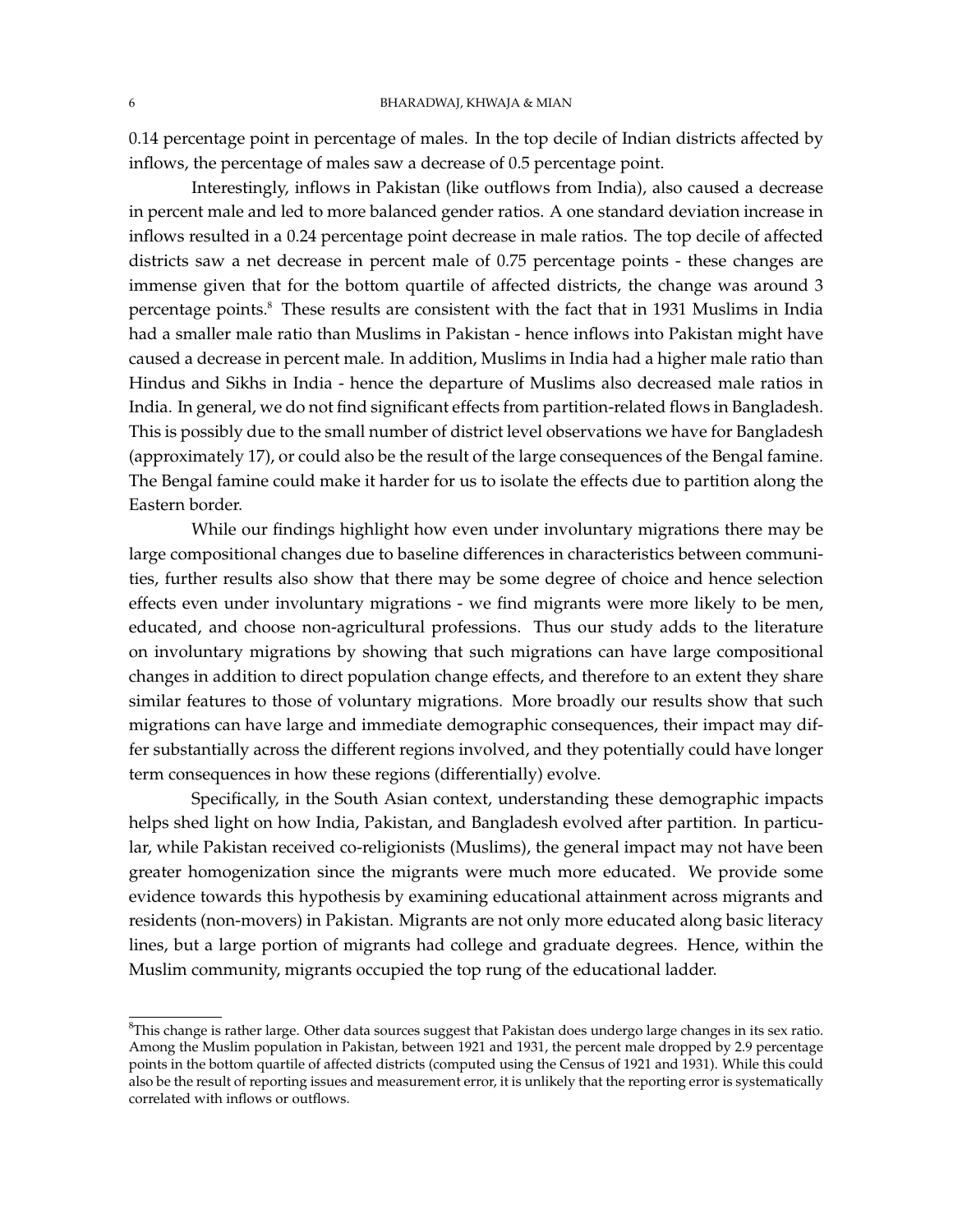By presenting such quantitative results, our work also hopes to complement the major body of work dealing with the Indian partition that has mostly been qualitative. General texts (Bose & Jalal 1998, Brass 1990, Sarkar 1993, Kudaisya & Yong Tan 2000), anecdotal accounts (Butalia 2000, Shahid et al 1993), urban sociological work (Bopegamage 1957, Qadeer 1957), and fiction (Ghosh 1988, Manto 1997) form the large body of such work. The earliest attempt at an analytical view of the partition is a work by C.N. Vakil that focuses on a broad range of issues from the actual migration to irrigation, banking, and finance. However, the majority of the book tends to be more "documentary than analytical" (Basch, 1952).

Our work, along with recent work (Hill et. al., 2005), complements the existing literature by taking a quantitative approach that relies on analyzing disaggregated census data from the pre and post-partition period. Hill et. al. (2005) undertake a detailed demographic analysis of Bengal and Punjab during the partition. Their work focusing on Bengal discovers a major slowdown in population growth between 1941- 1951 that cannot be explained completely by partition and probably reflects mortality due to the Bengal Famine. Their work on Punjab puts the number of unrecorded migrants (or those dead) during partition to be around 2.2 to 2.9 million. Leaning et al (2005) in an ongoing work examine partition and its impact on public health outcomes. Our current study, by examining most of British India, intends to present a complete picture of the migratory flows during partition. By focusing on the district level we develop a more detailed understanding of these flows and, in particular, examine how the flows impacted the demographics of sending and receiving communities.

The paper is organized as follows - Section 2 discusses the methodology and data used. Section 3 contains results dealing with education, occupation, and gender respectively. Section 4 provides discussion and Section 5 concludes.

### 2. DATA AND METHODOLOGY

This section details the data and methodology employed and highlights some of the results from our previous work that are relevant to this paper.

# 2.1. **Data**

The data we use in this paper is from the Census of India 1931, $^{\circ}$  and the Census of India and Pakistan 1951. The migration (inflows) variable was directly collected by the census for both countries in 1951. There was a specific question that asked whether a person had moved due to the partition. Measuring outflows is much harder, for we cannot obtain this directly from any data source. As a result, we resort to various methods to impute outflows using census data. A quick example recreated from BKM (2008) helps illustrate the basic idea behind constructing this variable.

Suppose that an Indian district had 100,000 Muslims in the 1931 census. The 1951 census shows that this district had 50,000 Muslims. Suppose the expected growth rate for

<sup>9</sup>We choose to not use the Census of 1941 for various reasons. These reasons are outlined in detail in BKM 2008. One major reason is its incomplete tabulation due to World War II.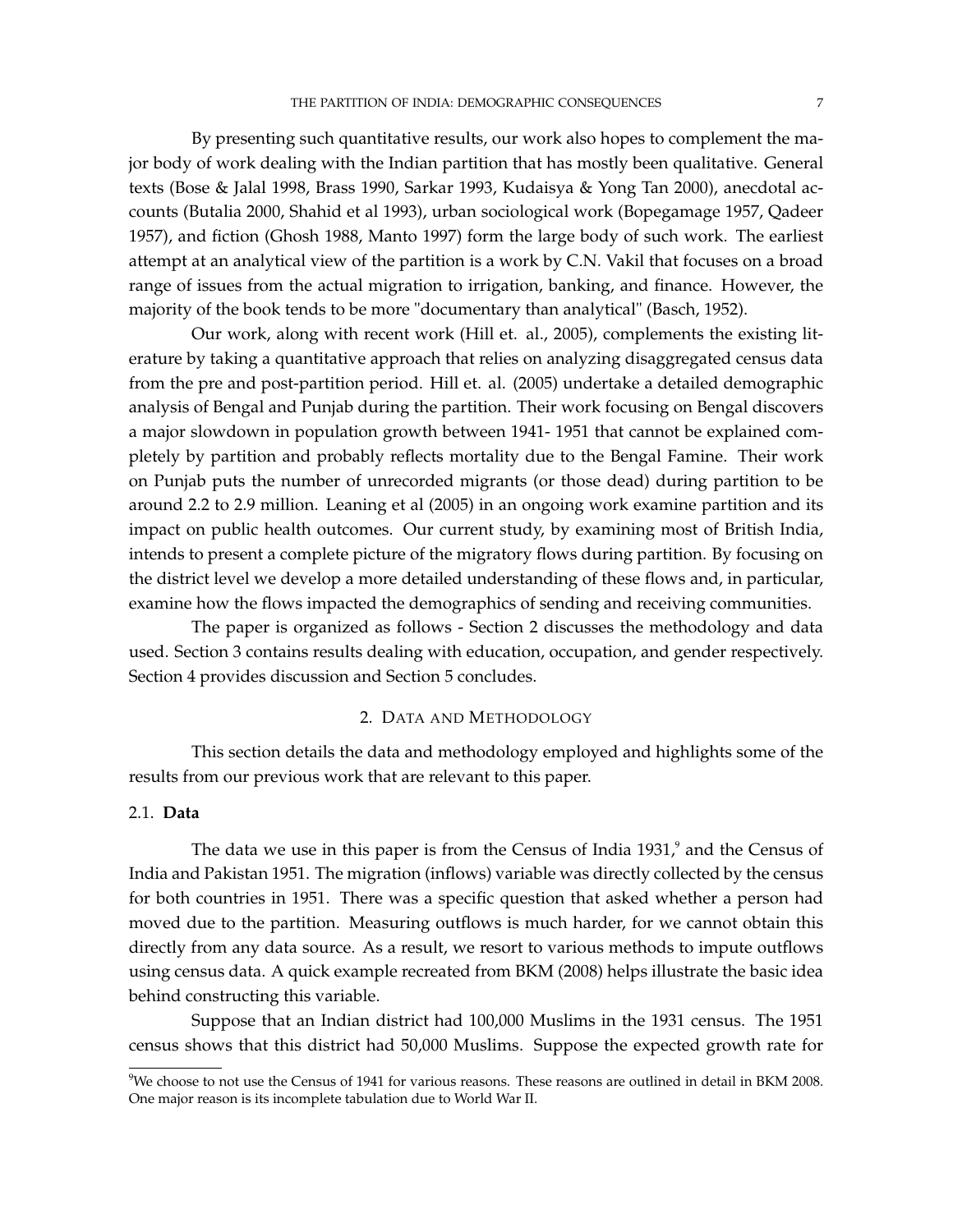Muslims in the twenty year period between 1931 and 1951 was a doubling of the population. Given the 1931 numbers, the expected number of Muslims in 1951 is therefore 200,000. This gives total outflows in the district as 150,000 (i.e. 200,000 - 50,000).

We realize the shortcomings of such a measure. This measure is correct if two features hold: that flows from a district during partition were indeed religion-specific, and that we have correctly imputed the minority growth rate. While the former is supported by the data, it is much harder to compute the latter.<sup>10</sup> Appendix I provides more detail on the methodologies used to compute the outflows measure.

In order to be able to present a detailed analysis, an important consideration for this study was to compile data at the lowest feasible geographical unit - the district. The district is the lowest administrative unit at which we are consistently able to find demographic data. Moreover, identifying the same geographical units over time becomes nearly impossible if one were to try and use lower administrative units such as *tehsils*. A contribution of this work has been to map district boundaries over time from pre-partition to post-partition India and Pakistan. Details of this district mapping procedure can be found in BKM (2008).

# 2.2. **Methodology**

One of the main challenges of analyzing the impact of migration due to partition is to separate such impact from that of changes that would have occurred over time anyway. For example, how much of a change in literacy over time in a district could be attributed to partition versus other changes the district would have undergone. One potential solution is to find relevant control districts, i.e. districts that would experience similar changes in flows but were relatively unaffected by the partition-related flows. One of the features of partitionrelated migration is the large variation in flows *within* states (BKM 2008). Hence, our strategy is to exploit this variation by comparing nearby districts within a state that received differing numbers of migrants.

In BKM (2008) we establish that while partition had large migratory flows, since inflows and outflows generally balanced each other, the net population impact on a district was much smaller. Hence, migration due to partition has often been referred to as a "population exchange." Any demographic changes due to partition, then, must mostly arise as a result of compositional differences between movers (inflows and outflows) and non-movers.

We are interested in knowing how much of a district's changes over time in some demographic variable can be attributed to migratory flows due to partition. We construct a counterfactual outcome variable (i.e. the outcome that *would* have been observed had partition not occurred) and relate differences between actual and counterfactual outcome variables

 $10$ Note that the census does not specifically ask the religion of migrants. However, anecdotal evidence supports the numbers - after partition, the percentage of Hindus and Sikhs in Pakistani Punjab dropped from 22% (1931) to 0.16% (1951), while the percentage of Muslims in Indian Punjab fell from 32% (1931) to 1.8% (1951).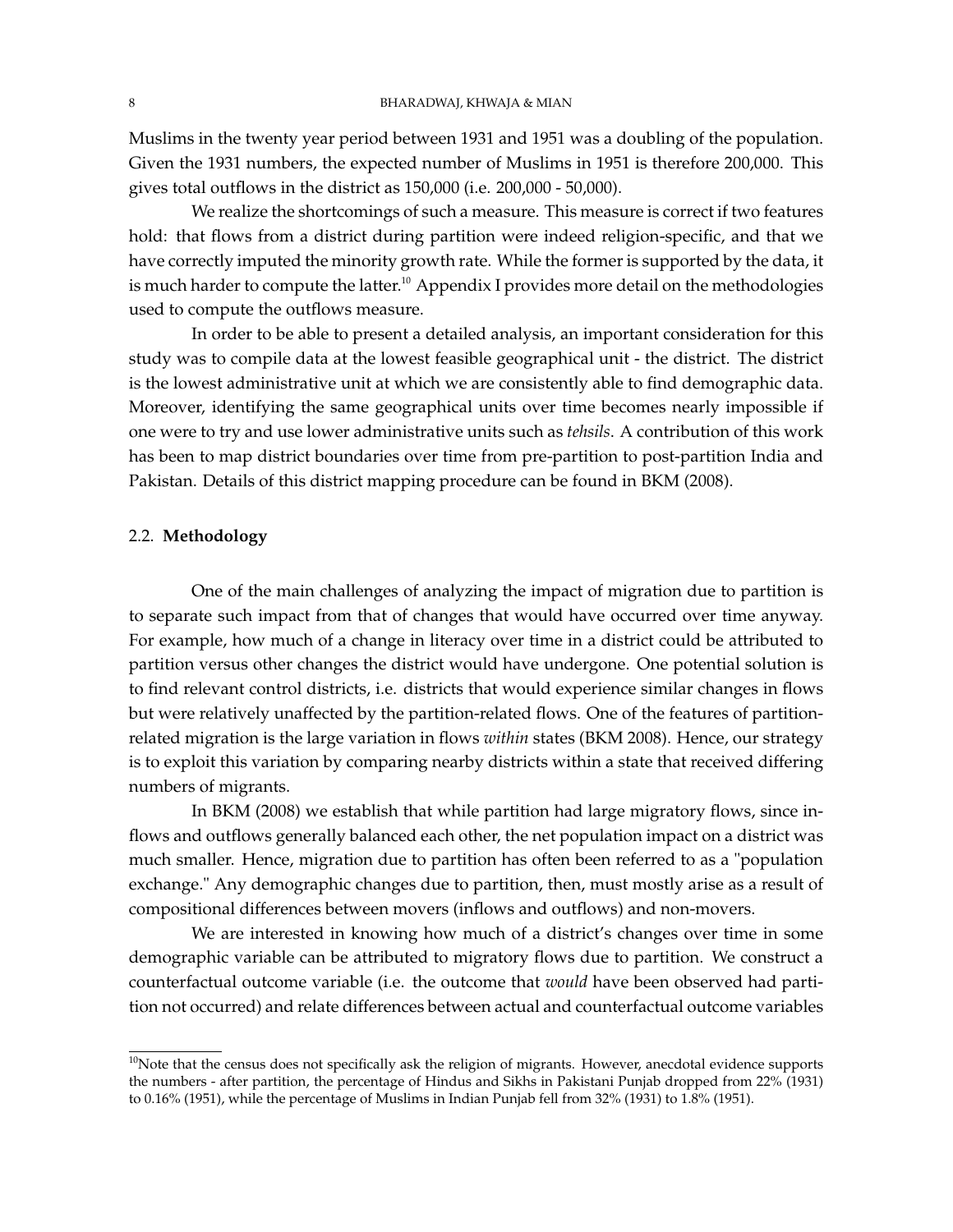to partition-related flows. We consider the following change:

$$
Q^{51}_{ij} - Q^{31}_{ij} (\frac{Pop^{51}_{ij}}{Pop^{31}_{ij}})
$$

in terms of inflows and outflows. Here  $Q_{ij}^t$  refers to the *number* of people in district  $i$  in state  $j$ in year  $t = (1931, 1951)$  that refer to a particular outcome variable, for example, literacy. Pop is the population of the district. The above difference is the deviation of the outcome variable from uniform population growth rate of the district.<sup>11</sup> We can decompose this quantity into effects due to inflows, outflows, and non-movers (those not part of partition-related flows).

$$
(1) \tQ_{ij}^{51} - Q_{ij}^{31}(\frac{Pop_{ij}^{51}}{Pop_{ij}^{31}}) = Q_{ij}^{Inf^{51}} - Q_{ij}^{Out^{31}}(\frac{Pop_{ij}^{51}}{Pop_{ij}^{31}}) + Q_{ij}^{Nm^{51}} - Q_{ij}^{Nm^{31}}(\frac{Pop_{ij}^{51}}{Pop_{ij}^{31}})
$$

In f is inflows, Out is outflows, and  $Nm$  refers to non-movers. Hence, in our example  $Q^{Inf}$  refers to the number of literates in the inflows. Equation ?? is in levels, so we can divide by the population of the district in 1951 to convert levels into percentages of total population. Population adjusted quantities are referred to as R's.

(2) 
$$
R_{ij}^{51} - R_{ij}^{31} = R_{ij}^{Inf^{51}} - R_{ij}^{Out^{31}} + R_{ij}^{Nm^{51}} - R_{ij}^{Nm^{31}}
$$

Unfortunately, we do not observe all the RHS ratios in the data. For example, in India, no information regarding educational status of migrants was collected. In particular, it is especially hard to determine outflows based on outcome variables. Moreover, since not all Muslims left India, determining who is a potential "non-mover" from India is not easy.<sup>12</sup> To solve this problem we start by expressing:

$$
R_{ij}^{Inf^{51}} = \theta_{ij}^{Inf^{51}} * Inflow_{ij}^{51}
$$
  
\n
$$
R_{ij}^{Out^{31}} = \theta_{ij}^{Out^{31}} * Outflow_{ij}^{31}
$$
  
\n
$$
R_{ij}^{Nm^{51}} = \theta_{ij}^{Nm^{51}} * Non-movers_{ij}^{51}
$$
  
\n
$$
R_{ij}^{Nm^{31}} = \theta_{ij}^{Nm^{31}} * Non-movers_{ij}^{31}
$$

Where  $\theta_{ij}^{Inf^{51}}$  is the *fraction* of inflows that are literate, for example, and  $Inflow_{ij}^{51}$  is the percent of the district population that is made of inflows. Similar interpretation holds for the other variables. Moreover, since we can express population in 1931 and 1951 as being composed of

 $11$ Ideally, we'd like to test the deviation of a district's outcome variable in 1951 from its outcome variable until 1946, i.e. right before partition. Unfortunately, there is no dataset that can achieve this, and as a result we multiply the outcome using the growth rate.

 $12$ In Pakistan, since we know ex-post that almost all Hindus/Sikhs moved, it is easy to identify the potential movers in 1931, and say with some confidence that Muslims in Pakistan in 1931 comprise the non-movers in 1931. We cannot say this for India and Bangladesh since only *some* Muslims/Hindus moved. The percentage of Hindus and Sikhs in Pakistan dropped from 17% in 1931 to 2% in 1951. The minority numbers for India and Bangladesh are 12% to 9% and 29% to 21%. Clearly a large number of Muslims stayed back in India and a large number of Hindus stayed back in Bangladesh (until 1951).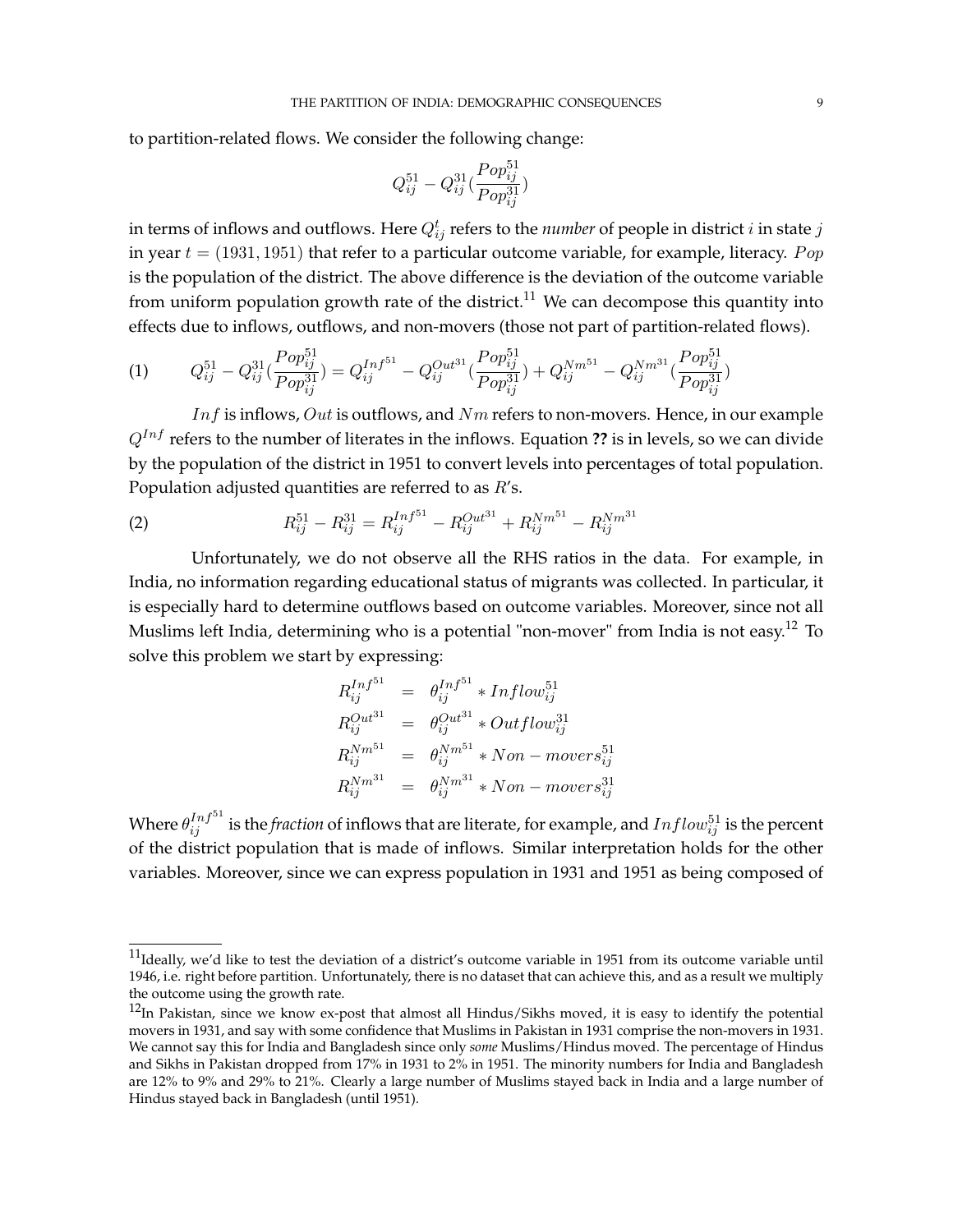inflows and non-movers, and outflows and non-movers respectively:

$$
\begin{array}{rcl} R_{ij}^{Nm^{51}} & = & 1-R_{ij}^{Inf^{51}} \\ R_{ij}^{Nm^{31}} & = & 1-R_{ij}^{Out^{31}} \end{array}
$$

Rewriting Equation **??** using the above identities yields:

(3) 
$$
R_{ij}^{51} - R_{ij}^{31} = (\theta_{ij}^{Inf^{51}} - \theta_{ij}^{Nm^{51}}) * Inflow_{ij}^{51} - (\theta_{ij}^{Out^{31}} - \theta_{ij}^{Nm^{31}}) * Outflow_{ij}^{31} + \theta_{ij}^{Nm^{51}} - \theta_{ij}^{Nm^{31}}
$$

For notational simplicity, we rewrite Equation **??** as:

(4) 
$$
R_{ij}^{51} - R_{ij}^{31} = \beta_{ij} * Inflow_{ij}^{51} - \gamma_{ij} * Outflow_{ij}^{31} + \epsilon_{ij}
$$

For the most part, we cannot observe  $\theta_{ij}^{Nm^{51}}$  or  $\theta_{ij}^{Nm^{31}}$  and hence it forms part of the error term in the empirically estimated equation. Empirically, we can only estimate:

(5) 
$$
R_{ij}^{51} - R_{ij}^{31} = \overline{\beta} * Inflow_{ij}^{51} + \overline{\gamma} * Outflow_{ij}^{31} + \phi_{ij}
$$

Since we have only 1 observation per district, clearly we cannot estimate district specific effects in a regression framework. In fact, since we estimate these equations at the country level, our β's are country specific coefficients.<sup>13</sup> The main problem in estimating Equation **??** is if migrants decide which district to move into based on the growth rate of non-movers in that particular district, then  $\phi_{ij}$  (which contains the term  $\theta_{ij}^{Nm^{51}}-\theta_{ij}^{Nm^{31}}$ ) will be correlated with  $Inflow_{ij}$ , and the estimated  $\overline{\beta}$  will be biased. If the growth of the outcome variable among non-movers in any way induces migration to (or from) that district, then  $\overline{\beta}$  and  $\overline{\gamma}$ are biased. Suppose migrants choose to go to districts that are growing faster. Moreover, if faster growing districts transition to adopt more non-agricultural occupations independently of migratory flows, by not observing this "growth" we are wrongly attributing changes in the occupational structure of the district to migratory flows. We attempt to mitigate this problem by introducing a state fixed effect in Equation **??**. By introducing a state fixed effect, we are now comparing districts *within* a state that received different amounts of migrants. The assumption needed to rid  $\overline{\beta}$  and  $\overline{\gamma}$  of bias is that within a state, migrants did not choose districts based on growth of residents along a particular outcome variable.

Since one of the main concerns is that changes in  $\theta_{ij}^{Nm^{51}}-\theta_{ij}^{Nm^{31}}$  might be correlated both with migratory flows as well as the outcome variable of interest, rather than relying completely on the state fixed effect we include proxies for  $(\theta_{ij}^{Nm^{51}} - \theta_{ij}^{Nm^{31}})$ . For example in Pakistan, we can compute this quantity quite precisely since we can strongly predict in 1931 those who eventually left in 1951 (as noted above, almost *all* Hindus and Sikhs left Pakistan) - hence  $\theta_{ij}^{Nm^{31}}$  is quite obvious in the case of Pakistan. For India and Bangladesh we proxy for  $(\theta_{ij}^{Nm^{51}}-\theta_{ij}^{Nm^{31}})$  by using  $(\theta_{ij}^{Maj^{31}}-\theta_{ij}^{Maj^{21}})$ , which is the difference in fraction belonging to the outcome variable among the *majority* population between 1931 and 1921. The idea is to

<sup>&</sup>lt;sup>13</sup>Instead of a uniform  $\overline{\beta}$ , one can think of this as  $\overline{\beta_c}$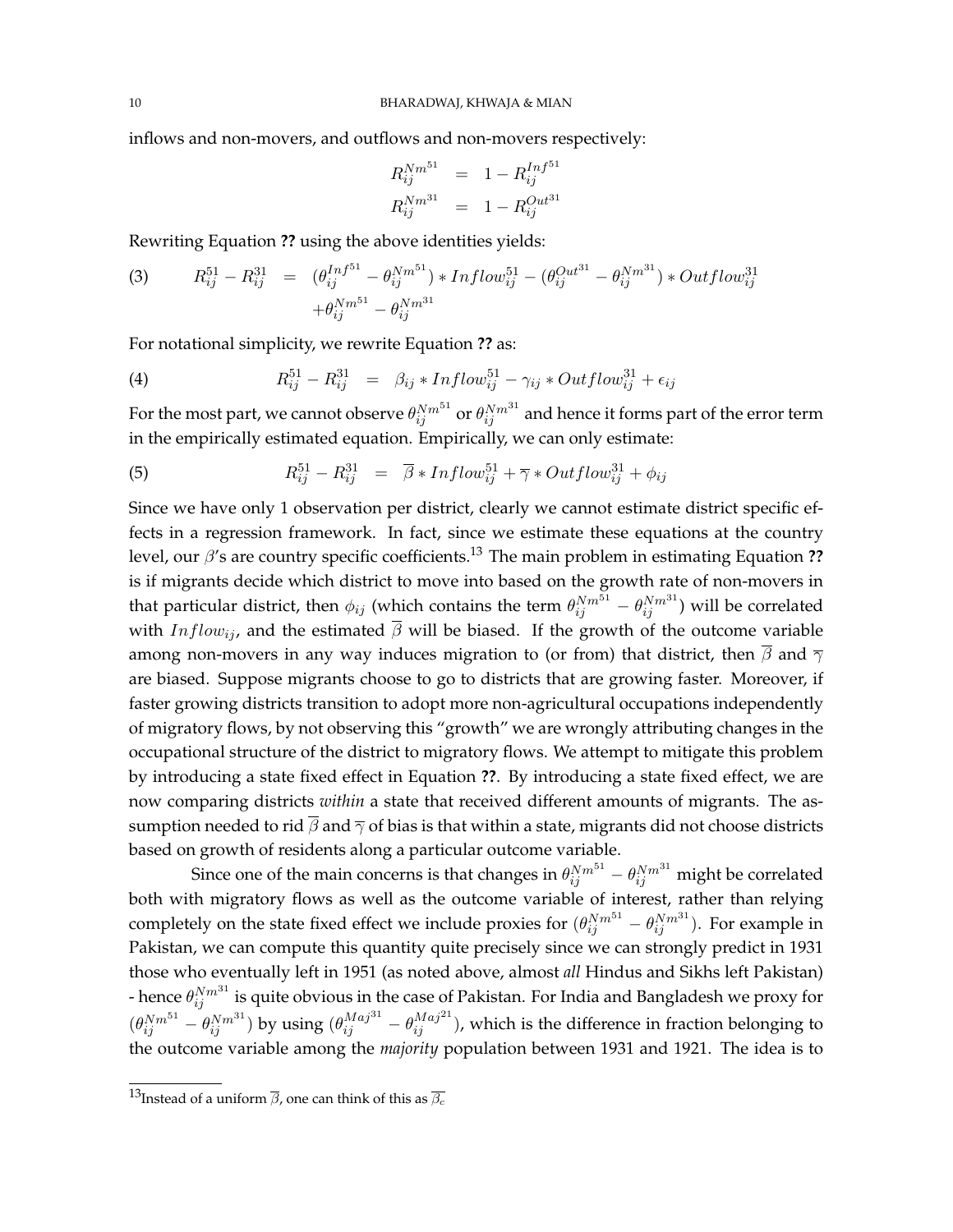capture the growth of non-movers in districts (state fixed effects do not capture time-varying growth). The final estimating regression is:

(6) 
$$
R_{ij}^{51} - R_{ij}^{31} = \overline{\beta} Inflow_{ij}^{51} + \overline{\gamma}Outflow_{ij}^{31} + \eta S_j + \delta X_{ij} + u_{ij}
$$

 $S_i$  is the state fixed effect and  $X_{ij}$  are various controls used to mitigate the omitted variable bias problem.<sup>14</sup>

While we attempt to mitigate this problem by including growth of non-mover proxies, there might still be unobservables that influence both migration and the outcome variable. There is some evidence that selective migration might not be that important in this context. In BKM (2008) we provide evidence of "replacement" of outgoing migrants with incoming migrants that was facilitated by the government. The fact that the government was trying to place people in areas where there was land available (Kudaisya and Yong Tan, 2000) perhaps mitigates the selection issue to some extent. Moreover, the actual location of the boundary lines were kept a secret until after Independence (Kudaisya and Yong Tan, 2000). Hence, there was a surprise element to the boundary line location, giving people less time to selectively migrate.<sup>15</sup>

#### 3. RESULTS

The outcomes we analyze are literacy, occupation structure, and gender ratios. For each outcome, we will first discuss differences between incoming migrants and residents for the relevant outcome variable ( $\beta_{ij}$  from above where such information is available), and then move on to presenting the results from estimating Equation **??**.

#### 3.1. **Literacy**

How did migrants compare to residents in terms of their educational background? The anecdotal evidence from Pakistan, especially accounts from Karachi, suggest that migrants were more educated. Figure 1 illustrates this for each district using a "linear" map of British India.<sup>16</sup> Since data on migrant literacy for India was not tabulated in the 1951 census,

<sup>14</sup>In estimating Equation **??** we use outflows relative to the 1951 population. This is because we compute outflows in 1951 units so it only makes sense to use outflows as a percentage of 1951 population. This is unlikely to lead to any bias if the out-migrant population grew at the same rate as the overall population. Given that out-migrants from a country tended to be religion specific, we can check to see if the growth rate of Muslims and non-Muslims differed. The table on growth rates by religion in Appendix 1 confirms that Hindus and Muslims did indeed grow at different rates. However, the *ratio* of Muslim or Hindu growth to overall population growth is almost 1 in all years. This implies that using outflows relative to 1951 population while estimating Equation **??** does not mechanically change the magnitudes on  $\overline{\gamma}$ .

<sup>&</sup>lt;sup>15</sup>In BKM (2008), we note that distance to the border *within a state* played an insignificant role in determining where migrants went.

 $^{16}$ Since we will make use of such figures subsequently as well, it is important to explain this more carefully. Each point on the figure represents a particular district. The X-axis of this graph labels the state these districts belong to (thus all districts in a given state are plotted along the same vertical line). States are roughly organized from west to east within each country so the graph is roughly akin to converting a map of the region into a single line "map." The western and eastern borders are plotted as vertical lines for reference. Note that the distance between states in the figure does not reflect the actual distance between them.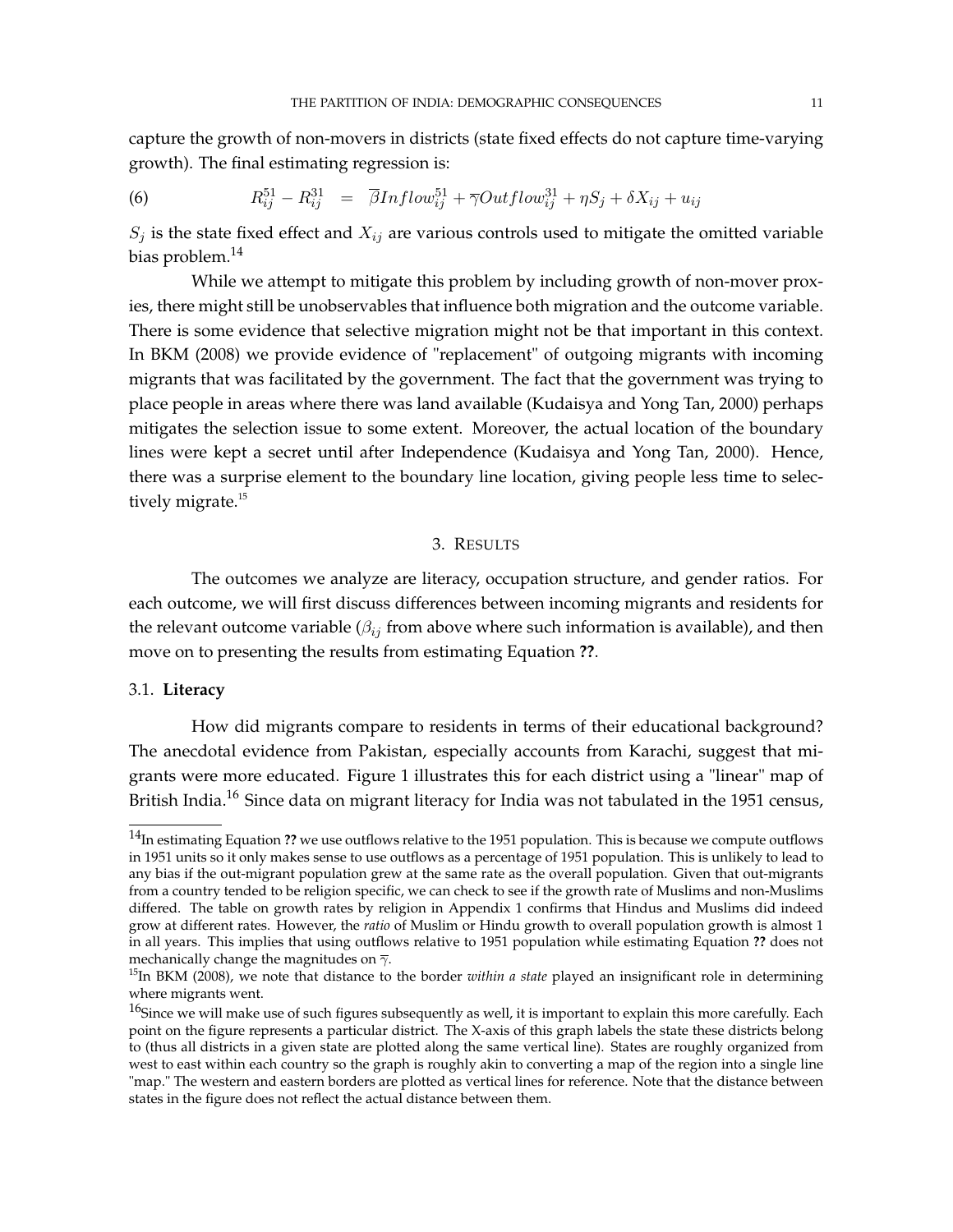#### 12 BHARADWAJ, KHWAJA & MIAN

we can only provide results for Pakistan and Bangladesh. The Y-axis is the difference in 1951 literacy rates (in percent) between the migrants into a district and the residents (i.e. those who did not migrate). Since we are comparing literacy rates at the same point in time for both, we are not concerned about our differences being confounded by changes in literacy over time. Each point illustrates whether migrants moving into that district were relatively more literate than the district's residents. Districts with larger overall inflows have larger circles on the graph. This is important since at times areas with very few migrants had very high literacy rates. For example, Baluchistan in Pakistan had an average migrant literacy of around 63%, but the total number of migrants in Baluchistan was less than 28,000 - a relatively small number given the large inflows in other states. In order to get a sense of the overall impact of inflows on literacy rates, one should focus more on the larger circles.

The figure shows that for the most part, migrants into Pakistani and Bangladeshi districts were significantly more literate than the resident population. In some cases the differences were quite large: A case in point is the Larkana district, which received more than 600,000 migrants and had a difference of 21% in the literacy rates between migrants and residents. Tests reveal that these differences are statistically significant and relatively large: for Pakistani districts the migrant literacy rate was 7.1 percentage points higher than residents. The corresponding difference for Bangladesh was 8.1 percentage points. This suggests that the coefficient on inflows as estimated from Equation 7 should be positive for Pakistan and Bangladesh.

Table 1 presents the results estimating Equation **??** with literacy as the outcome variable. The effects for India reveal that for a standard deviation increase in inflows and outflows, literacy increases by around 0.9 percentage points. Outflows in India decreased literacy rates only mildly (coefficient is -0.007), while inflows increased literacy rates quite substantially (coefficient is 0.16). A one standard deviation increase in inflows raised literacy by nearly 1 percentage point in India. In Pakistan, as mentioned before, outflows decreased literacy rates, while inflows increased literacy rates. The overall effect of a standard deviation increase in inflows and outflows for Pakistan is small and negative (0.2 percentage points). While the net effect seems muted, there is considerable variation in how districts were impacted. The top decile of affected districts in Pakistan experienced a decline in literacy of 0.5 percentage points or 9% of the average change in literacy for the bottom quartile of affected districts. In Bangladesh, though the results are statistically insignificant, both inflows and outflows seem to decrease literacy rates.

Figure 4 is the graphical equivalent of the regressions in Table 1. It is constructed by taking the coefficients on inflows and outflows as given in Table 1 and multiplying them by the actual inflows and outflows in a district and plotting the points on the familiar "linear" map of the subcontinent. We see that most of the gains in literacy in India were in Punjab state, while all states in Pakistan show drops in literacy. Indian Punjab has large gains in literacy as a result of migration, while losses seem to have been less compared to gains across all states. West Bengal gained in literacy while Bangladesh had no districts that gained in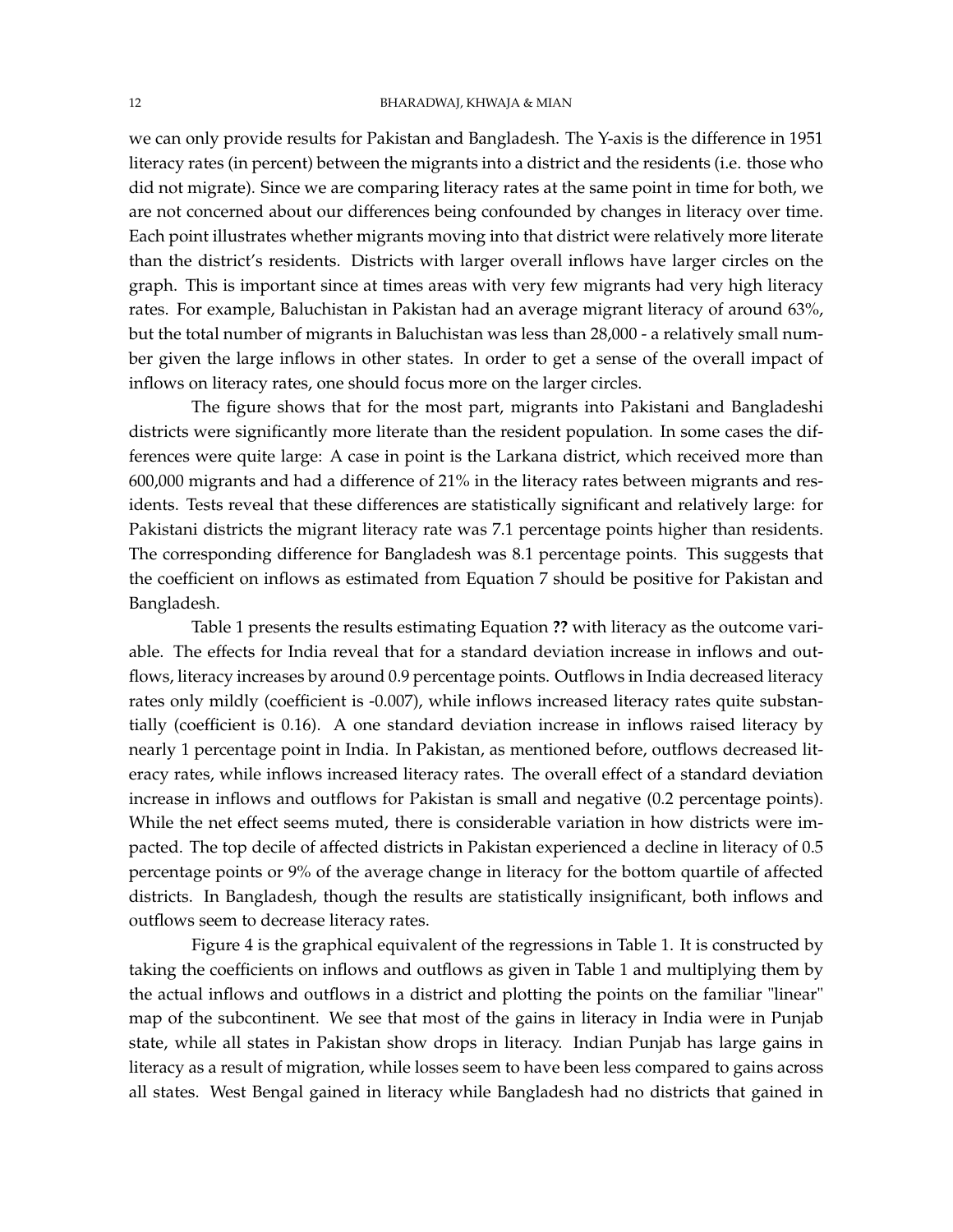literacy. The above analysis is confirmed in Figure 2.1, which plots the education of minority and majority groups in 1931. We clearly see that minority groups were more educated than the majority in each country. Hence, outflows should decrease literacy, while inflows *could* increase literacy.

As a check, since we know the  $\beta_{ij}$ 's for Pakistan and Bangladesh, we can check whether a weighted average<sup>17</sup> of the  $\beta_{ij}$ 's corresponds to the  $\beta$  as estimated in the regression. For Pakistan, a weighted average of the  $\beta_{ij}$ 's does match up somewhat to the coefficient suggested by the regression (the weighted average suggests a coefficient of around 0.0710, while the regression coefficient is 0.063). For Bangladesh this is not the case. The weighted average suggests a coefficient of 0.08 while the actual coefficient is -0.093, though it is statistically insignificant. This could be the result of the regression not being able to capture the selection process of the migrants or the confounding nature of the Bengal famine. However, it seems unlikely that the selection process of migrants would vary vastly between the Western and Eastern border. Hence, the results in Bangladesh are more likely to be confounded by the Bengal famine that affected the country just a few years prior to partition than some form of omitted variable bias.

As an aside, we can also examine whether literate migrants were more likely to move to more distant places than illiterate migrants. The details of this analysis can be found in Table III of Appendix II. Not surprisingly, the literate are significantly more likely to move to more distant and more educated districts as well as to larger cities.

### 3.2. **Occupation**

Did migrants differ in the occupations they took up after migrating? Were these occupational differences large enough to affect the overall occupational distribution of a district? Our results show that migrants were more likely to enter non-agricultural professions.

Figure 2 illustrates this result by plotting the percentage of migrants in agricultural professions less the percentage of residents in agriculture in districts in 1951. Each point illustrates whether migrants moving into that district were relatively more (positive values) or less (negative values) likely to be in agriculture. Districts with larger overall inflows are displayed as larger circles on the graph.

The figure shows migrants in all three countries were significantly less likely to be in agricultural professions, although this difference is largest for districts in India and Bangladesh. This is not surprising given that "While the 'exchange in population' had almost been even between the two parts of the Punjab, there existed a wide disparity in the land that became available for cultivation in East Punjab [Indian Punjab]. The Hindu and Sikh refugees had left behind forty-three lakh acres of irrigated land, against which existed only thirteen lakh acres of irrigated land evacuated by the Muslims of East Punjab" (Kudaisya & Yong Tan, 2000, pg 127). However, it is likely that migrants leaving India were not in agriculture in the first place - in this event, areas with more outflows should have an *increase* in agriculture professions.

<sup>&</sup>lt;sup>17</sup>We weigh by size of the inflows for this purpose.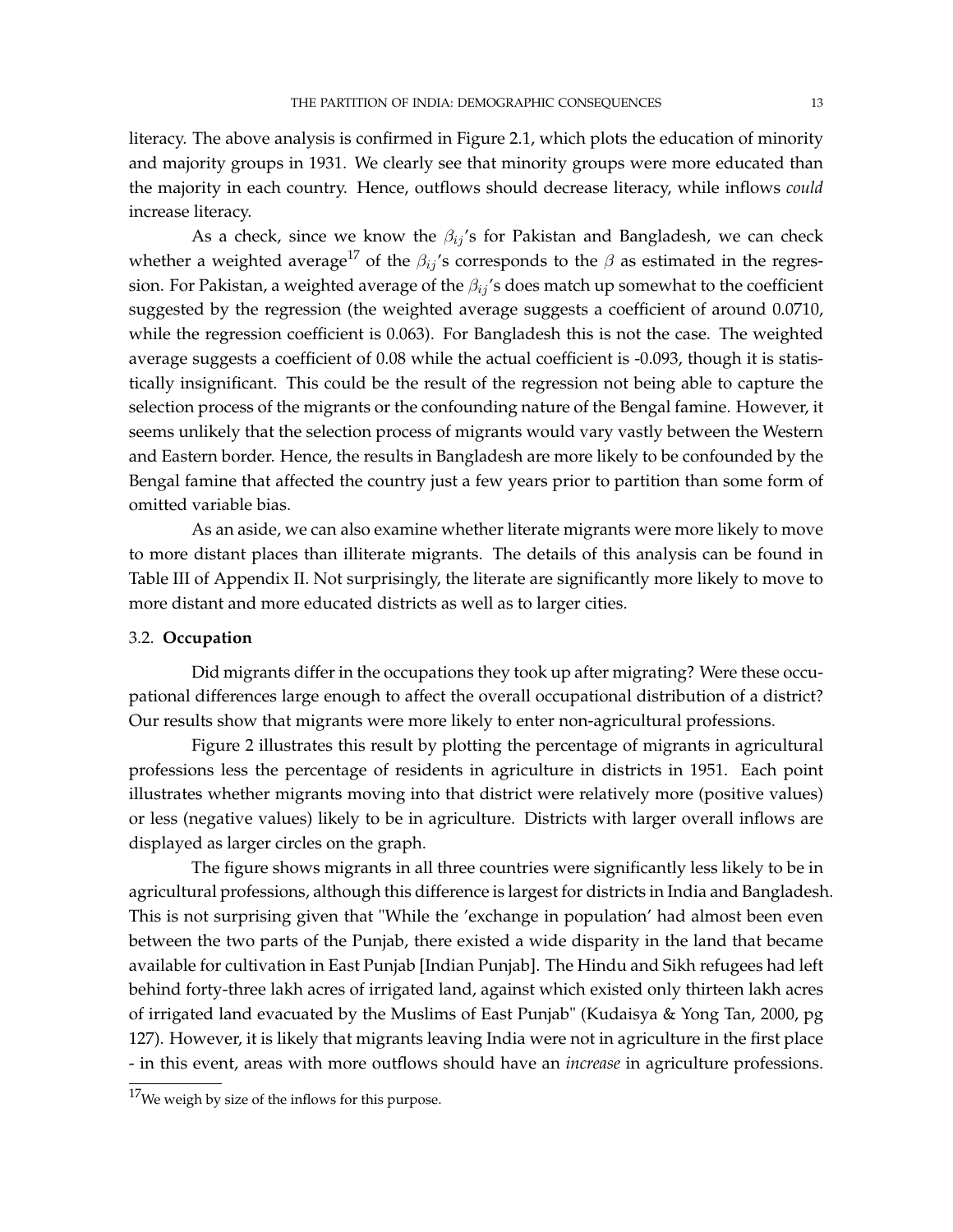Still, the difference in land vacated could have more of an effect than that of non-agriculturists leaving from India. Statistical tests reveal that these differences are indeed large and significant: for Indian and Bangladeshi districts, the percentage of migrants in agricultural professions was about 28% percentage points lower (compared to residents). The corresponding difference for Pakistan was only 7 percentage points.

In India, we can explore these relationships even further as the Indian census in 1951 provides a more detailed classification of occupation (Table IV, Appendix II). Migrants tended to engage more in all non-agricultural professions, except the production of raw materials. Moreover, while migrants were less likely to be in agricultural professions, those migrants that did go into agriculture were much more likely to own their land or cultivate unowned land, rather than cultivate land owned by someone else.

Table 2 estimates Equation **??** with percentage in agricultural professions as the outcome of interest. The variables of interest are the coefficients on percentage inflows and outflows. The data for 1931 occupation is incomplete for parts of India and Pakistan. This is due to non-availability of data as well as some reshaping problems.<sup>18</sup> While this leads to low sample size and therefore lower statistical precision, the districts that experienced the largest inflows (such as those in Punjab and Bengal) are included. Also note that the growth proxy used in this case is the growth in literacy among the majority population between 1921 and 1931. This is because information on occupation status by religion was not collected by the censuses for any of the relevant decades.<sup>19</sup> The proxy performs reasonably well in India and Pakistan (though not statistically significant) and rather poorly in Bangladesh.

The results show that migratory flows affected the agricultural occupation structure in India. A district which saw one standard deviation increase in inflows (and no outflows) saw a drop of 5.95 percentage points in individuals engaged in agriculture. However, a district that experienced one standard deviation increase in outflows actually saw agricultural propensities rise by an additional 4.79 percentage points. While the net effect is seemingly muted due to the opposite nature of the impacts of inflows and outflows, the top decile of affected districts in India experienced a net decline in percent engaged in agriculture of 6.5 percentage points, amounting to nearly 76% of the average change for the bottom quartile of affected districts. Together these two effects suggest that both those who left India and those who entered it were less likely to be agriculturists/choose agricultural professions. Anecdotal evidence suggests that apart from just constrained choice due to relative shortage of land vacated in India, those leaving Pakistan may have also been more likely to have non-agricultural vocations. Kudaisya and Tan (2000: pg 179) note that "The economic consequences of partition for the city [of Lahore] were severe. Many institutions, banks, and corporate organizations relocated from the city. The majority of factories closed down and

 $18$ Occupation tables are not uniform across the State Censuses. For this reason some states display the occupation tables in a different way than others and some compatibility problems emerge.

<sup>&</sup>lt;sup>19</sup>There is some information on occupation by religion for Pakistan in 1951. We would still need this information in 1931 to construct the actual growth figure.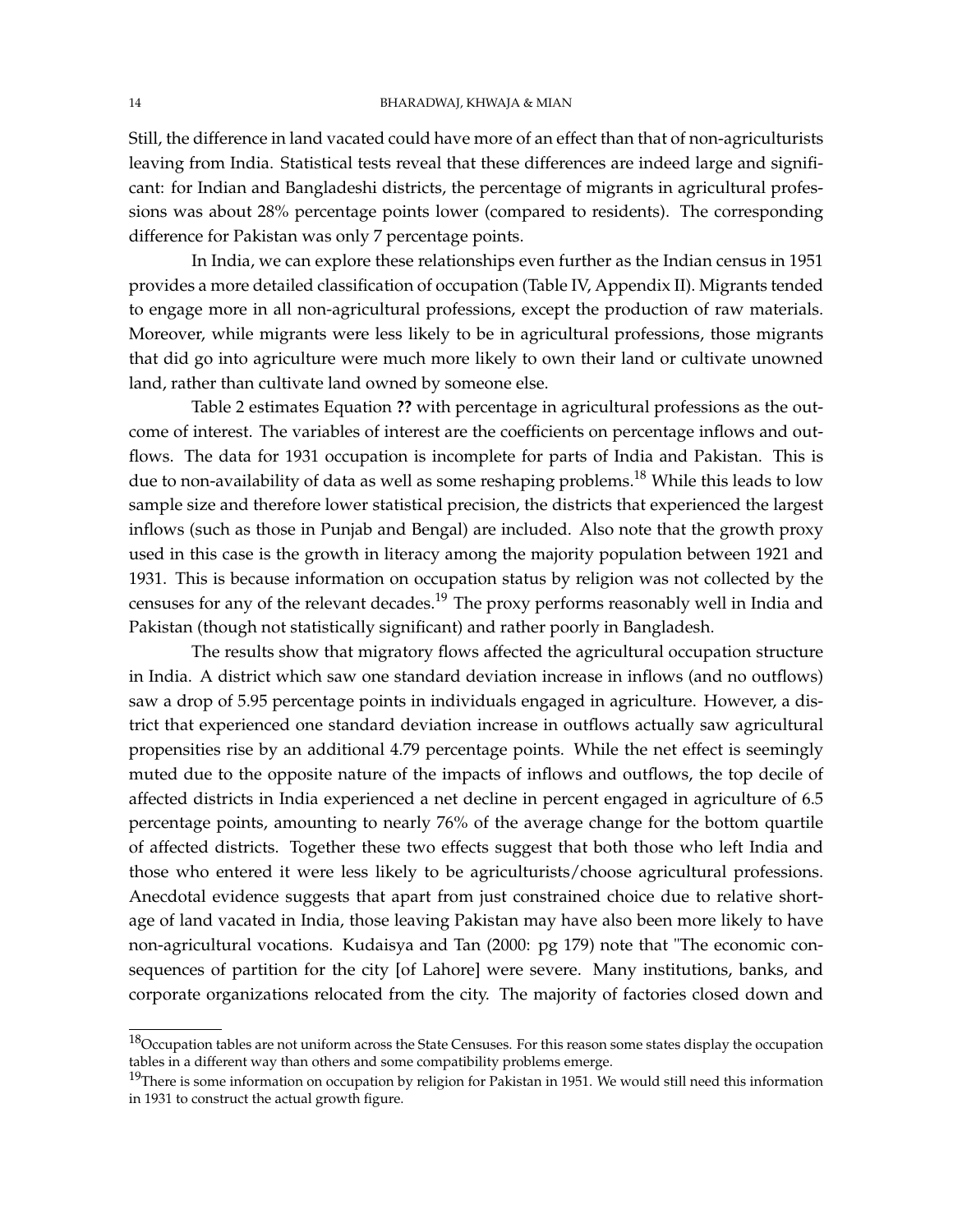their plants and buildings were destroyed or abandoned in the disturbances. The bulk of the skilled manpower left, banks and financial institutions ceased functioning, and there was a massive flight of capital."

Figure 5 shows the geographical variation in the impact on agriculture. Indian Punjab and Bengal experienced the greatest impacts in terms of decreases in people engaged in agriculture, while the effects are much smaller in Pakistan and Bangladesh.

Again, we can test the validity of our results, by examining the  $\beta_{ij}$ 's for occupational outcomes in each country. For India the weighted average of  $\beta_{ij}$  is close to the regression coefficient in Table 2 (the weighted average suggests a coefficient of -0.68, while the coefficient in the regression is around -0.97). The averages for Pakistan and Bangladesh differ from the regression coefficients, but we spare the details as the regression coefficients themselves are not significant.

Finally, as an aside, we also examine the mobility of agriculturists versus non-agriculturists. The details of this analysis are in Appendix II (Table V). Migrants entering non-agricultural professions were more likely to migrate to further distances and to larger cities.

# 3.3. **Gender**

Did migrants have a different gender composition compared to the general population? If so, were these differences large enough to have changed overall gender ratios in a district?

Figure 3 presents evidence on whether the migrants were different from the residents of places where they migrated to (in terms of gender composition). The Y-axis is the percentage of males in inflows less the percentage of males in the resident population. Each point therefore illustrates whether migrants moving into that district had relatively more males than the district's residents. Districts with larger overall inflows are represented by larger circles. This is important as some districts in south India received very few migrants, but with a high percentage of men. For example, the districts of Hassan, Karimnagar, and Chitaldurg in modern Karnataka (Hyderabad in our dataset) received 1, 11, and 2 migrants respectively, and they were all male. In order to get a sense for the overall impact of inflows on gender composition, one should focus more on the larger circles.

While migrants were indeed more likely to be men, in some districts the male ratios among residents were even higher so that the migrants were, in fact, relatively less likely to be male. Figure 4 shows that this is particularly the case in some Indian districts. The two large, negative outliers are Calcutta and Bombay.

Statistical tests<sup>20</sup> reveal that on average in India the percentage of men in inflows was 1.09 percentage points lower than residents. In comparison, in Pakistan migrants are slightly more likely to be male (0.35 percentage points) than residents (this is substantial given that Pakistan districts already had fairly high male ratios). For Bangladesh this is even starker,

 $20$ Not included in the paper; available upon request.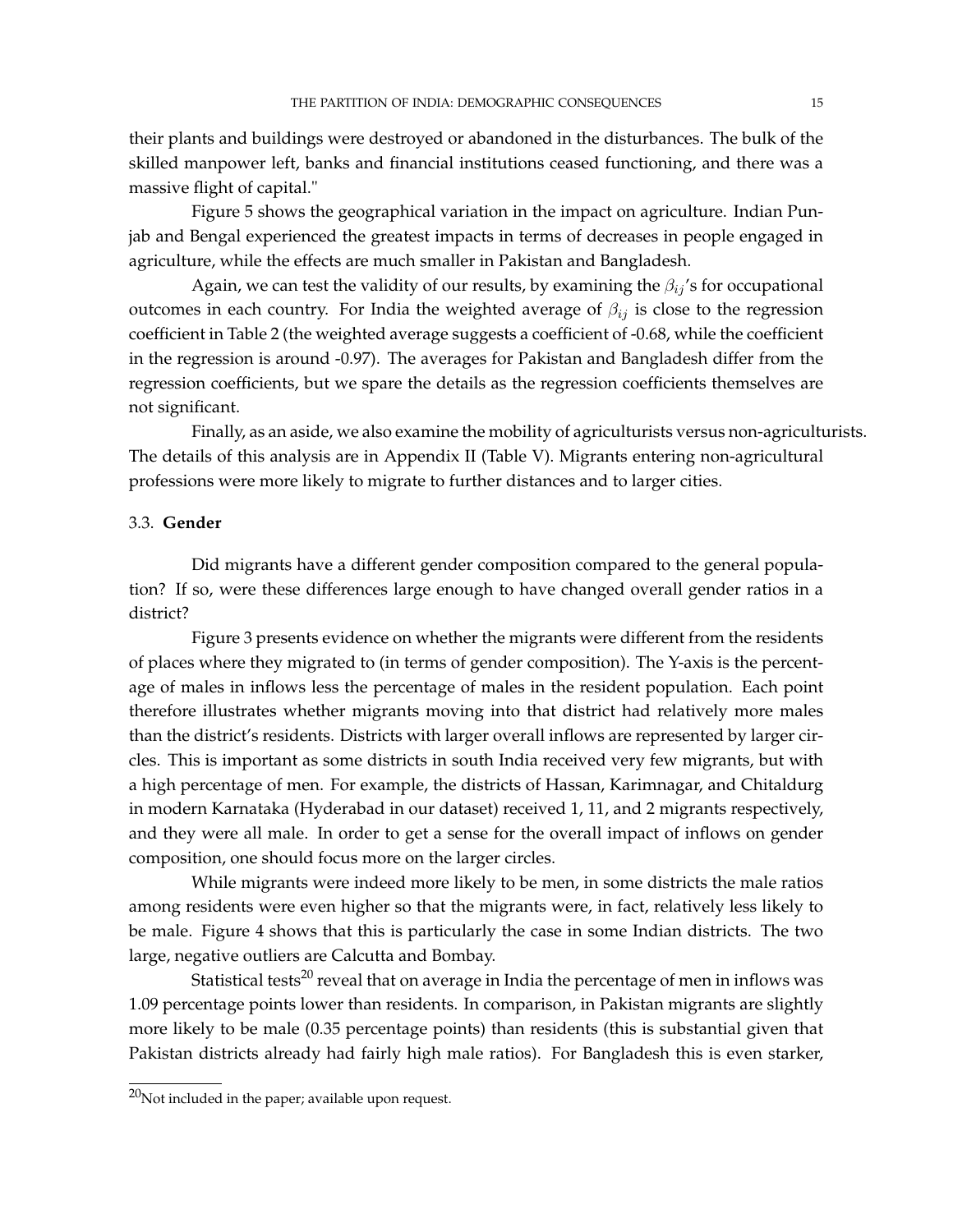with migrants being 2.6 percentage points more likely to be male as compared to the residents in the districts they migrated to.

Table 3 presents the OLS results of estimating Equation **??** with percent men as the outcome variable. The results are interesting for India as they suggest areas that experienced greater outflows were more likely to see a drop in male ratios: compared to a district that experienced no outflows, a district that saw one standard deviation increase outflows would see the difference in percentage of men from 1931 to 1951 drop by around 0.20 percentage points (Column 3). In Pakistan, a one standard deviation increase in inflows decreased the difference in percent male by 0.24 percentage points. Outflows from Pakistan tended to increase male ratios, but the coefficient is rather small and statistically insignificant. The top decile of affected districts in Pakistan experienced a net decrease in percent make of 0.75 percentage points - this is a fairly substantial change considering that the bottom quartile of affected districts experienced a change in percent male of 3 percentage points over this period. For Bangladesh the overall effect is negative, small in magnitude, and statistically insignificant. These results are consistent with the fact that in 1931 Muslims in India had a smaller male ratio than Muslims in Pakistan - hence inflows into Pakistan might cause a decrease in percent male. In addition, Muslims in India had a *higher* male ratio than Hindus and Sikhs in India hence the departure of Muslims also decreased male ratios in India.

Figure 6 shows the geographic variation of impacts on gender ratios. As expected, the biggest changes are close to the border. There are districts in Indian Punjab and Bengal that experienced decreases in male ratios. We see the same result in Pakistan as well.

The weighted average of the individual  $\beta_{ij}$ 's suggests a coefficient of -0.01 in India (the regression coefficient is -0.003, and statistically insignificant), *positive* 0.003 for Pakistan (quite different from the regression coefficient of -0.019), and 0.02 for Bangladesh (the regression coefficient is 0.05). Hence, selection bias might be more of an issue in these estimates.

Additionally, we can also examine whether men were more likely to move to more distant places then women. The details of this analysis are relegated to Appendix II (Table I) but it is worth highlighting that men were more likely to migrate to more distant districts and to larger cities.

# 4. DISCUSSION: WITHIN MAJORITY DIFFERENCES

As emphasized in the introduction, while aggregate effects of the migratory flows are mitigated by the counteracting effects of inflows and outflows, they represent important changes in the composition of the newly formed countries. Minority-majority differences along various lines were likely replaced with within-majority differences. These differences may have been particularly salient for Pakistan both because most minority groups migrated out and because of the large differences in attributes such as educational attainment between in-migrants and the resident population.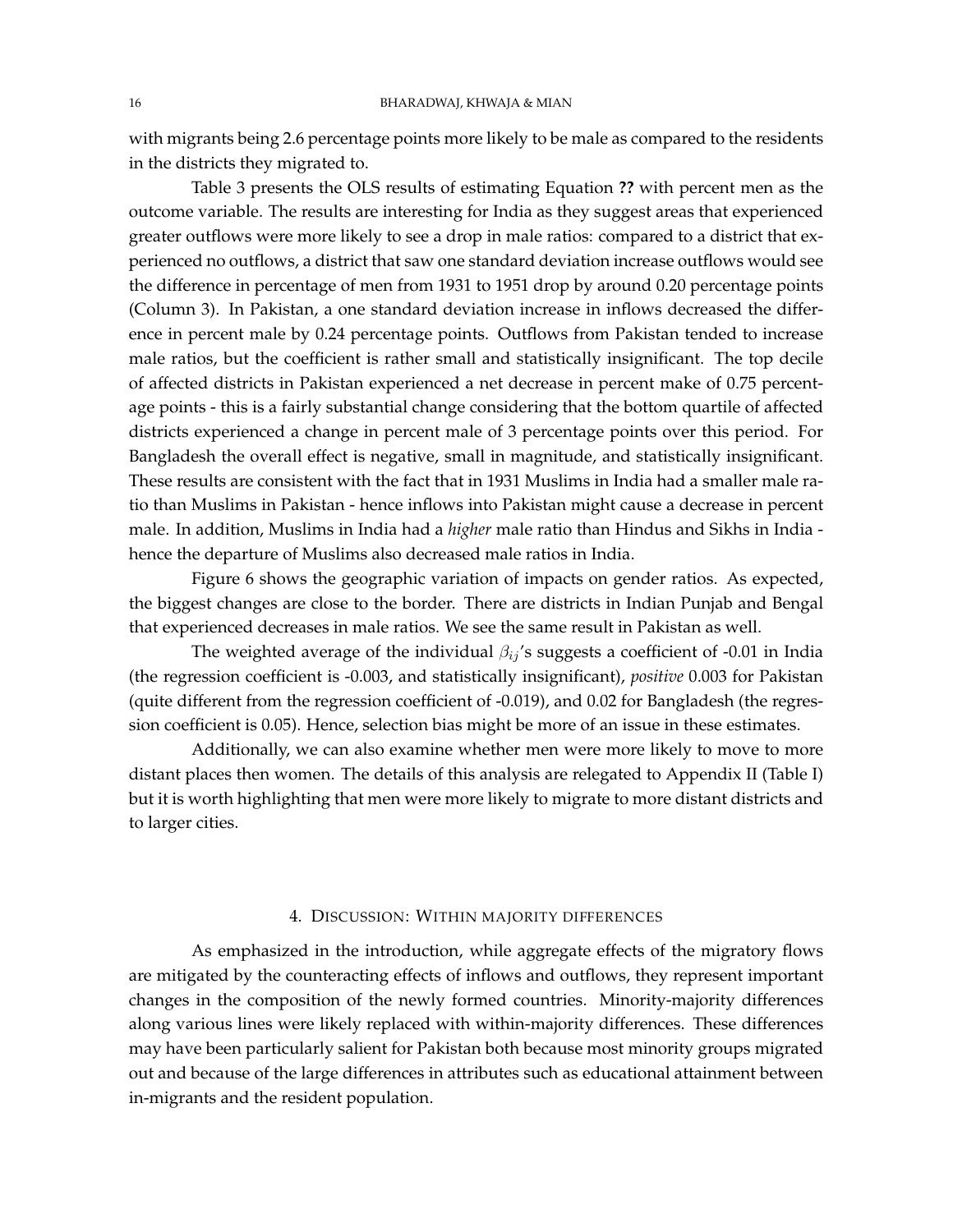We first examine these compositional changes along the lines of education status. Owing to greater data availability, we do this for Pakistan only. As mentioned before, migrants into Pakistan were vastly more educated than the residents. Among total literate in Pakistan in 1951, migrants were approximately 20%. In fact, these differences were not only in basic educational measures such as literacy rates, but also in educational attainment in general (See Table I, Appendix II). If we categorize educational attainment as either attainment of primary and middle education (up to class 8) or matriculation (10th class) and higher, we find that migrants were more educated than residents in Pakistan. The idea that within-Muslim inequality increased is seen clearly in that among people with higher degrees (higher than college degrees) migrants were approximately 47%. Unfortunately we cannot compare migrant education attainment to that of the Hindus and Sikhs who left as we do not have attainment information from 1931.

In addition to the above within-group differences, geographic inequalities arose as educated migrants tended to concentrate in big cities. Nearly 20% of literate migrants concentrated in the city of Karachi. Hence Karachi, which in 1931 contributed only 8.9% of total literates in Pakistan, suddenly contributed 20% with most of that increase due to literate migrants. When the geographic concentration is combined with educational attainment differences, the results show the emergence of Karachi as the center of the migrant elite. Among migrants with higher degrees, 50% went to Karachi city. The case of Karachi is particularly important as it was the first capital of independent Pakistan.<sup>21</sup> While India may have experienced similar within-group differences, it is noteworthy that in terms of urban compositional changes, India's experience differed substantially from Pakistan's. In India, Hindus in big cities were already very literate in 1931 - in fact, they were almost as literate as Hindus in Pakistan at the same time (13.2% as opposed to 16.5%). Muslims in big cities in Pakistan, however, were less educated than the average migrant into Pakistan in 1951 (20.2% as opposed to 31.5%). Thus, post-partition, when migrants tended to go to larger cities (BKM 2008), the differences between migrants and residences were greater in Pakistan than in India.

Hence, on the surface what looks to be small aggregate changes in population characteristics actually hides important compositional and geographic concentration aspects. While it is hard to draw long-term implications simply on the basis of these patterns, it is noteworthy that the within-group differences, particularly in urban areas, that arose due to the migratory flows may have contributed to differences in how the countries evolved. Pakistan experienced large within-group changes both because migrants were substantially more educated and because these differences were even starker in urban areas that likely played a greater influence. In contrast, in India while there were also substantial within-group differences in education created due to the migratory flows, these were likely to be less salient overall both because a large fraction of India experienced little migratory flows (and hence a greater fraction of the initial minority group remained) and also because the migrant-resident differences

 $21$ The capital moved to Rawalpindi in 1958 and then to Islamabad in 1960.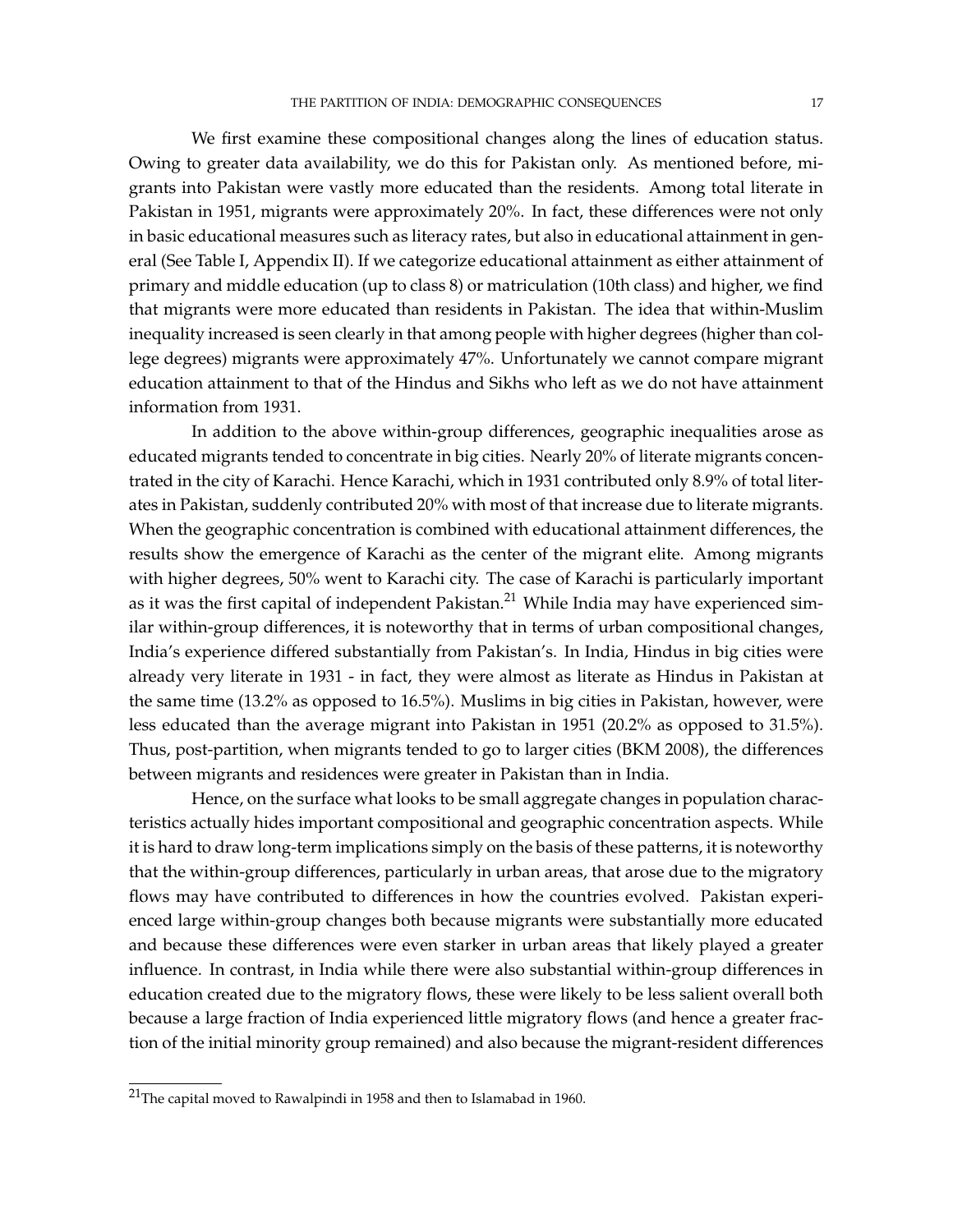#### 18 BHARADWAJ, KHWAJA & MIAN

were much less stark in Indian cities. These patterns do raise the question of whether they may have impacted the lines of conflict in India versus Pakistan since the evidence in the ensuing decades suggests that while religion remained a salient source of divisions in India, in Pakistan the more significant difference tended to be within Muslims, with migrant status often playing an important role. <sup>22</sup>

# 5. CONCLUSION

In this paper we analyzed the aggregate impact of partition-related migration on gender, education, and occupation structure of districts in India, Pakistan, and Bangladesh. We conclude that partition-related flows resulted in an increase in literacy rates in India and a decrease in the percentage of people engaged in agriculture. In Pakistan, while incoming migrants tended to raise the literacy rates, out migrating Hindus and Sikhs (themselves being very literate) tended to reduce total literacy - in sum, there is a decrease in Pakistan's literacy rate as a result of partition. In addition, these flows led to a decrease in male ratios in India and Pakistan.

Despite the fact that the overall net effects of the flows are muted due to the twoway nature of the flows, there is considerable variation in how districts were affected. The top decile of affected districts in each country experienced dramatic changes in its literacy rates, occupation structure and gender ratios. While these effects are important, they are only relevant if they played a role in the later development of these countries. We think partitionrelated flows were important for the future development of the countries involved for two reasons.

First, minority-majority differences were replaced with within- majority differences. In the case of Pakistan, the fact that the migrants were vastly more literate and geographically concentrated clearly shaped its political landscape.

It is worth noting that the top leaders in the initial years of Pakistan had all been Muhajirs [migrants].... With ... their higher levels of education and skills, their representation in the bureaucratic and political systems, and their assertions of cultural superiority, the Muhajirs could not assimilate themselves with the original inhabitants of Karachi (Kudaisya & Yong Tan, 2000).

Second, at least in the case of India, the increase in people engaged in non-agricultural professions could have been instrumental in the industrialization process. The long-term consequences of these demographic changes for India are harder to determine due to the country's size. Perhaps the lack of land for agriculturists spurred growth in the non-agricultural sector via decreased supply of agricultural labor supply. It is harder to imagine how the change in gender ratios could have played a role in development.

<sup>22</sup>While this is also because Pakistan had fewer Hindus/Sikhs left, there are a substantial number of Hindus in Sindh and at least anecdotally there seem to be relatively less divisions in Sindh between them and Muslims than within Muslims.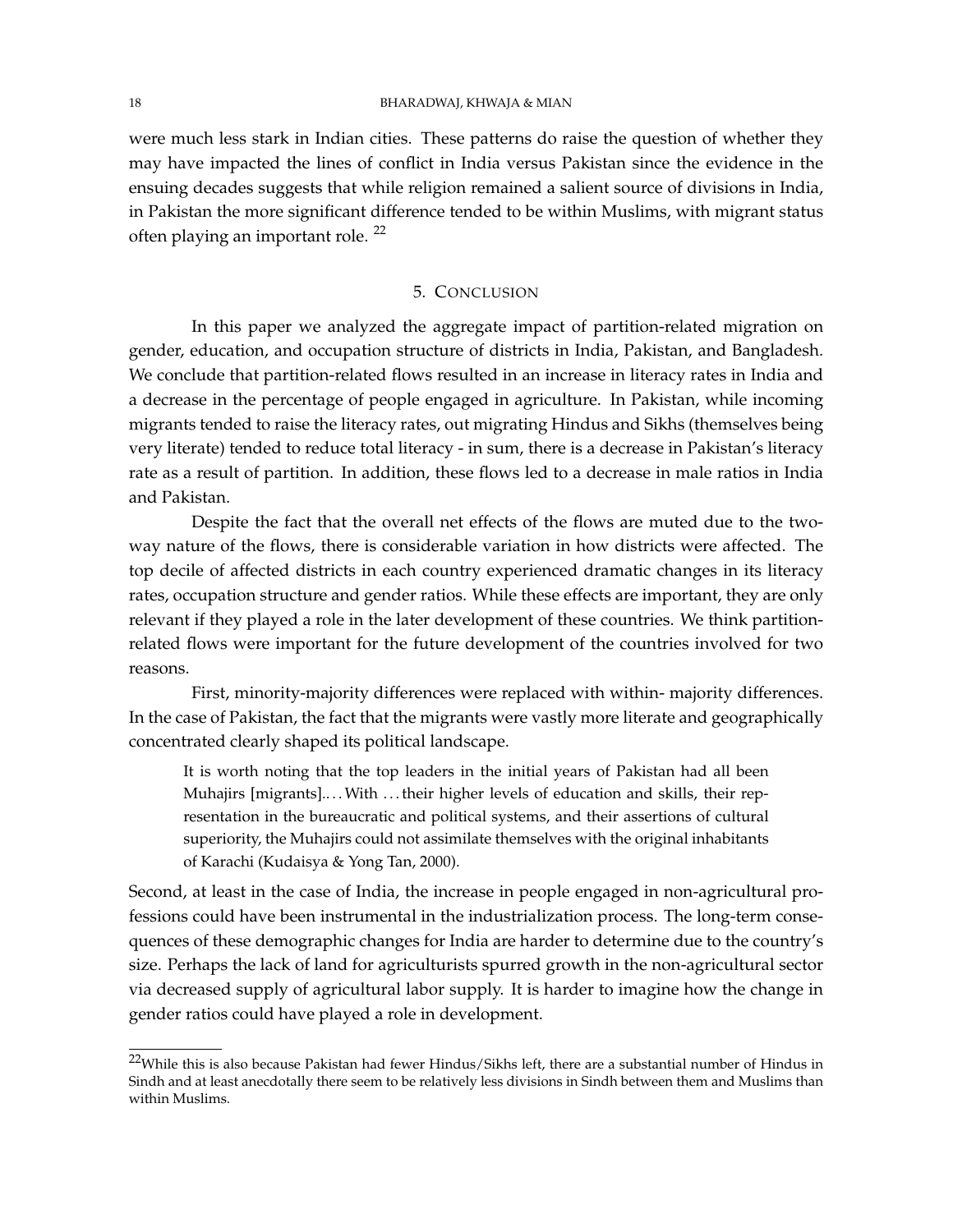In subsequent work we also hope to examine other socioeconomic consequences of these flows. Moreover, the broader goals of our project are to compile and make available comparable demographic and socioeconomic data for the pre and post-partition period that would make analytic work on the partition more feasible and attractive to the research community. In turn, such empirical analysis can both be driven by and add to the existing rich qualitative literature on the partition.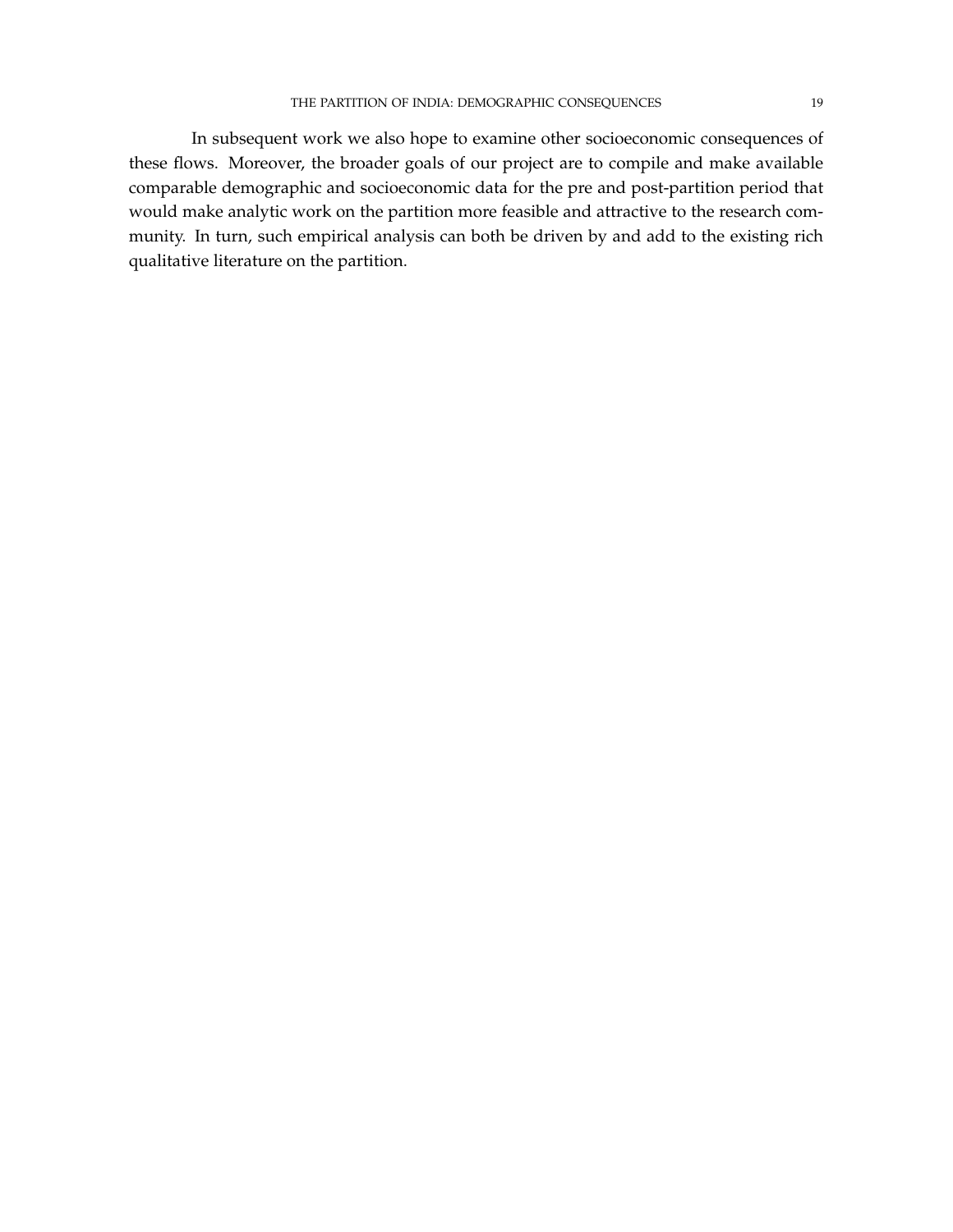#### 20 BHARADWAJ, KHWAJA & MIAN

#### 6. REFERENCES

Basch, A. *Reviewed Work of Economic Consequences of Divided India by CN Vakil*, American Economic Review, (1952).

Bharadwaj, P., Khwaja, A., Mian, A. *The Big March: Migratory Flows after Partition of British India*. Economic and Political Weekly Vol.43, No. 35 (2008).

Bopegamage, A. *Delhi: A Study in Urban Sociology*, University of Bombay Publications, Sociology Series No. 7 (1957).

Borjas, G. *The Economics of Immigration*, Journal of Economic Literature, (1994).

Borjas, G, Freeman, R & Katz, L. *Searching for the Effect of Immigration on the Labor Market*, American Economic Review, (1996).

Bose, S & Jalal. A. *Modern South Asia: History, Culture, Political Economy* New York: Routledge (1998).

Boyer, G., Hatton, T. and O'Rourke, K. *The Impact of Emigration on Real Wages in Ireland 1850-1914*, CEPR Discussion Papers 854 (1993).

Brass, P. *The Politics of India since Independence*, London: Cambridge University Press (1990)

Butalia U. *The Other Side of Silence: Voices from the Partition of India*, Duke University Press (2000).

Cheema, P I. *The Politics of the Punjab Boundary Award*, Heidelberg Papers in South Asian and Comparative Politics, Working Paper (1), 2000.

Cernea, M. *The Risks and Reconstruction Model for Resettling Displaced Populations*, World Development (1997).

Davis, K. *The Population of India and Pakistan*, Princeton: Princeton University Press (1951).

Fernandes, W, Das, JC & Rao, S.*Displacement and Rehabilitation: An Estimate of Extent and Prospects*, In W. Fernandes and E. Ganguly Thukral, eds., Development, Displacement and Rehabilitation. New Delhi: ISI (1989).

Ghosh, A. *The Shadow lines*, Bloomsbury (1988).

Government of India, Census of India 1931, India: Central publication branch (1933).

Government of India, Census of India 1941, Delhi: The Manager of Publications, (1941-1945).

Government of India, Census of India 1951, Delhi: The Manager of Publications, (1952).

Government of Pakistan, Census of Pakistan 1951, Karachi: The Manager of Publications, (1954-56).

Guinnane, Timothy. *The Vanishing Irish*, Princeton: Princeton University Press (1997).

LaLonde, R & Topel, R. *Economic Impact of International Migration and the Economic Performance of Immigrants*, In Handbook of Population and Family Economics, edited by Mark Rosenzweig and Oded Stark. Amsterdam: Elsevier Science Publishing (1996).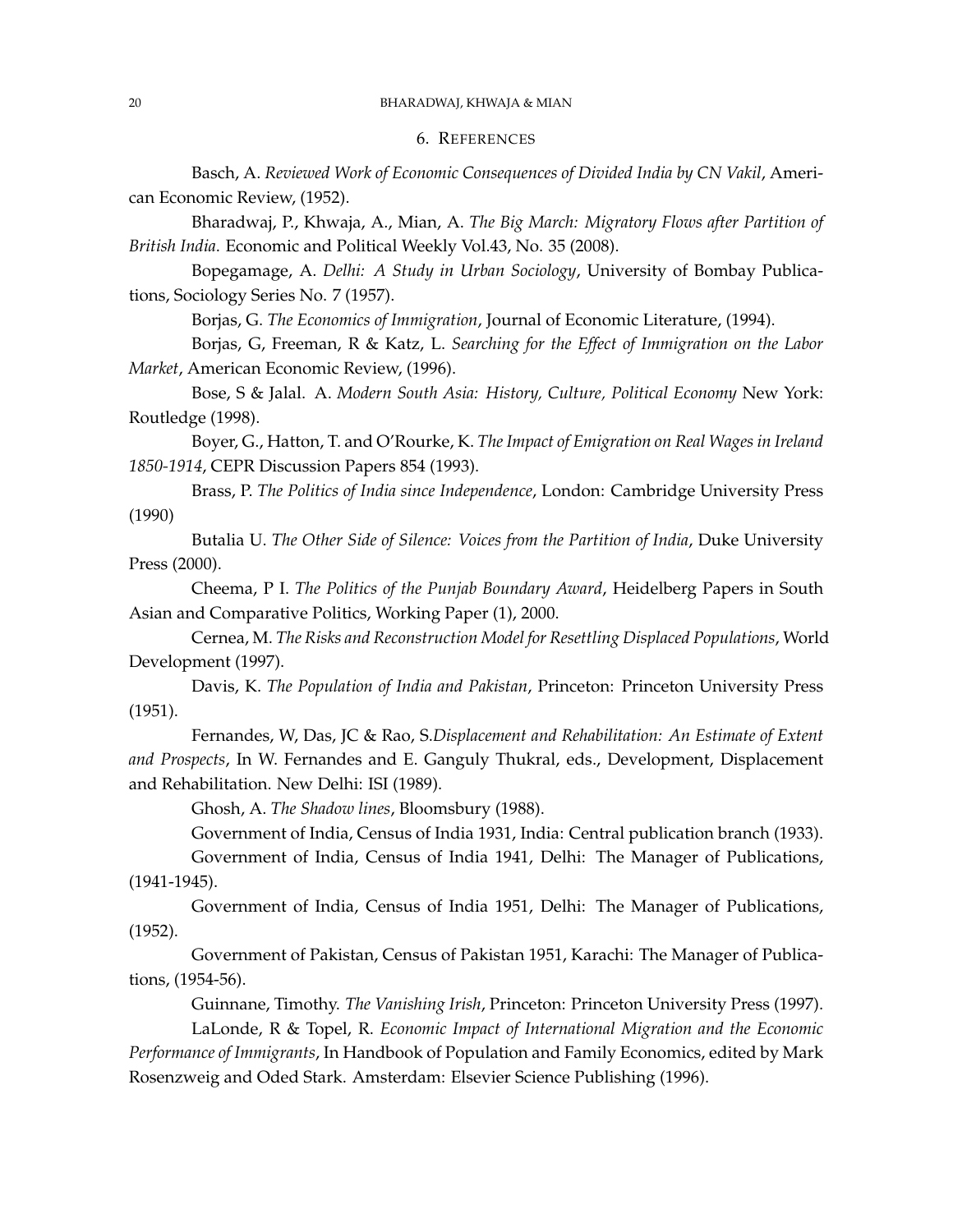Hatton, T & Williamson, J. *The Age of Mass Migration: Causes and Economic Impact*, New York and Oxford: Oxford University Press (1998).

Hatton, T & Williamson, J. *What drove the mass migrations from Europe in the late nineteenth century?*, Population and Development Review, (1994).

Hill, K et al. *The partition of India: new demographic estimates of associated population change* International Union for the Scientific Study of Population, International Population Conference, France, 2005.

Jacobsen, K. *Refugees' Environmental Impact: The Effect of Patterns of Settlemen*, Journal of Refugee Studies (1997).

Kudaisya, G & Yong Tan, T. *The Aftermath of Partition in South Asia*, London: Routledge (2000)

Manto, SH. *Mottled Dawn; Fifty Sketches and Stories of Partition*, Penguin Books India (1997).

Sarkar, S. *Modern India 1885-1947*, Basingstoke: Macmillan (1993).

Sherwani, L A. *The partition of India and Mountbatten, Karachi*, Council for Pakistan Studies (1986).

Shahid, S & Major General Hamid. *Disasterous Twilight: A Personal Record of the Partition of India*, Trans-Atlantic Publications (1993).

Singh A, Moon P, & Khosla D. *The Partition Omnibus*, London: Oxford University Press (2001)

Srivastava, R & Sasikiran SK. *An Overview of Migration in India, its Impacts and Key Issues*, www.livelihoods.org.

Sugata,B & Jalal, A. *Modern South Asia: History, Culture, Political Economy*, London: Routledge (1998)

Qadeer, MA. *Lahore: Urban Development in the Third World, Lahore*, Vanguard Books Limited (1983).

Vakil, CN. *Economic Consequences of Divided India*, Bombay: Vora & Co (1950).

van Hear, N. *The Impact of the Involuntary Mass 'Return' to Jordan in the Wake of the Gulf Crisis*, International Migration Review (1995).

Wallbank, T W. (ed) *The partition of India: causes and responsibilities*, Boston: Heath (1966).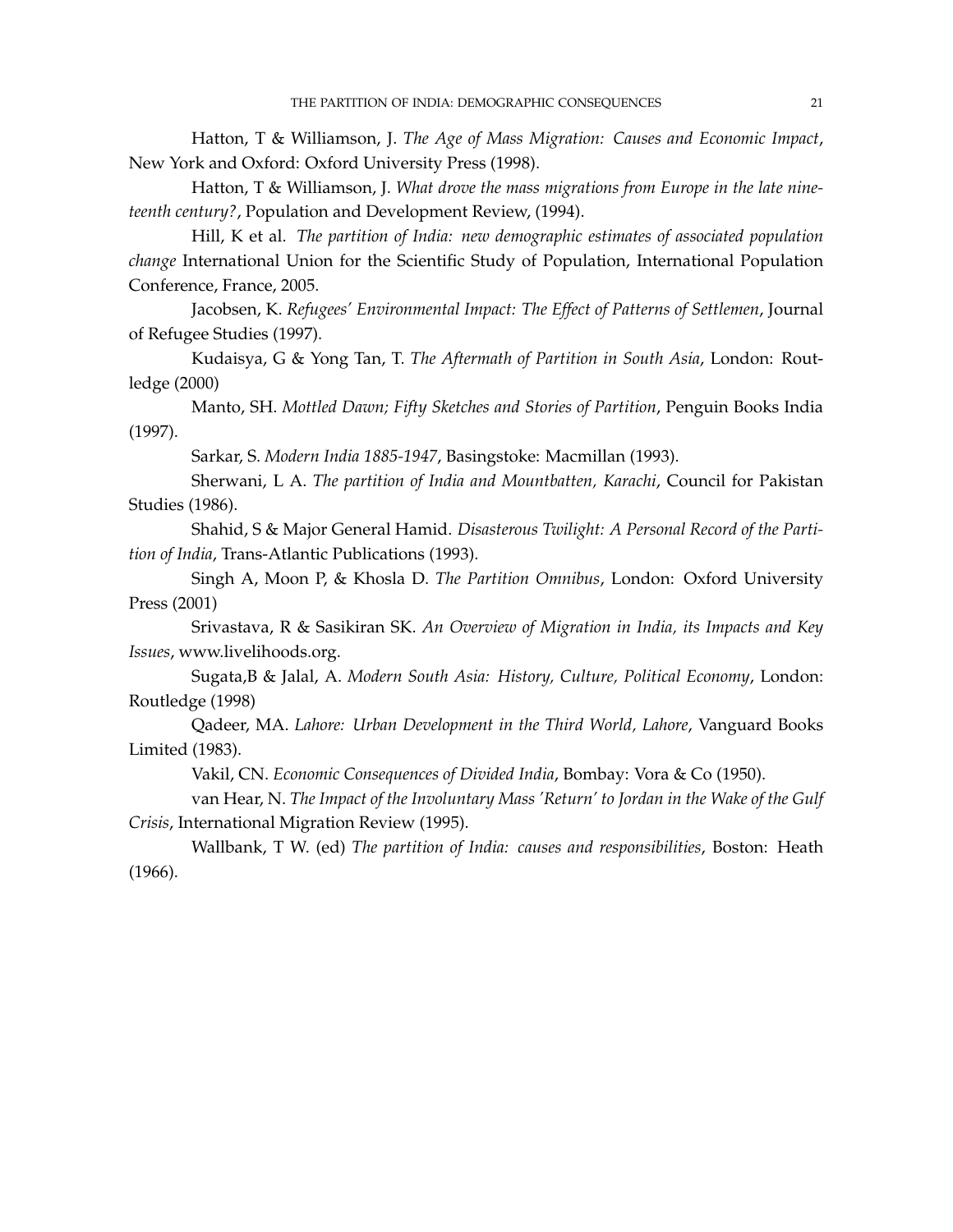#### 22 BHARADWAJ, KHWAJA & MIAN

7. APPENDIX 1

### 7.1. **State Names on Figures**

X-axis State Names Key -

Pakistan: 1=Baluchistan, 2=NWFP, 3=Sind, 4=Bahawalpur, 5=Punjab (Pakistan)

# 6=Western Border

India: 7=Punjab,8=Pepsu, 9=Himachal Pradesh, 10=Saurashtra, 11=Kutch, 12=Ajmer, 13=Rajasthan, 14=Delhi, 15=Bombay, 16=Uttar Pradesh, 17=Madhya Pradesh, 18=Bhopal, 19=Madhya Bharat, 20=Vindhya Pradesh, 21=Hyderabad, 22=Andhra, 23=Madras, 24=Mysore, 25=Travancore Cochin, 26=Coorg, 27=Orissa, 28=Bihar, 29=Assam, 30=Manipur, 31=Tripura, 32=West Bengal

33=Eastern Border

Bangladesh: 34=East Bengal

# 7.2. **District Mapping Over Time**

Unlike later censuses, the 1951 census does not provide a comprehensive mapping of the districts in 1951 to those in previous census years. As such our approach is to use detailed maps in 1951 and 1931 and start by visually identifying mappings between districts in the two time periods. Once the visual exercise reveals potential matches between the two census years, we use census data for land areas of these regions and only consider a mapping to be permissible if the land areas of the two units are within 10 percent of each other. We also perform robustness tests with lower thresholds. If two areas do not meet these criteria we attempt to map them at higher levels of aggregation (for example, by combining adjacent districts). In the majority of cases we are able to map regions over time and only a few districts could not be mapped. Thus for the 472 districts and Princely states of British India in 1931 we are able to map 462. The equivalent number for the 1951 districts is 373 mapped out of a total of 363. Since some districts had to be merged this gives us a total of 287 comparable "districts" between the two census years.

# 7.3. **Districts Not in Data set**

These districts are not in our data set because of lack of information in a certain year or merging issues.

NWFP Frontier Areas(only British areas were censused in 1931)

- Chitral
- Malakand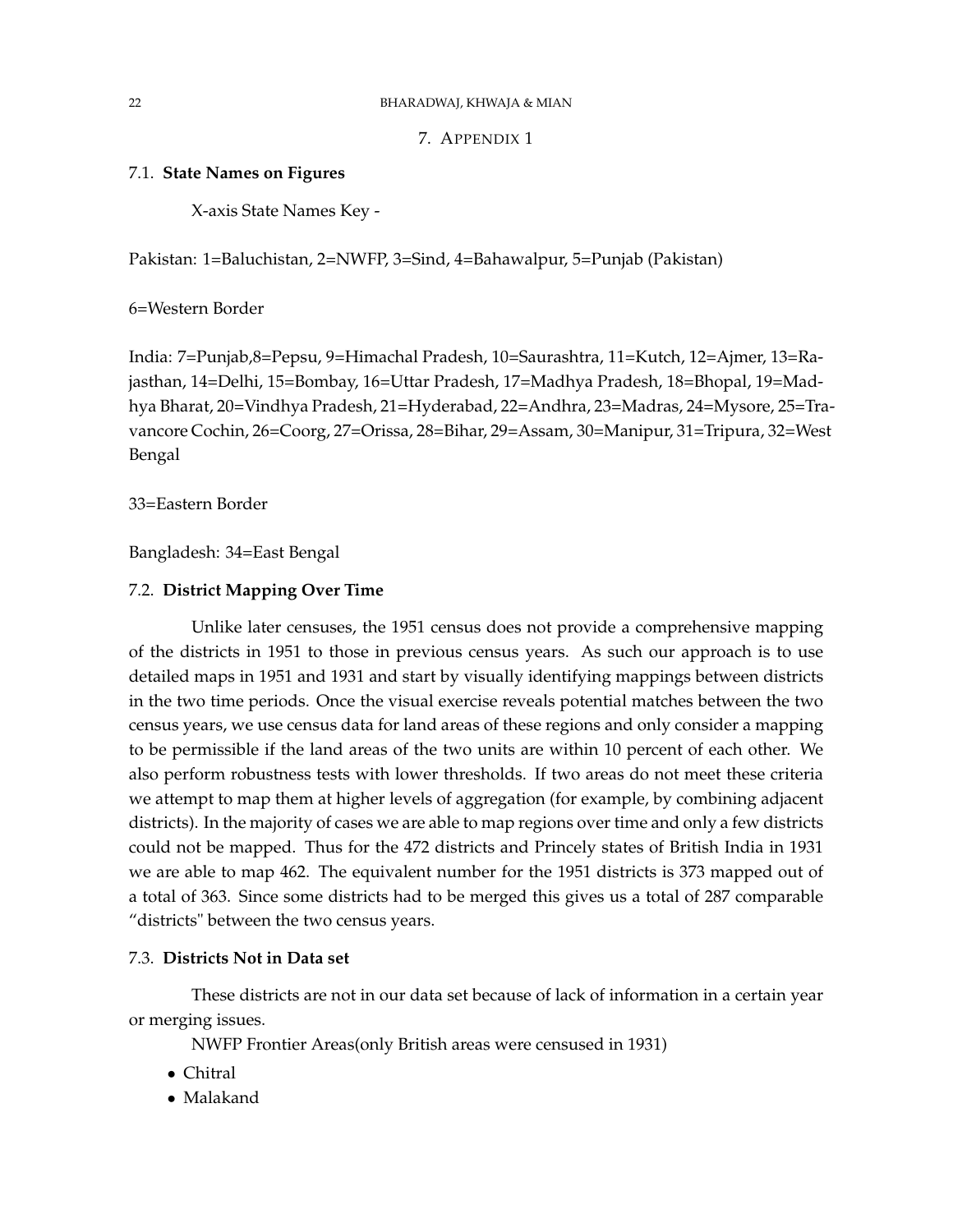- Swat
- Dir
- North & South Waziristan
- Khurran
- Khyber

Baluchistan (one area was not censused in 1951)

• Dera Ghazi Khan

Gilgit Agency (not censused)

- Yasin
- Kuh Ghizar
- Punial
- Tangir & Darel
- Ishkuman
- Gilgit
- Chilas
- Astor
- Hunza & Nagir

Assam Hill/Tribal Areas (not censused in 1951)

- Sadiya Frontier Tract
- Khasi and Jaintia Hills

Jammu and Kashmir (not censused in 1951)

- Baramula
- Anantnag
- Riasi
- Udhampur
- Chamba
- Kathua
- Jammu
- Punch
- Mirpur
- Muzaffarabad

Andaman and Nicobar Islands (have missing information in the 1931 census). Sikkim (its status was uncertain in 1951 and was only inducted into state of India in 1975).

## 7.4. **Computing Outflows**

Our method of computing outflows determines expected minority growth rates by re-scaling the growth rates of the majority population during the relevant period (1931-1951). Note that "minorities" in Pakistan are Non-Muslims, while minorities in India are Muslims. "Majority" in India are Non-Muslims, while majority in Pakistan are Muslims. We define the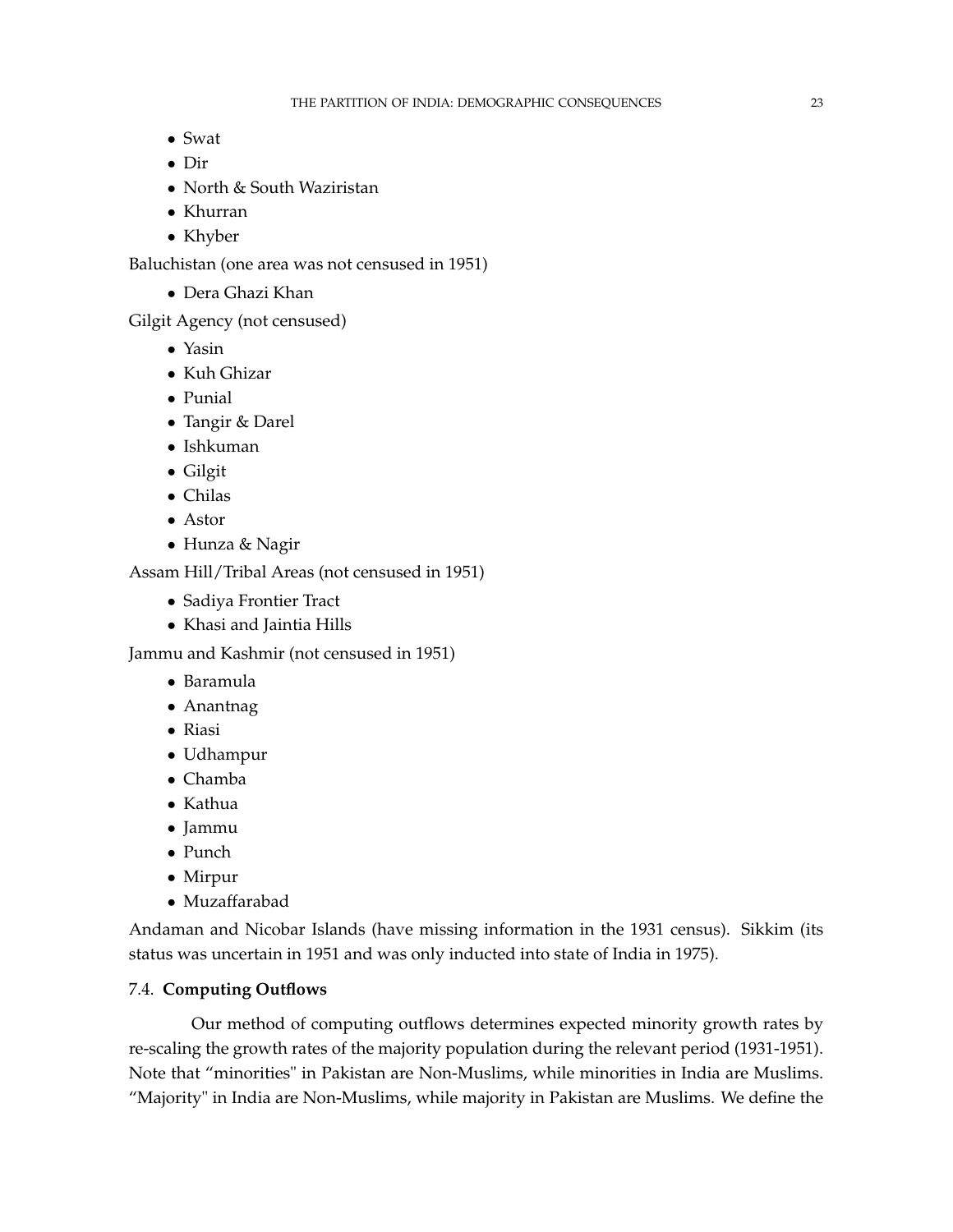*Resident Majority Growth Rate* as:

$$
M_g = \tfrac{M_r^{1951}}{M_r^{1931}}
$$

Where  $M_r$  denotes resident majority. The resident majority population in 1951 is calculated as the total population of the majority group in 1951 less the population of incoming migrants (incoming migrants belonged to the majority). Majority is defined as the population minus minority populations. In our notation, upper case  $M$  always refers to the majority, while lower case m refers to minorities.

Next we construct the scaling factor to adjust the majority growth rate to reflect minority growth rate from 1931-1951. We need a scale because, as is clear in the table below, Muslims tended to grow faster than Non Muslims in British India.

| Growth rates in British India |                           |                       |  |  |  |  |  |  |
|-------------------------------|---------------------------|-----------------------|--|--|--|--|--|--|
| Years                         | Non Muslim<br>growth rate | Muslim<br>growth rate |  |  |  |  |  |  |
| 1901-11                       | 1.0572                    | 1.0920                |  |  |  |  |  |  |
| 1911-21                       | 0.9945                    | 1.0467                |  |  |  |  |  |  |
| 1921-31                       | 1.0963                    | 1.1169                |  |  |  |  |  |  |
| 1931-41                       | 1.1376                    | 1.1909                |  |  |  |  |  |  |

Where  $G_m$  and  $G_M$  refer to minority and majority growth rates between the relevant period.

We use a 20-year scale because our majority growth rate is measured over 20 years as well. It is obvious that we cannot use 1931-1951 growth rates of minorities as a scale, since minorities were on the move by 1951. We need to look to previous years for a scale. We did not use the 1941 census because its quality is suspect (see Bharadwaj, Khwaja & Mian, 2007 for more on this). Our next choice was using 1911-1931 growth rates to compute the scale. However, these growth rates are likely to be very different from those in 1931-51 due to large internal migrations that took place in the 1920's. These migrations were primarily located in the East, with people moving from Bengal into Assam to work on the tea estates (Davis, 1951). In comparison we are aware of no significant criticism of 1901-1921 censuses as far as religious enumeration is concerned. To avoid problems of countering massive internal migrations and census accuracies, we therefore use the 1901-1921 growth rates to compute our scale.

Now we can impute the minority growth rate between 1931 and 1951 as:

$$
G_m^{1931-1951}=G_M^{1931-1951}\times S
$$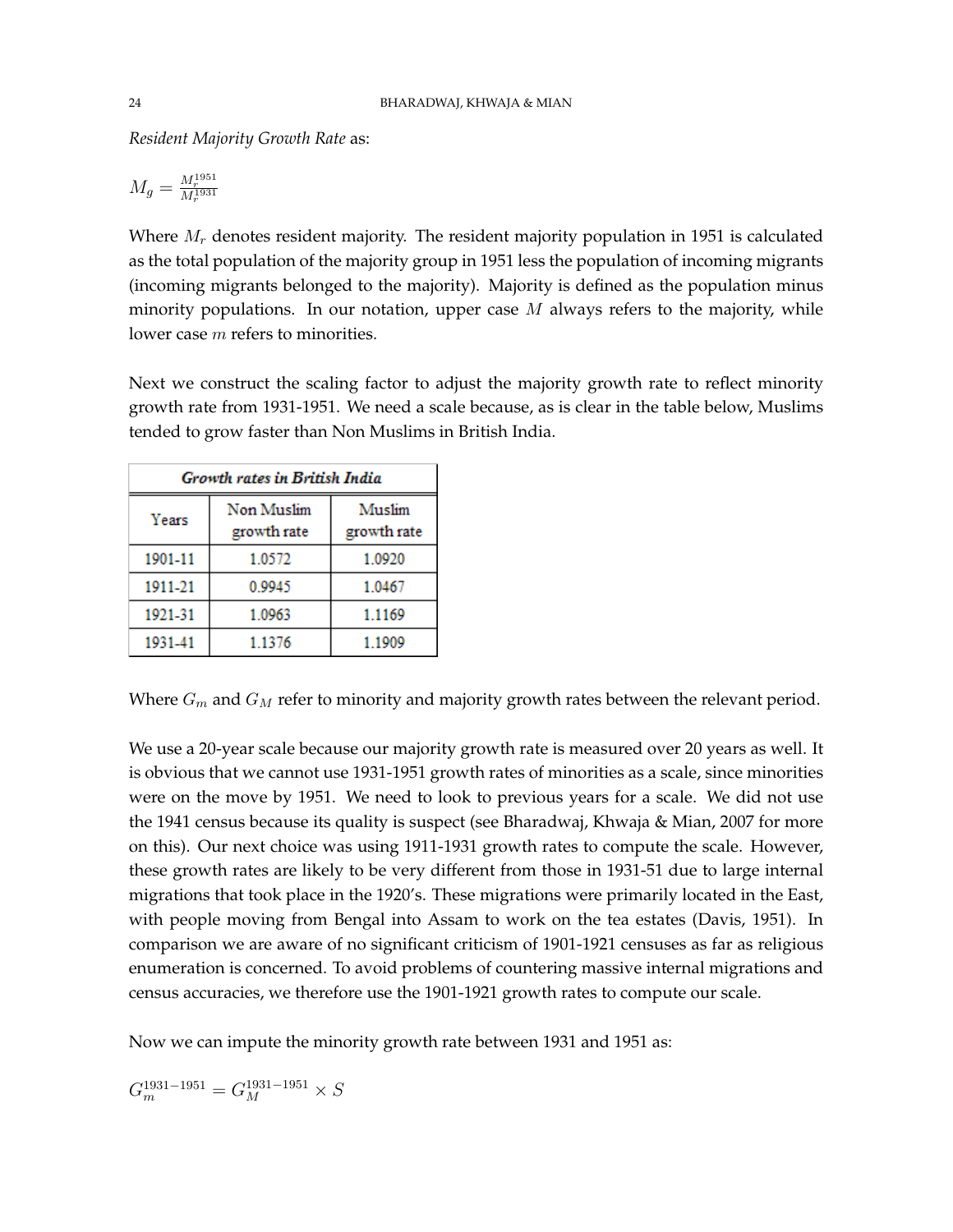Finally we can compute the *expected* number of minorities in 1951.

 $m_{1951}^{\sim} = m_{1931} \times G_m^{1931-1951}$ 

Outflow is the number of expected minorities less the actual number of minorities in a given district:

Outflow =  $m_{1951} - m_{1951}$ 

The above analysis is computed at the district level with one exception. We do not have 1901 census figures at the district level. Hence, we just use the country-wide scale on the 1931-51 majority growth rate at the district level.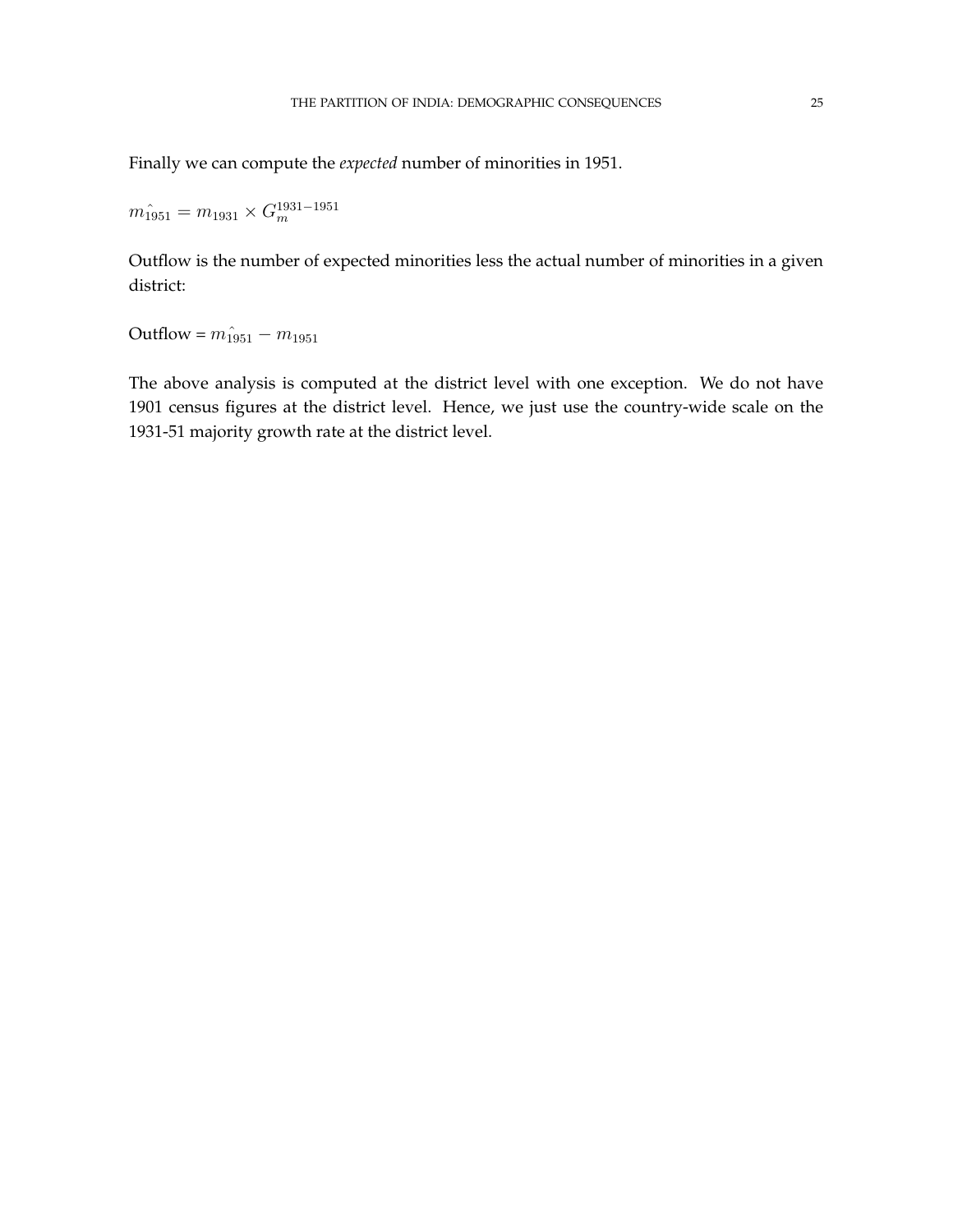



Pakistan: 1=Baluchistan, 2=NWFP, 3=Sind, 4=Punjab

*5=Western Border*

India: 6=Punjab,7=Pepsu, 8=Himachal Pradesh, 9=Saurashtra,10=Kutch, 11=Ajmer, 12=Rajasthan, 13=Delhi, 14=Bombay, 15=Uttar Pradesh, 16=Madhya Pradesh, 17=Bhopal, 18=Madhya Bharat, 19=Vindhya Pradesh, 20=Hyderabad, 21=Andhra, 22=Madras, 23=Mysore, 24=Travancore Cochin, 25=Coorg, 26=Orissa, 27=Bihar, 28=Assam, 29=Manipur, 30=Tripura, 31=West Bengal

*32=Eastern Border*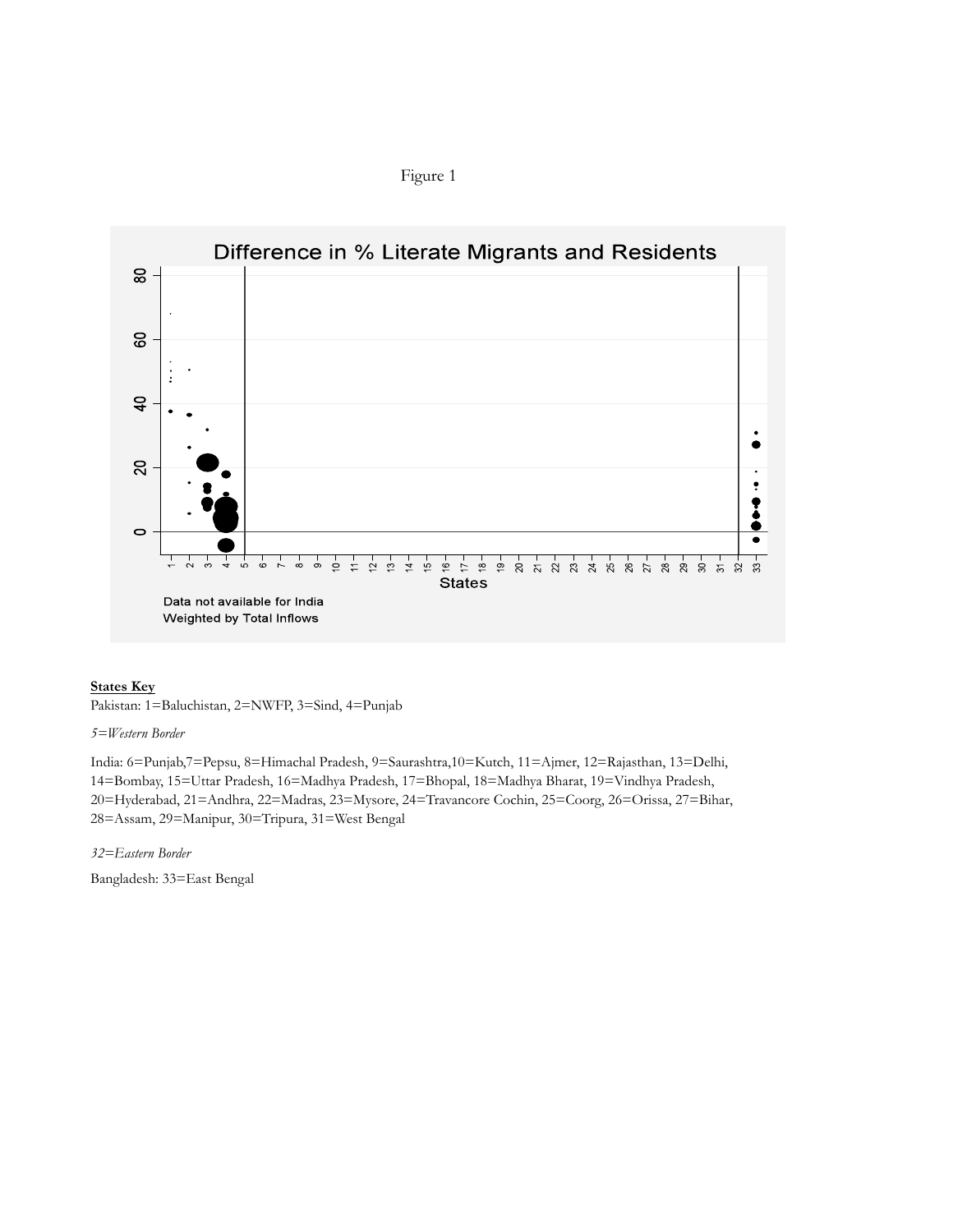



Pakistan: 1=Baluchistan, 2=NWFP, 3=Sind, 4=Punjab

#### *5=Western Border*

India: 6=Punjab,7=Pepsu, 8=Himachal Pradesh, 9=Saurashtra,10=Kutch, 11=Ajmer, 12=Rajasthan, 13=Delhi, 14=Bombay, 15=Uttar Pradesh, 16=Madhya Pradesh, 17=Bhopal, 18=Madhya Bharat, 19=Vindhya Pradesh, 20=Hyderabad, 21=Andhra, 22=Madras, 23=Mysore, 24=Travancore Cochin, 25=Coorg, 26=Orissa, 27=Bihar, 28=Assam, 29=Manipur, 30=Tripura, 31=West Bengal

#### *32=Eastern Border*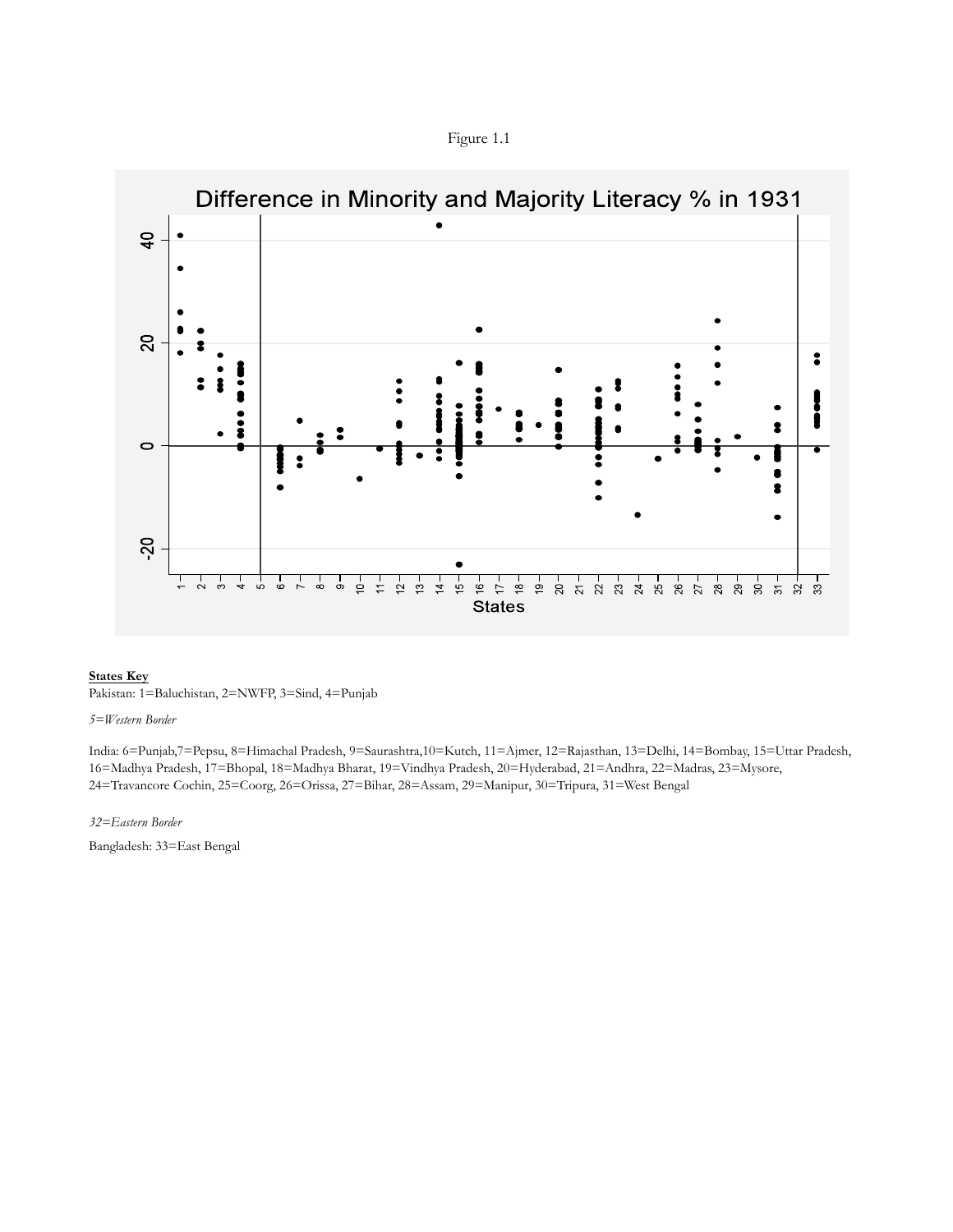



Pakistan: 1=Baluchistan, 2=NWFP, 3=Sind, 4=Punjab

*5=Western Border*

India: 6=Punjab,7=Pepsu, 8=Himachal Pradesh, 9=Saurashtra,10=Kutch, 11=Ajmer, 12=Rajasthan, 13=Delhi, 14=Bombay, 15=Uttar Pradesh, 16=Madhya Pradesh, 17=Bhopal, 18=Madhya Bharat, 19=Vindhya Pradesh, 20=Hyderabad, 21=Andhra, 22=Madras, 23=Mysore, 24=Travancore Cochin, 25=Coorg, 26=Orissa, 27=Bihar, 28=Assam, 29=Manipur, 30=Tripura, 31=West Bengal

*32=Eastern Border*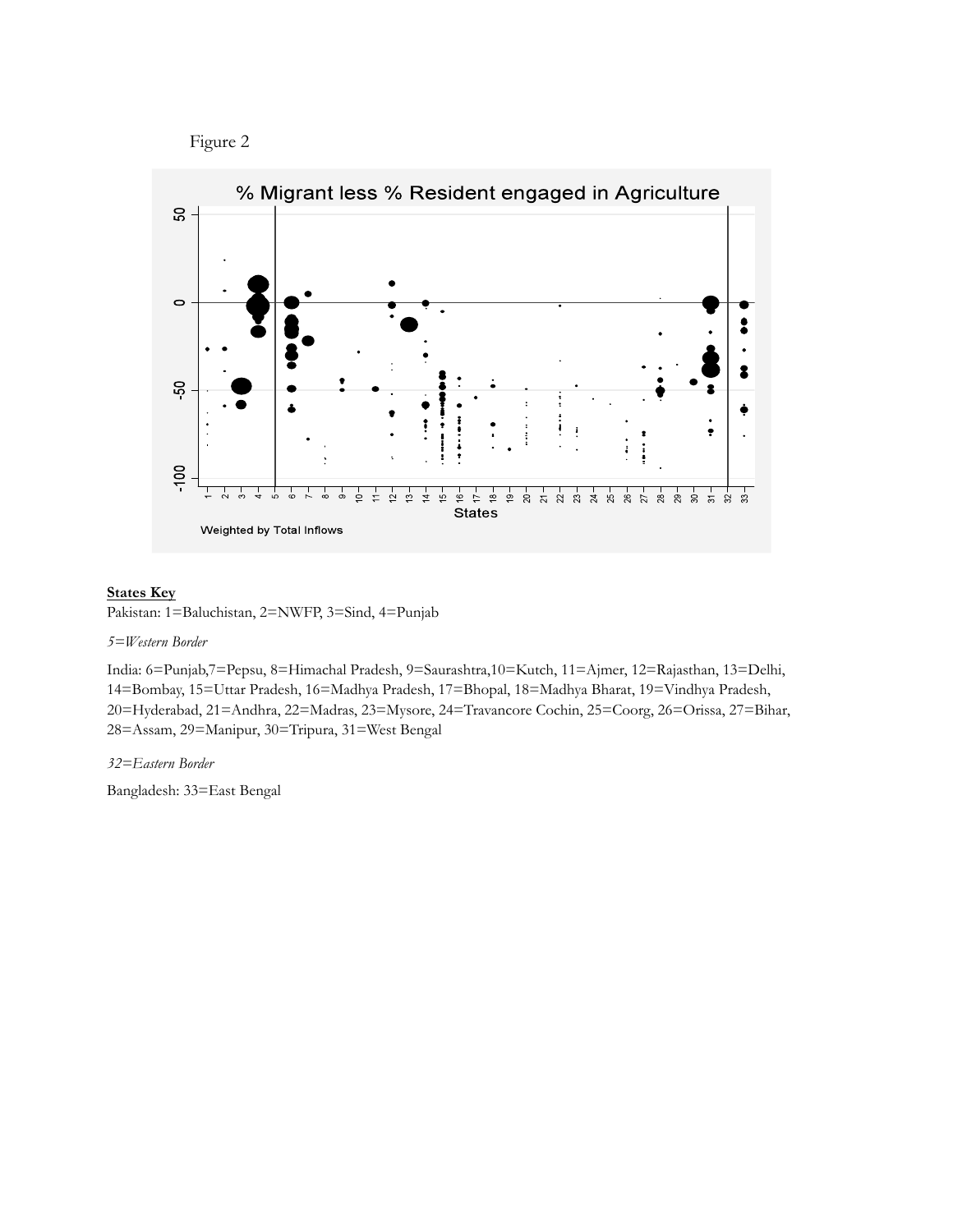



Pakistan: 1=Baluchistan, 2=NWFP, 3=Sind, 4=Punjab

*5=Western Border*

India: 6=Punjab,7=Pepsu, 8=Himachal Pradesh, 9=Saurashtra,10=Kutch, 11=Ajmer, 12=Rajasthan, 13=Delhi, 14=Bombay, 15=Uttar Pradesh, 16=Madhya Pradesh, 17=Bhopal, 18=Madhya Bharat, 19=Vindhya Pradesh, 20=Hyderabad, 21=Andhra, 22=Madras, 23=Mysore, 24=Travancore Cochin, 25=Coorg, 26=Orissa, 27=Bihar, 28=Assam, 29=Manipur, 30=Tripura, 31=West Bengal

*32=Eastern Border*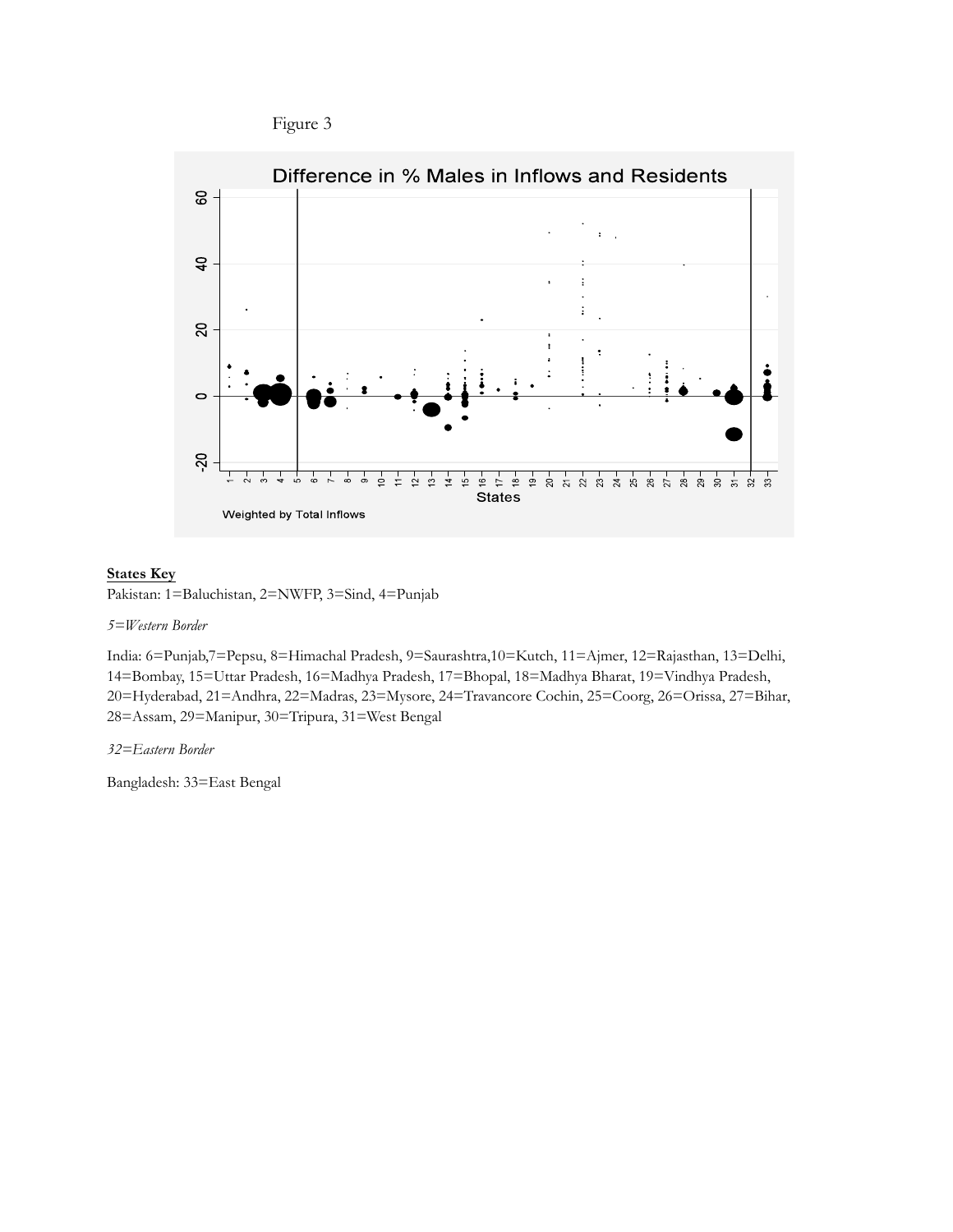### Figure 4



Graph weighted by total population in 1951 **States Key** Pakistan: 1=Baluchistan, 2=NWFP, 3=Sind, 4=Punjab

*5=Western Border*

India: 6=Punjab,7=Pepsu, 8=Himachal Pradesh, 9=Saurashtra,10=Kutch, 11=Ajmer, 12=Rajasthan, 13=Delhi, 14=Bombay, 15=Uttar Pradesh, 16=Madhya Pradesh, 17=Bhopal, 18=Madhya Bharat, 19=Vindhya Pradesh, 20=Hyderabad, 21=Andhra, 22=Madras, 23=Mysore, 24=Travancore Cochin, 25=Coorg, 26=Orissa, 27=Bihar, 28=Assam, 29=Manipur, 30=Tripura, 31=West Bengal

*32=Eastern Border*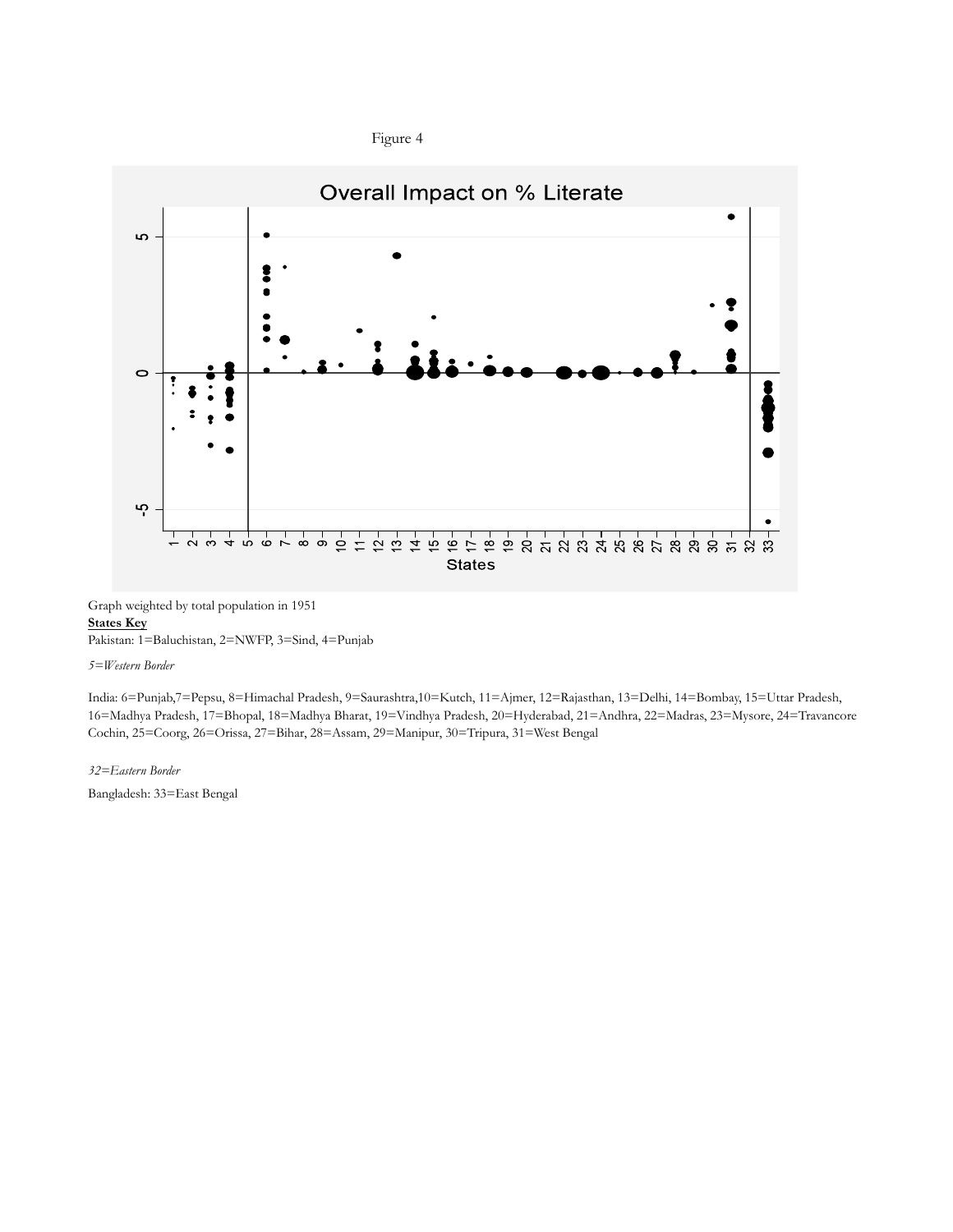



Graph weighted by total population in 1951 **States Key** Pakistan: 1=Baluchistan, 2=NWFP, 3=Sind, 4=Punjab

*5=Western Border*

India: 6=Punjab,7=Pepsu, 8=Himachal Pradesh, 9=Saurashtra,10=Kutch, 11=Ajmer, 12=Rajasthan, 13=Delhi, 14=Bombay, 15=Uttar Pradesh, 16=Madhya Pradesh, 17=Bhopal, 18=Madhya Bharat, 19=Vindhya Pradesh, 20=Hyderabad, 21=Andhra, 22=Madras, 23=Mysore, 24=Travancore Cochin, 25=Coorg, 26=Orissa, 27=Bihar, 28=Assam, 29=Manipur, 30=Tripura, 31=West Bengal

*32=Eastern Border*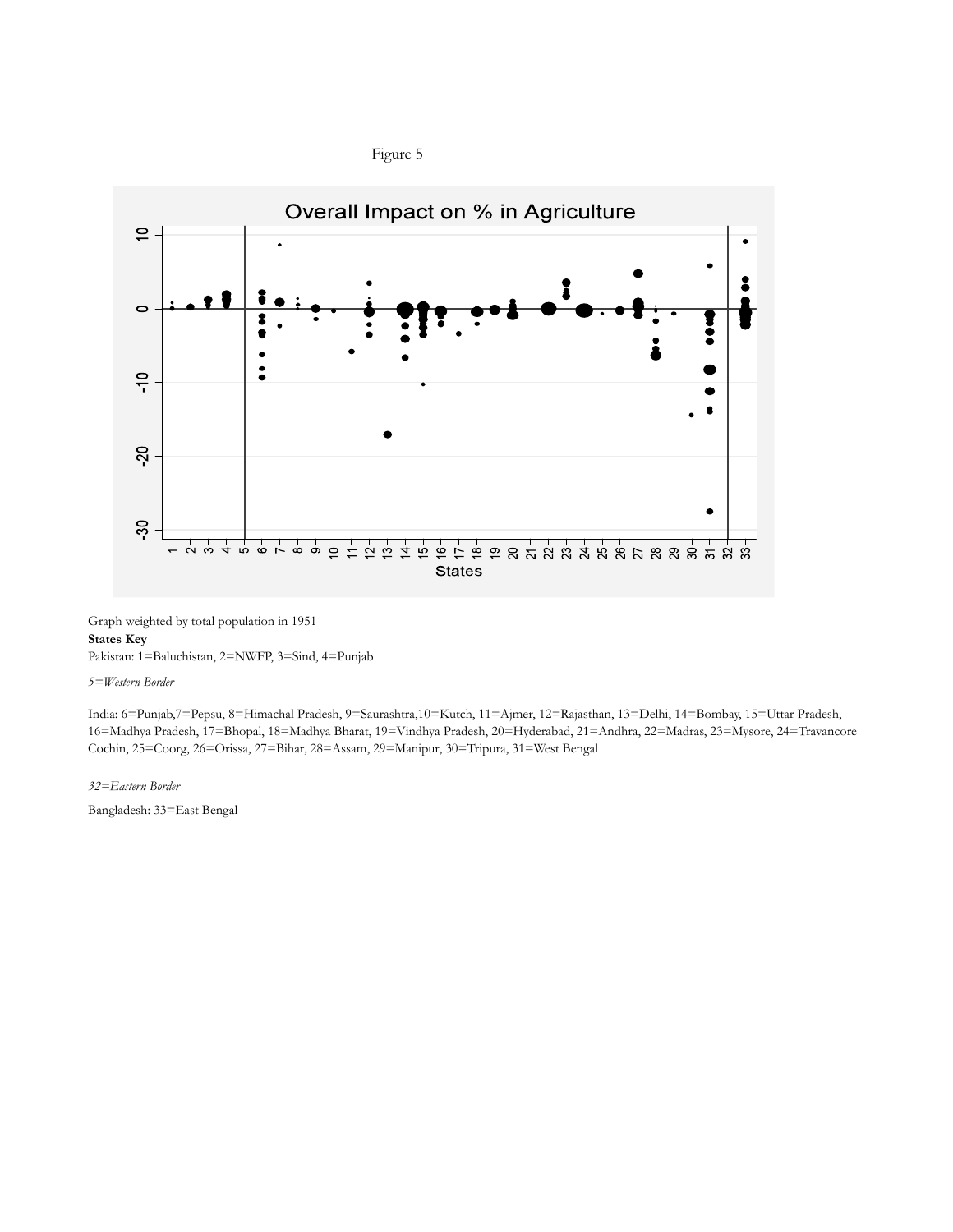



Graph weighted by total population in 1951 **States Key** Pakistan: 1=Baluchistan, 2=NWFP, 3=Sind, 4=Punjab

*5=Western Border*

India: 6=Punjab,7=Pepsu, 8=Himachal Pradesh, 9=Saurashtra,10=Kutch, 11=Ajmer, 12=Rajasthan, 13=Delhi, 14=Bombay, 15=Uttar Pradesh, 16=Madhya Pradesh, 17=Bhopal, 18=Madhya Bharat, 19=Vindhya Pradesh, 20=Hyderabad, 21=Andhra, 22=Madras, 23=Mysore, 24=Travancore Cochin, 25=Coorg, 26=Orissa, 27=Bihar, 28=Assam, 29=Manipur, 30=Tripura, 31=West Bengal

*32=Eastern Border*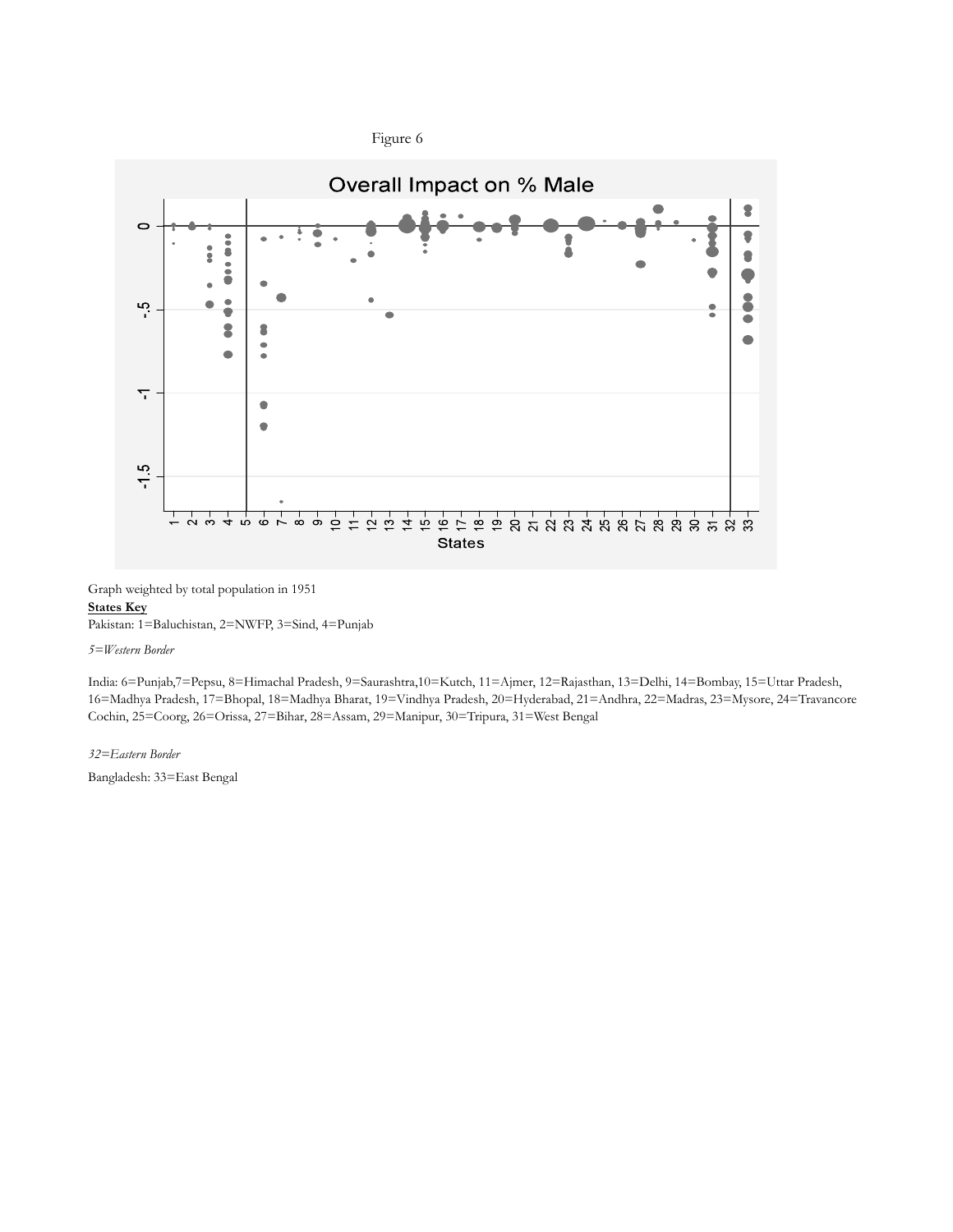|                                            | Country |         |       |          |            |         |  |  |  |
|--------------------------------------------|---------|---------|-------|----------|------------|---------|--|--|--|
| Variable                                   |         | India   |       | Pakistan | Bangladesh |         |  |  |  |
|                                            | Mean    | Std Dev | Mean  | Std Dev  | Mean       | Std Dev |  |  |  |
| Inflow as % of District Population (1951)  | 2.54    | 6.14    | 13.62 | 13.01    | 2.33       | 3.7     |  |  |  |
| Outflow as % of District Population (1951) | 3.75    | 12.04   | 14.48 | 8.36     | 6.55       | 4.75    |  |  |  |
| $\%$ Literate (1931)                       | 6.49    | 4.7     | 4.96  | 2.82     | 7.61       | 2.13    |  |  |  |
| $\%$ Literate (1951)                       | 14.33   | 7.55    | 14.09 | 5.95     | 19.9       | 5.75    |  |  |  |
| % Male (1931)                              | 51.81   | 2.51    | 55.14 | 1.81     | 51.55      | 1.11    |  |  |  |
| % Male (1951)                              | 51.71   | 2.29    | 53.62 | 1.63     | 52.18      | 0.52    |  |  |  |
| % Engaged in Agriculture (1931)            | 68.88   | 15.4    | 60.92 | 12.05    | 76.38      | 7.31    |  |  |  |
| % Engaged in Agriculture (1951)            | 70.85   | 16.48   | 65.11 | 12.36    | 82.55      | 7.42    |  |  |  |

# SUMMARY STATISTICS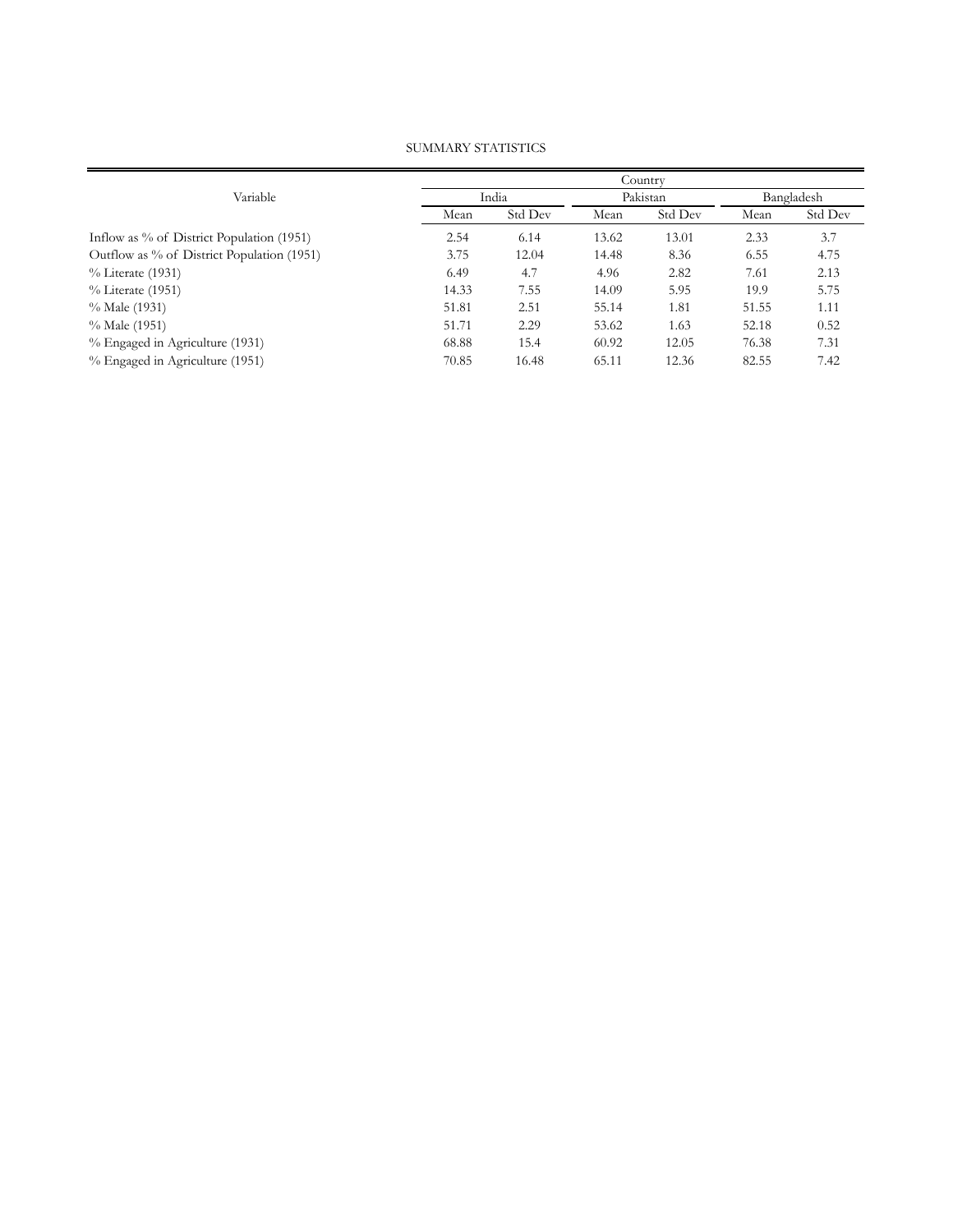|                                                                                               |                     |                   | IMPACT ON LITERACY AT DISTRICT LEVEL |             |                   |               |          |                   |          |  |
|-----------------------------------------------------------------------------------------------|---------------------|-------------------|--------------------------------------|-------------|-------------------|---------------|----------|-------------------|----------|--|
| Dependent Variable: Difference in Percent Literate (in District population) - 1951 minus 1931 |                     |                   |                                      |             |                   |               |          |                   |          |  |
|                                                                                               | $\scriptstyle{(1)}$ | (2)<br>India      | (3)                                  | (4)         | (5)<br>Pakistan   | (6)           | (7)      | (8)<br>Bangladesh | (9)      |  |
| Inflow as % of district population                                                            | 0.15                |                   | 0.16                                 | 0.041       |                   | 0.063         | $-0.308$ |                   | $-0.093$ |  |
|                                                                                               | $[0.058]^{**}$      |                   | $[0.084]$ *                          | $[0.021]$ * |                   | $[0.017]***$  | [0.253]  |                   | [0.385]  |  |
| Outflow as % of district population                                                           |                     | 0.048             | $-0.007$                             |             | $-0.089$          | $-0.122$      |          | $-0.245$          | $-0.198$ |  |
|                                                                                               |                     | $[0.028]*$        | [0.040]                              |             | $[0.033]^{**}$    | $[0.029]$ *** |          | [0.168]           | [0.263]  |  |
| Constant                                                                                      | 4.36                | 5.64              | 4.309                                | 0.405       | 1.085             | 0.378         | 6.173    | 5.944             | 6.274    |  |
|                                                                                               | [3.129]             | $[3.094]$ *       | [3.150]                              | [0.753]     | [0.672]           | [0.586]       | [3.568]  | $[3.231]$ *       | [3.643]  |  |
| Controls used                                                                                 |                     | $---Basic + A---$ |                                      |             | $---Basic + B---$ |               |          | $---Basic + A---$ |          |  |
| Observations                                                                                  | 224                 | 224               | 224                                  | 35          | 35                | 35            | 17       | 17                | 17       |  |
| R-squared                                                                                     | 0.52                | 0.51              | 0.52                                 | 0.97        | 0.97              | 0.98          | 0.65     | 0.67              | 0.67     |  |

TABLE I

Std Errors in brackets. \* significant at 10%; \*\* significant at 5%, \*\*\*significant at 1%

This table examines the impact of inflows and outflows in a district on that district's percentage literate in 1951. Percent literate is defined in terms of the population. Computation of outflow is discussed in the Appendix. Inflows are people moving into a given district due to partition, outflows are those moving out. The observations for India are fewer than the usual 234 because we do not have 1921 information for 7 districts. We loose an additional 3 districts to outliers - these districts are Bombay (city), Cochin and Muzzafarnagar. "Residents" in 1951 are just the people who did not move due to Partition. "Majority" is defined as Muslims in Pakistan/Bangladesh and Non-muslims in India. Resident literacy (1951) cannot be computed for India as data on literacy of migrants was not collected.

Basic controls: State fixed effects, percent Majority and Minority literacy in 1931, dummy for whether the district had a big city (defined in Bharadwaj, Khwaja & Mian 2008).

A: difference in Majority literacy (1931-1921)

B: difference in Resident literacy (1951-1931)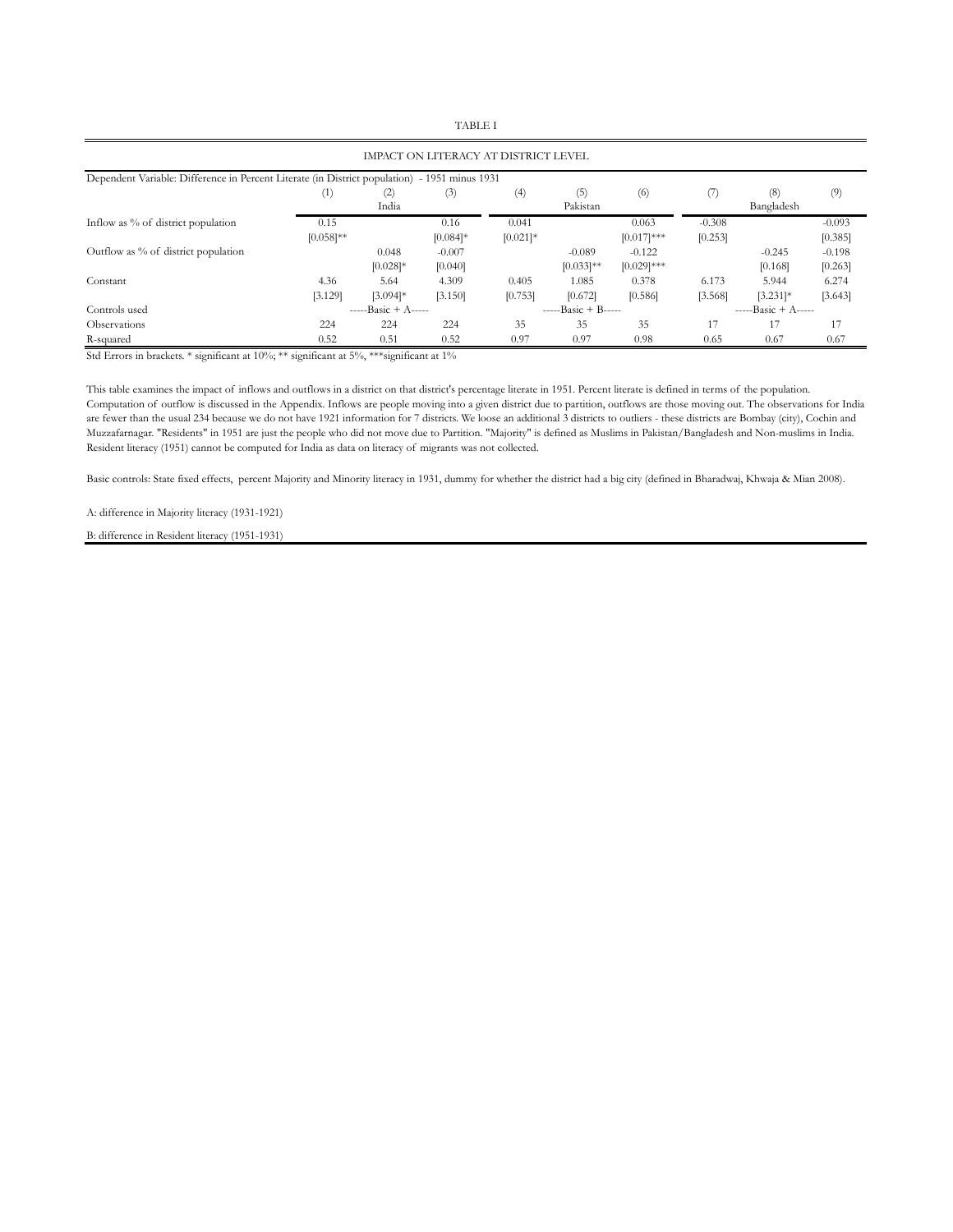|                                                                                                             |                      |                           | IMPACT ON AGRICULTURAL OCCUPATION AT DISTRICT LEVEL |                  |                   |                   |                  |                      |                     |
|-------------------------------------------------------------------------------------------------------------|----------------------|---------------------------|-----------------------------------------------------|------------------|-------------------|-------------------|------------------|----------------------|---------------------|
| Dependent Variable: Difference in Percent Engaged in Agriculture (in District population) - 1951 minus 1931 |                      |                           |                                                     |                  |                   |                   |                  |                      |                     |
|                                                                                                             | $^{(1)}$             | (2)<br>India              | (3)                                                 | (4)              | (5)<br>Pakistan   | (6)               | (7)              | (8)<br>Bangladesh    | (9)                 |
| Inflow as % of district population                                                                          | $-0.363$<br>[0.231]  |                           | $-0.97$<br>$[0.327]***$                             | 0.035<br>[0.135] |                   | 0.031<br>[0.148]  | 0.758<br>[1.060] |                      | 0.934<br>[1.085]    |
| Outflow as % of district population                                                                         |                      | 0.068<br>[0.110]          | 0.398<br>$[0.154]$ **                               |                  | 0.042<br>[0.262]  | 0.023<br>[0.287]  |                  | $-0.222$<br>[0.276]  | $-0.265$<br>[0.284] |
| Constant                                                                                                    | $-19.74$<br>[11.934] | $-24.165$<br>$[11.837]**$ | $-17.824$<br>[11.749]                               | 6.487<br>[6.704] | 6.773<br>[7.964]  | 2.545<br>[10.820] | 5.315<br>[5.415] | 8.939<br>$[4.016]$ * | 5.787<br>[5.478]    |
| Controls used                                                                                               |                      | $---Basic + A---$         |                                                     |                  | $---Basic + A---$ |                   |                  | $---Basic + A---$    |                     |
| Observations                                                                                                | 180                  | 180                       | 180                                                 | 21               | 21                | 21                | 15               | 15                   | 15                  |
| R-squared                                                                                                   | 0.39                 | 0.38                      | 0.41                                                | 0.87             | 0.87              | 0.87              | 0.18             | 0.19                 | 0.26                |

TABLE II

Std Errors in brackets. \* significant at 10%; \*\* significant at 5%, \*\*\*significant at 1%

This table examines the impact of inflows and outflows in a district on the % engaged in agriculture in that district in 1951. Computation of outflow is discussed in the Appendix. Inflows are people moving into a given district due to partition, outflows are those moving out. Percent agriculture in India in 1951 includes dependents of the workers, while for Pakistan & Bangladesh they are exluded. It is not possible to separate out dependents in the Indian figure, or include dependents in the Pakistani figure. In 1931 the % agriculture figure includes dependents for India, but not for Pakistan and Bangladesh. Observations are fewer in these regressions as occupation data was collected only for some states in 1931. States included are Ajmer, Assam, Baluchistan, Bihar & Orissa, Bengal, Gwalior, Central India Agency, Hyderabad, Madhya Bharat, Madras, Mysore, NWFP, Punjab, Rajputana, UP and Western Agencies. State fixed effects used in all regressions. "Residents" in 1951 are just the people who did not move due to Partition. "Majority" is defined as Muslims in Pakistan/Bangladesh and Non-muslims in India.

Basic controls: State fixed effects, percent Majority and Minority literacy in 1931, dummy for whether the district had a big city (defined in Bharadwaj, Khwaja & Mian 2008).

A: difference in Majority literacy (1931-1921)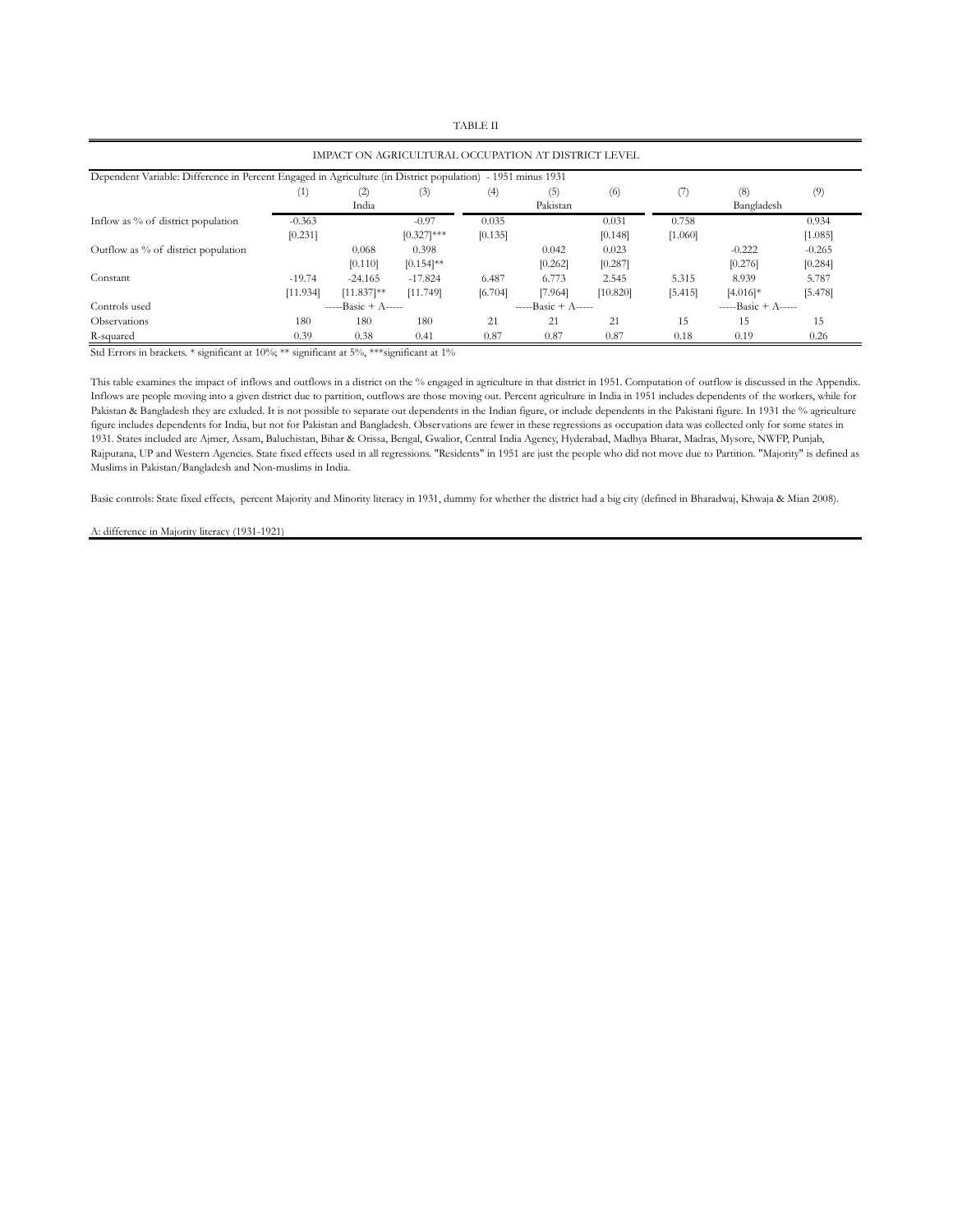|                                                                                          |             |                   |            | IMPACT ON GENDER AT DISTRICT LEVEL |                   |                |          |                   |          |  |
|------------------------------------------------------------------------------------------|-------------|-------------------|------------|------------------------------------|-------------------|----------------|----------|-------------------|----------|--|
| Dependent Variable: Difference in Percent Men (in District population) - 1951 minus 1931 |             |                   |            |                                    |                   |                |          |                   |          |  |
|                                                                                          | (1)         | (2)               | (3)        | (4)                                | (5)               | (6)            | (7)      | (8)               | (9)      |  |
|                                                                                          |             | India             |            |                                    | Pakistan          |                |          | Bangladesh        |          |  |
| Inflow as % of district population                                                       | $-0.026$    |                   | $-0.003$   | $-0.017$                           |                   | $-0.019$       | 0.002    |                   | 0.056    |  |
|                                                                                          | $[0.014]$ * |                   | [0.020]    | $[0.007]**$                        |                   | $[0.008]^{**}$ | [0.066]  |                   | [0.093]  |  |
| Outflow as % of district population                                                      |             | $-0.018$          | $-0.017$   |                                    | $-0.008$          | 0.004          |          | $-0.029$          | $-0.059$ |  |
|                                                                                          |             | $[0.007]**$       | $[0.010]*$ |                                    | [0.010]           | [0.011]        |          | [0.049]           | [0.070]  |  |
| Constant                                                                                 | $-0.094$    | $-0.17$           | $-0.15$    | 0.71                               | 0.811             | 0.936          | $-1.454$ | $-1.194$          | $-1.402$ |  |
|                                                                                          | [0.791]     | [0.777]           | [0.788]    | $[0.220]$ ***                      | $[0.258]$ ***     | $[0.245]$ ***  | [0.927]  | [0.851]           | [0.942]  |  |
| Controls used                                                                            |             | $---Basic + A---$ |            |                                    | $---Basic + B---$ |                |          | $---Basic + A---$ |          |  |
| Observations                                                                             | 227         | 227               | 227        | 35                                 | 35                | 35             | 17       | 17                | 17       |  |
| R-squared                                                                                | 0.3         | 0.31              | 0.31       | 0.97                               | 0.96              | 0.97           | 0.72     | 0.73              | 0.74     |  |

TABLE III

Std Errors in brackets. \* significant at 10%; \*\* significant at 5%, \*\*\* significant at 1%

This table examines the impact of inflows into and outflows from a given district on gender ratios in 1951. Computation of outflow is discussed in the Appendix. Inflows are people moving *into* a given district due to partition, outflows are those moving *out.*"Residents" in 1951 are just the people who did not move due to Partition. "Majority" is defined as Muslims in Pakistan/Bangladesh and Non-muslims in India. The observations for India are fewer than the usual 234 because we do not have 1921 information for 7 districts.

Basic controls: State fixed effects, percent Majority and Minority literacy in 1931, dummy for whether the district had a big city (defined in Bharadwaj, Khwaja & Mian 2008).

A: difference in % male among Majority population (1931-1921)

B: difference in % male among Residents (1951-1931)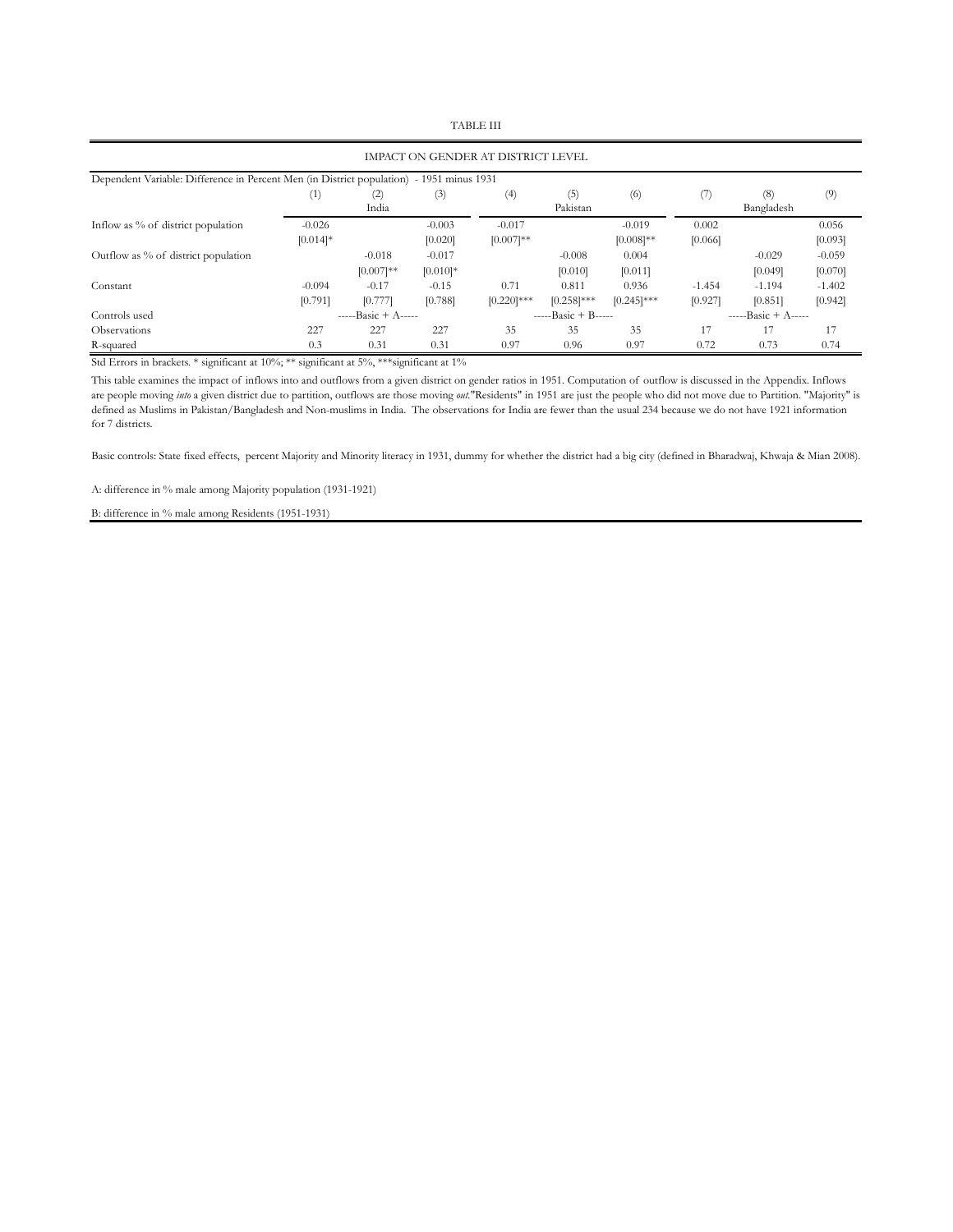| DIFFERENCES IN EDUCATIONAL ATTAINMENT                                                                       |          |             |               |          |             |               |  |  |  |
|-------------------------------------------------------------------------------------------------------------|----------|-------------|---------------|----------|-------------|---------------|--|--|--|
| Dependent Variable: Incoming migrant minus Resident educational attainment                                  |          |             |               |          |             |               |  |  |  |
| (6)<br>$\left( 4\right)$<br>(5)<br>$\left[1\right]$<br>(3)<br>$\langle 2 \rangle$<br>Pakistan<br>Bangladesh |          |             |               |          |             |               |  |  |  |
|                                                                                                             | Overall  | Primary and | Matriculation | Overall  | Primary and | Matriculation |  |  |  |
|                                                                                                             | Literacy | Middle      | and Higher    | Literacy | Middle      | and Higher    |  |  |  |
| Constant                                                                                                    | 7.103    | 5.057       | 2.332         | 8.066    | $-0.253$    | 3.861         |  |  |  |
| $[0.899]$ **<br>$[1.497]**$<br>$[2.401]^{**}$<br>$[1.199]^{**}$<br>$[0.651]^{**}$<br>[1.276]                |          |             |               |          |             |               |  |  |  |
| <b>Observations</b>                                                                                         | 35       | 35          | 35            |          |             | 17            |  |  |  |

APPENDIX II TABLE I

Std Errors in brackets.  $*$  significant at 5%;  $**$  significant at 1%, + significant at 10%

This table test whether incoming migrants differed in educational quality from the receiving residents. Literacy rates are calculated for the entire population. Migrant education data was not tabulated for India.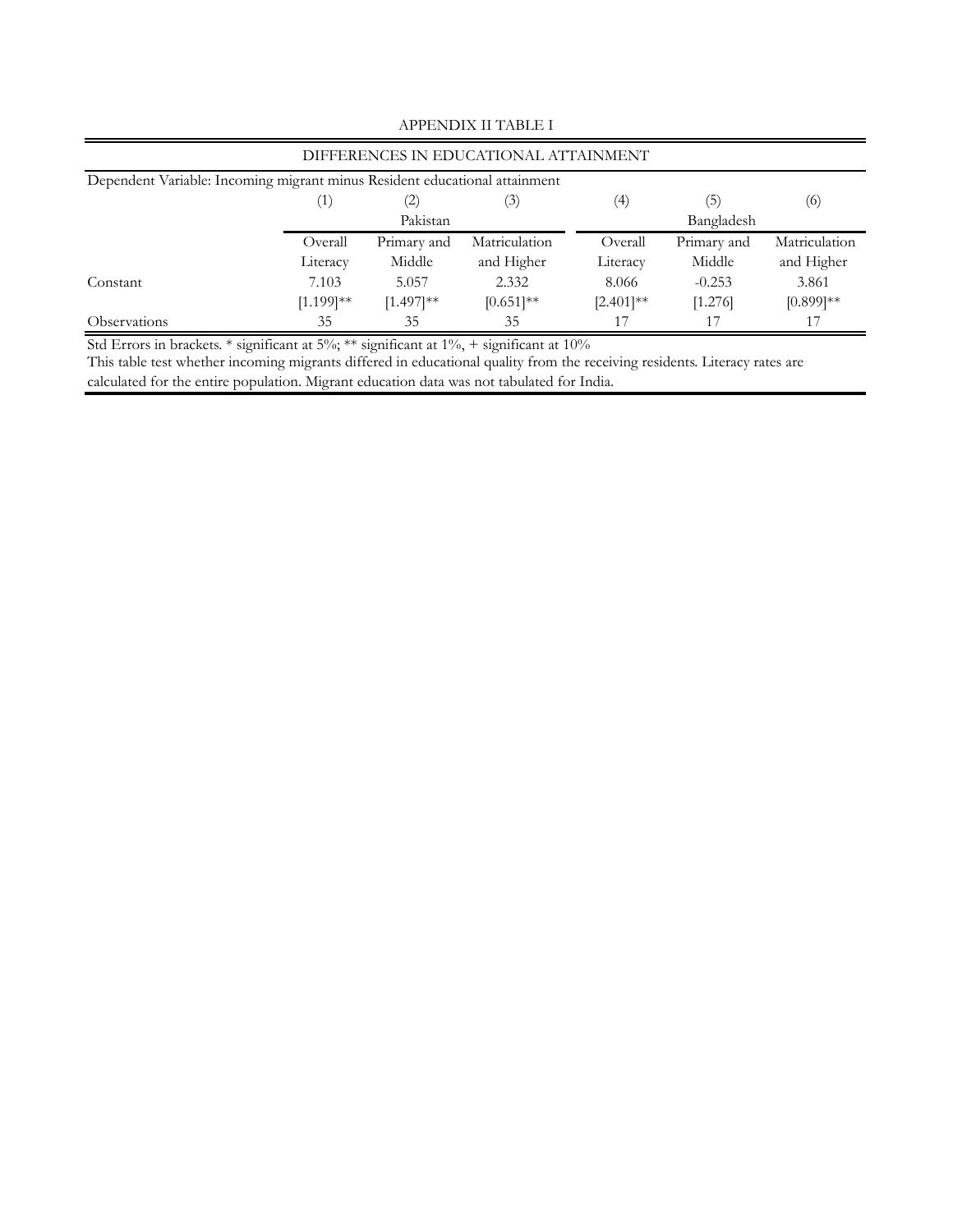|                                                     |             | WHERE DID LITERATES GO? |                |                |
|-----------------------------------------------------|-------------|-------------------------|----------------|----------------|
| Dependent Variable: % Literate in Incoming Migrants |             |                         |                |                |
|                                                     | (1)         | (2)                     | (3)            | (4)            |
|                                                     |             | Pakistan                | Bangladesh     |                |
| Distance                                            | $-0.238$    | $-0.166$                | $-0.457$       | 1.14           |
|                                                     | [0.177]     | [0.130]                 | [0.843]        | [1.145]        |
| Distance Sq                                         | 0.001       | 0.001                   | 0.007          | $-0.017$       |
|                                                     | $[0.001] +$ | [0.001]                 | [0.013]        | [0.020]        |
| District Outflow as % of<br><b>Total Outflow</b>    | $-0.555$    | 0.059                   | $-0.639$       | $-0.435$       |
|                                                     | [1.299]     | [0.569]                 | [0.415]        | [0.366]        |
| Minority-Majority ratio 1931                        | $-0.368$    | 0.1                     | 0.411          | 0.395          |
|                                                     | [0.365]     | [0.220]                 | $[0.206]+$     | $[0.211] +$    |
| % Literate in majority<br>population, 1931          | 0.694       | $-0.158$                | 2.716          | 1.787          |
|                                                     | [1.128]     | [0.703]                 | $[1.038]$ *    | [1.064]        |
| % Literate in minorities,<br>1931                   | 0.908       | 0.739                   | 1.689          | 0.618          |
|                                                     | $[0.388]$ * | $[0.367]+$              | $[0.501]$ **   | [0.747]        |
| City Dummy                                          | 5.961       | 5.157                   | 27.364         | 23.439         |
|                                                     | [11.594]    | [4.665]                 | $[6.386]^{**}$ | $[6.939]^{**}$ |
| Constant                                            | 29.621      | 17.05                   | $-13.217$      | $-16.784$      |
|                                                     | $[14.630]+$ | $[8.755] +$             | [11.945]       | [15.387]       |
| Observations                                        | 35          | 35                      | 17             | 17             |
| R-squared                                           | 0.57        | 0.52                    | 0.88           | 0.9            |
| Weights                                             | None        | Inflows                 | None           | Inflows        |

#### APPENDIX II TABLE II

WHERE DID LITERATES GO?

Std Errors in brackets. \* significant at 5%; \*\* significant at 1%, + significant at 10%

This table examines the impact of distance, outflow, minority-majority ratio, % literates among majority and minority population and the presence of a city in the district on the proportion of literates in the incoming migrant population in that district. Computation of outflow is discussed in the Appendix. Inflows are people moving into a given district due to partition, outflows are those moving out. Distance is measured as the straight line to the border from the center of a district. Minorities in India are Muslims. In Pakistan and Bangladesh minorities are Hindus and Sikhs. The remaining population is the majority in each country. City dummy was created from the 24 largest cities (in terms of population) from 1931. This data was obtained from the Historical Atlas of South Asia (Schwartzberg, 1978). Migrant education was not tabulated for India.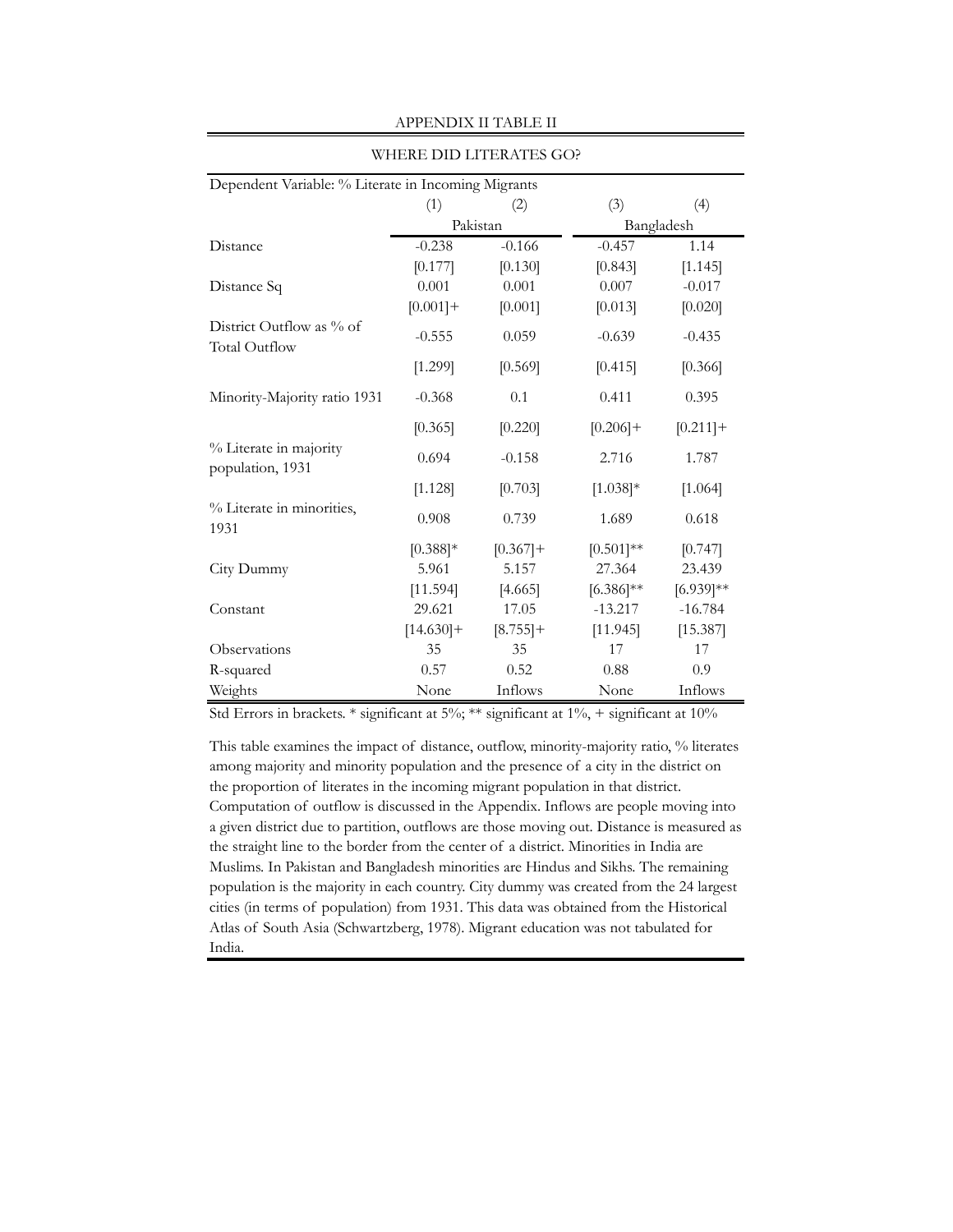|              | DETAILED OCCUPATION (INDIA)                                                                           |                           |                         |                      |                                |                |             |             |  |  |  |
|--------------|-------------------------------------------------------------------------------------------------------|---------------------------|-------------------------|----------------------|--------------------------------|----------------|-------------|-------------|--|--|--|
|              | Dependent Variable: Incoming migrant propensity minus resident propensity (regression title headings) |                           |                         |                      |                                |                |             |             |  |  |  |
|              | (1)                                                                                                   | (2)                       | (3)                     | (4)                  | (5)                            | (6)            |             | (8)         |  |  |  |
|              | Agri on owned<br>land                                                                                 | Agri on un-<br>owned land | Cultivating<br>Laborers | Ownership of<br>Land | Production of<br>raw materials | Commerce       | Transport   | Misc        |  |  |  |
| Difference   | $-36.755$                                                                                             | 30.792                    | 1.188                   | 4.446                | $-13.197$                      | 10.282         | 0.754       | 2.161       |  |  |  |
|              | $[1.612]^{**}$                                                                                        | $[1.927]**$               | [0.604]                 | $[0.695]^{**}$       | $[0.783]^{**}$                 | $[0.790]^{**}$ | $[0.322]$ * | $[0.870]$ * |  |  |  |
| Observations | 234                                                                                                   | 234                       | 234                     | 234                  | 234                            | 234            | 234         | 234         |  |  |  |

APPENDIX II TABLE III

Std Errors in brackets. \* significant at 5%; \*\* significant at 1%, + significant at 10%

This table tests whether migrants were more likely to enter various occupations compared to residents. This detailed information was not collected for Pakistan. Propensity of a certain group in occupation x is simply defined as (people of a certain group in occupation x)/(total number of labor force particiapants in that group). To the best of our knowledge, one can imagine "Agri on owned land" as workers working on land that they are responsible for, but that which is not self owned. "Agri on un-owned land" implies people working not on self owned lands, but lands whose ownership is unclear. "Cultivating laborers" implies day laborers on farms. The other categories are self explanatory. All regressions are weighted by inflows to account for areas with very low migrants by very high percentage of migrants engaging in any one occupation. Weighting gives more importance to those areas with more migrants.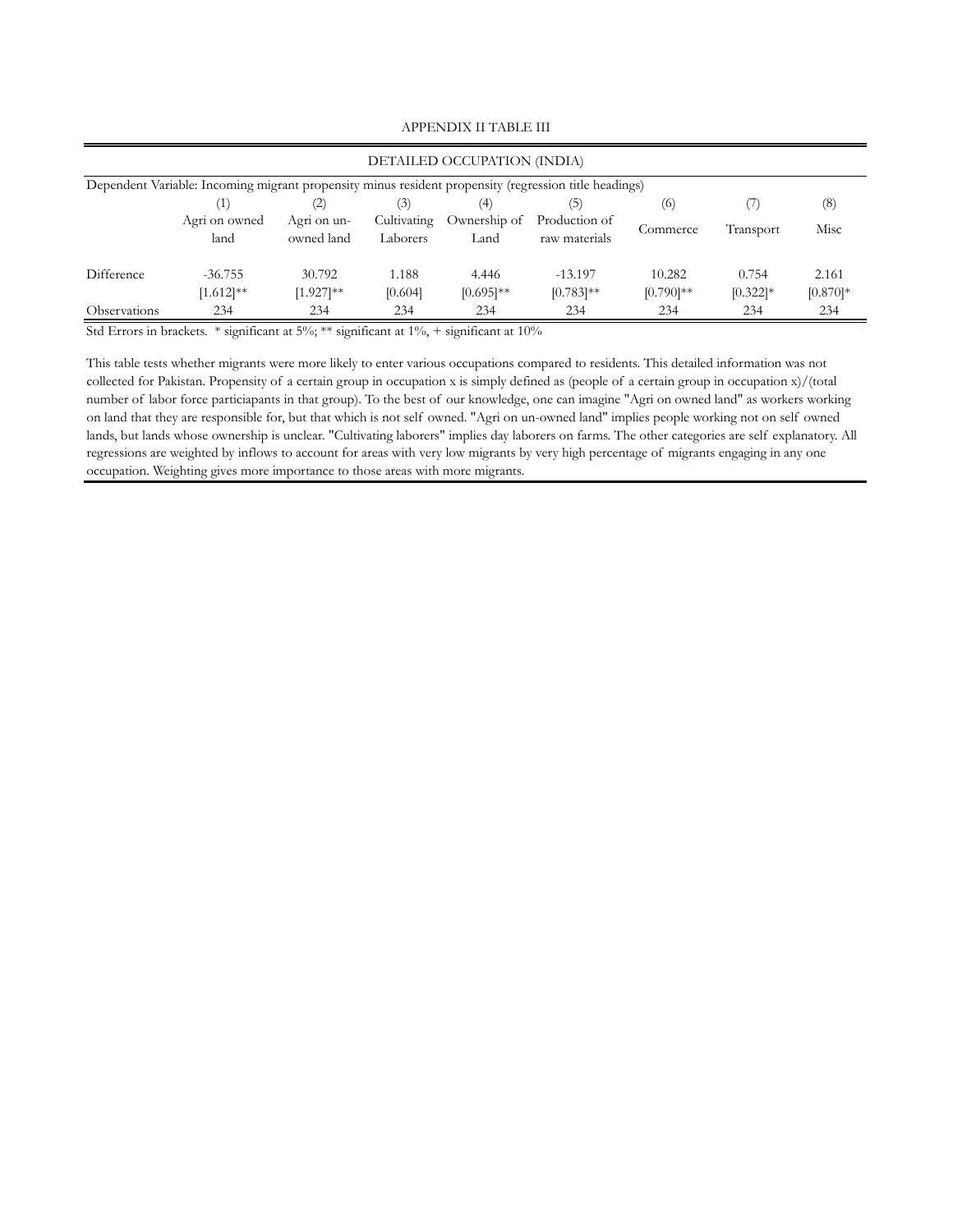|                                                        |                  | WHERE DID INCOMING MIGRAINT AGRICULTURISTS MOVE: |                |                 |                 |               |
|--------------------------------------------------------|------------------|--------------------------------------------------|----------------|-----------------|-----------------|---------------|
| Dependent Variable: % Displaced Engaged in Agriculture |                  |                                                  |                |                 |                 |               |
|                                                        | (1)              | (2)                                              | (3)            | (4)             | (5)             | (6)           |
|                                                        |                  | India                                            |                | Pakistan        |                 | Bangladesh    |
| Distance                                               | $-0.083$         | $-0.126$                                         | 0.306          | $-0.208$        | $-0.782$        | $-1.242$      |
|                                                        | $[0.016]^{**}$   | $[0.025]^{**}$                                   | [0.241]        | [0.268]         | [1.936]         | [2.385]       |
| Distance Sq                                            | 0.0000746        | 0.00018306                                       | $-0.0016692$   | 0.00159152      | $-0.0094839$    | $-0.00217878$ |
|                                                        | $[0.0000181]$ ** | $[0.00005798]$ **                                | $[0.0009283]+$ | [0.00192986]    | [0.0310085]     | [0.04319989]  |
| District Outflow as % of<br>Total Outflow              | 4.797            | 3.836                                            | 4.429          | 3.505           | 0.905           | 1.135         |
|                                                        | $[0.782]^{**}$   | $[0.420]$ **                                     | $[2.009]*$     | $[1.158]^{**}$  | [0.923]         | [0.801]       |
| City Dummy                                             | $-9.594$         | $-27.916$                                        | -48.056        | -44.872         | $-42.529$       | $-42.826$     |
|                                                        | $[3.587]**$      | $[2.635]^{**}$                                   | $[18.996]$ *   | $[6.820]$ **    | $[14.623]*$     | $[15.416]$ *  |
| Constant                                               | 21.921           | 30.213                                           | 26.638         | 44.959          | 70.819          | 76.466        |
|                                                        | $[2.512]^{**}$   | $[2.353]^{**}$                                   | [16.134]       | $[12.629]^{**}$ | $[21.574]^{**}$ | $[26.166]$ *  |
| Observations                                           | 233              | 233                                              | 35             | 35              | 17              | 17            |
| R-squared                                              | 0.37             | 0.57                                             | 0.34           | 0.61            | 0.73            | 0.78          |
| Weight                                                 | None             | Inflow                                           | None           | Inflow          | None            | Inflow        |

#### APPENDIX II TABLE IV

# WHERE DID INCOMING MIGRANT AGRICULTURISTS MOVE?

Std Errors in brackets. \* significant at 5%; \*\* significant at 1%, + significant at 10%

This table examines the impact of distance, outflows and the presence of a city in that district on the proportion of agriculturists in the inflow in that district. Computation of outflow is discussed in the Appendix. Inflows are people moving into a given district due to partition, outflows are those moving out. Distance is measured as the straight line to the border from the center of a district. City dummy was created from the 24 largest cities (in terms of population) from 1931. This data was obtained from the Historical Atlas of South Asia (Schwartzberg, 1978). Weights are used to give more importance to those areas with more migrants. Some areas that receive few migrants who are all engaged in agriculture (say) could affect results even though they are not important in terms of overall inflows. Weighting takes care of this problem.